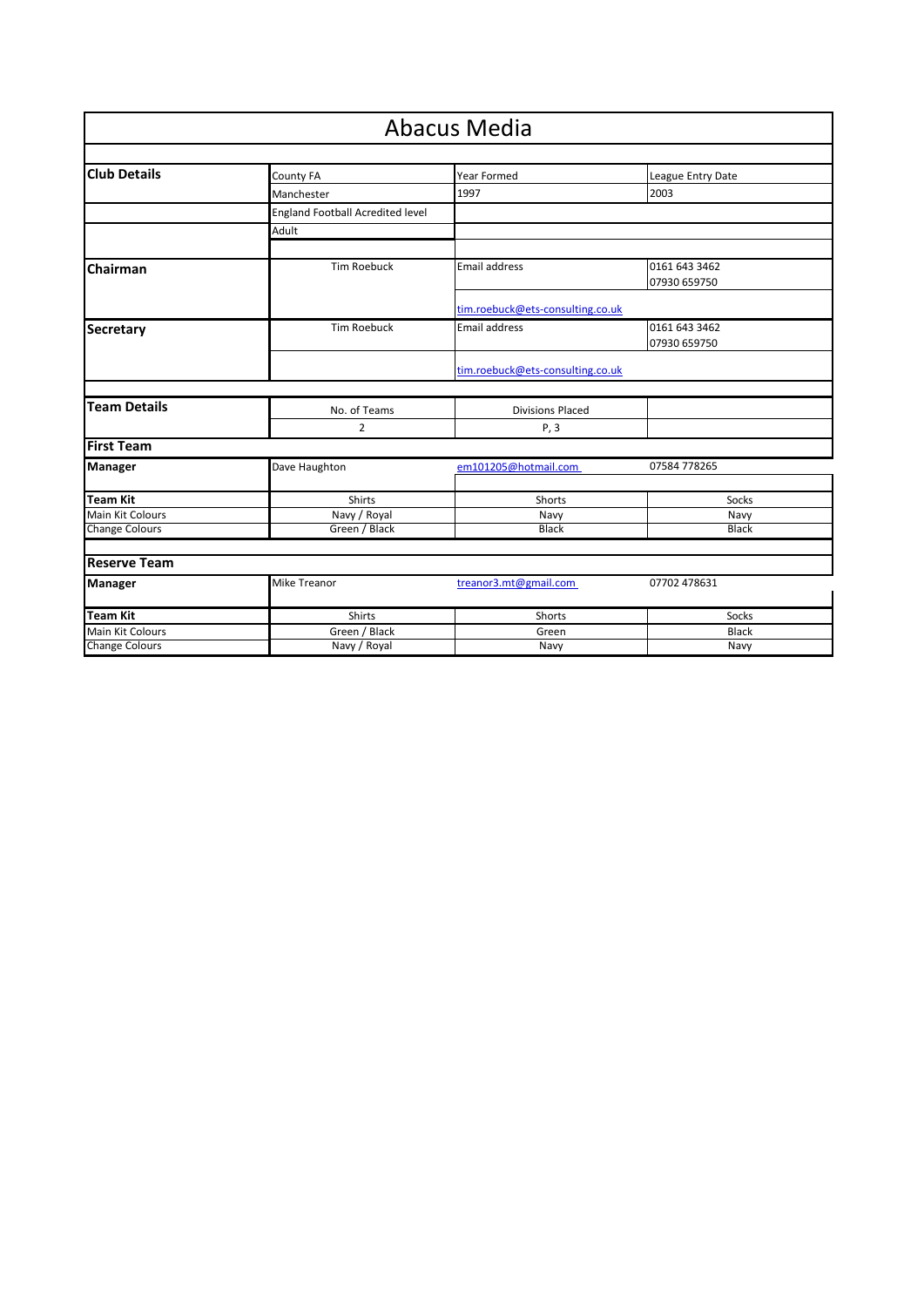|                       |                                    | <b>AFC Oldham</b>                               |                   |
|-----------------------|------------------------------------|-------------------------------------------------|-------------------|
|                       |                                    |                                                 |                   |
| <b>Club Details</b>   | County FA                          | Year Formed                                     | League Entry Date |
|                       | Manchester                         | 1986 renamed 2005                               | 1986              |
|                       | <b>England Football Accredited</b> |                                                 |                   |
|                       | One Star                           |                                                 |                   |
|                       |                                    |                                                 |                   |
| Chairman              | Simon Kenyon                       | <b>Email Address</b>                            | 07817 767156      |
|                       |                                    |                                                 |                   |
|                       | Alan Flint                         | Simonkenyon@outlook.com<br><b>Email Address</b> |                   |
| Secretary             |                                    |                                                 | 07500 393138      |
|                       |                                    | alanflint@hotmail.co.uk                         |                   |
| <b>Team Details</b>   |                                    |                                                 |                   |
|                       | No. of Teams                       | <b>Divisions Placed</b>                         |                   |
|                       | 4                                  | P, A, B, D                                      |                   |
| <b>First Team</b>     |                                    |                                                 |                   |
| Manager               | <b>Ross Elliott</b>                |                                                 | 07760 175 925     |
| Team Kit              | Shirts                             | Shorts                                          | Socks             |
| Main Kit Colours      | Orange & Black                     | <b>Black</b>                                    | Orange            |
| <b>Change Colours</b> | Mint Green                         | Mint Green                                      | White             |
|                       |                                    |                                                 |                   |
| <b>Reserve Team</b>   |                                    |                                                 |                   |
| Manager               | Neil Hilton                        |                                                 | 07889 154282      |
|                       |                                    |                                                 |                   |
| Team Kit              | Shirts                             | Shorts                                          | Socks             |
| Main Kit Colours      | Orange & Black                     | <b>Black</b>                                    | Orange            |
| <b>Change Colours</b> | Mint Green                         | Mint Green                                      | White             |
| <b>Third Team</b>     |                                    |                                                 |                   |
|                       |                                    |                                                 |                   |
| Manager               | Alan Flint                         | <b>Email Address</b><br>alanflint@hotmail.co.uk | 07500 393138      |
| Team Kit              | <b>Shirts</b>                      | Shorts                                          | Socks             |
| Main Kit Colours      | Orange & Black                     | <b>Black</b>                                    | Orange            |
| <b>Change Colours</b> | Mint Green                         | Mint Green                                      | White             |
| <b>Fourth Team</b>    |                                    |                                                 |                   |
| Manager               | Martin Cleary                      | <b>Email Address</b>                            | 07970 146079      |
|                       |                                    | Martin-cleary@hotmail.com                       |                   |
| <b>Team Kit</b>       | Shirts                             | Shorts                                          | Socks             |
| Main Kit Colours      | Orange & Black                     | <b>Black</b>                                    | Orange            |
| <b>Change Colours</b> | Mint Green                         | Mint Green                                      | White             |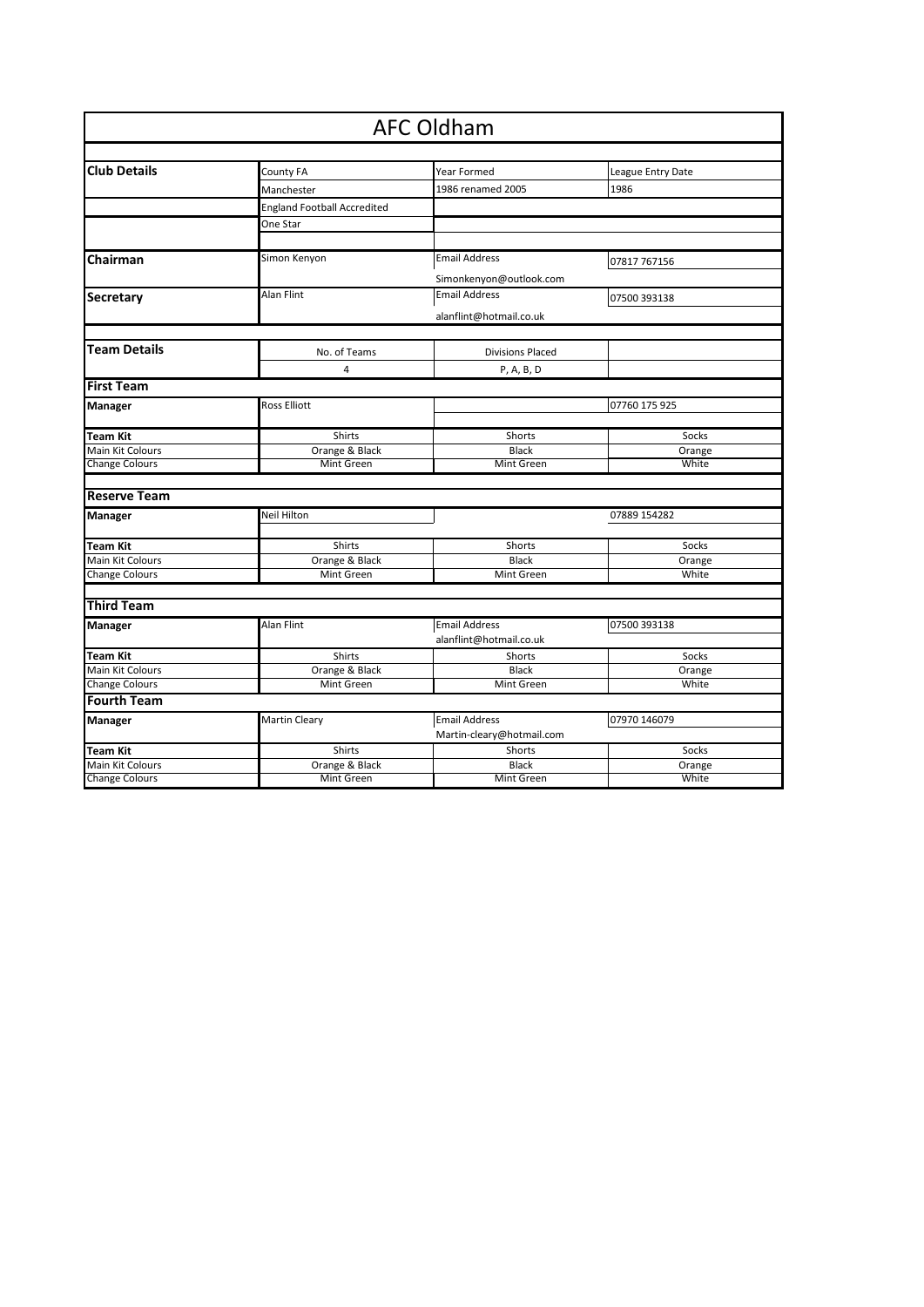#### **Club Details** County FA The Mear Formed League Entry Date<br>
Cheshire 2003 2003 2015 Cheshire 2003 2015 England Football Acredited level Yes **Chairman Lee Humphries** Email address **197730 000880** [afcstockport@hotmail.com](mailto:afcstockport@hotmail.com) **Secretary Jess Loydall Jess Loydall Email address** 07925845500 afcstockportsec@hotmail.com **Team Details No. of Teams Divisions Placed** 2  $3,C$ **First Team (Sats) Manager Nicola Gray [Flakeynik0474@hotmail.com](mailto:Flakeynik0474@hotmail.com)** 07949 434522 **Team Kit** Shirts Shirts Shorts Show Show Show Socks Main Kit Colours Red Red Red Change Colours **Reserve Team (Warriors) Manager** Name Email Address Tel: Fran McMahon **Assistant Name Email Address Tel:** Tel: **Manager** AFC Stockport

**Team Kit** Shirts Shirts Shorts Shorts Socks

Change Colours

Main Kit Colours Red Red Red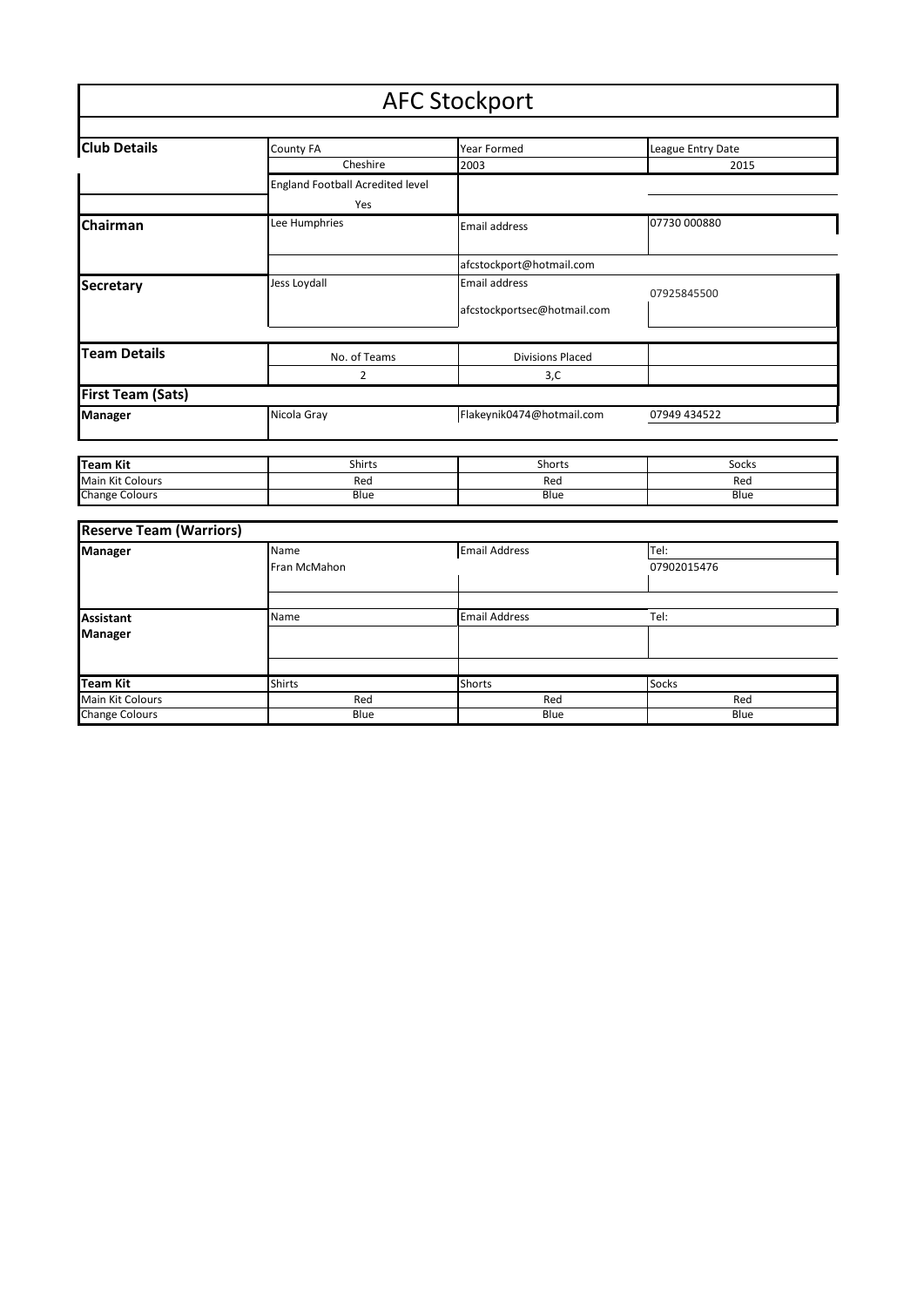| Aldermere      |                                                      |                          |  |  |
|----------------|------------------------------------------------------|--------------------------|--|--|
|                | Year Formed                                          | League Entry Date        |  |  |
| Lancashire     | 1906                                                 | 1912                     |  |  |
|                |                                                      |                          |  |  |
| Adult          |                                                      |                          |  |  |
| Scott Kinsella | <b>Email address</b>                                 | 07969 369 282            |  |  |
|                | scottkinsella@boulting.co.uk                         |                          |  |  |
| Tom Jacobs     | <b>Email address</b>                                 | 07903 556912             |  |  |
|                | tjacobs1908@gmail.com                                |                          |  |  |
| No. of Teams   | <b>Divisions Placed</b>                              |                          |  |  |
| 2              | 3, B                                                 |                          |  |  |
|                |                                                      |                          |  |  |
| Scott Kinsella | <b>Email address</b>                                 | 07969 369 282            |  |  |
|                | scottkinsella@boulting.co.uk                         |                          |  |  |
| Tom Jacobs     | <b>Email address</b>                                 | 07903 556912             |  |  |
|                | tjacobs1908@gmail.com                                |                          |  |  |
| <b>Shirts</b>  | Shorts                                               | Socks                    |  |  |
| Blue/black     | <b>Black</b>                                         | <b>Black</b>             |  |  |
| Orange/Black   | <b>Black</b>                                         | <b>Black</b>             |  |  |
|                |                                                      |                          |  |  |
| Sam Dillon     | Email address                                        | 07478 360 036            |  |  |
| Jack O'Brien   | Email address                                        | 07932 655461             |  |  |
|                | jack_obrien1@hotmail.com                             |                          |  |  |
| Shirts         | Shorts                                               | Socks                    |  |  |
| Blue/black     | <b>Black</b>                                         | <b>Black</b>             |  |  |
| Red/Black      | <b>Black</b>                                         | <b>Black</b>             |  |  |
|                | County FA<br><b>England Football Acredited level</b> | sam.dillon50@yahoo.co.uk |  |  |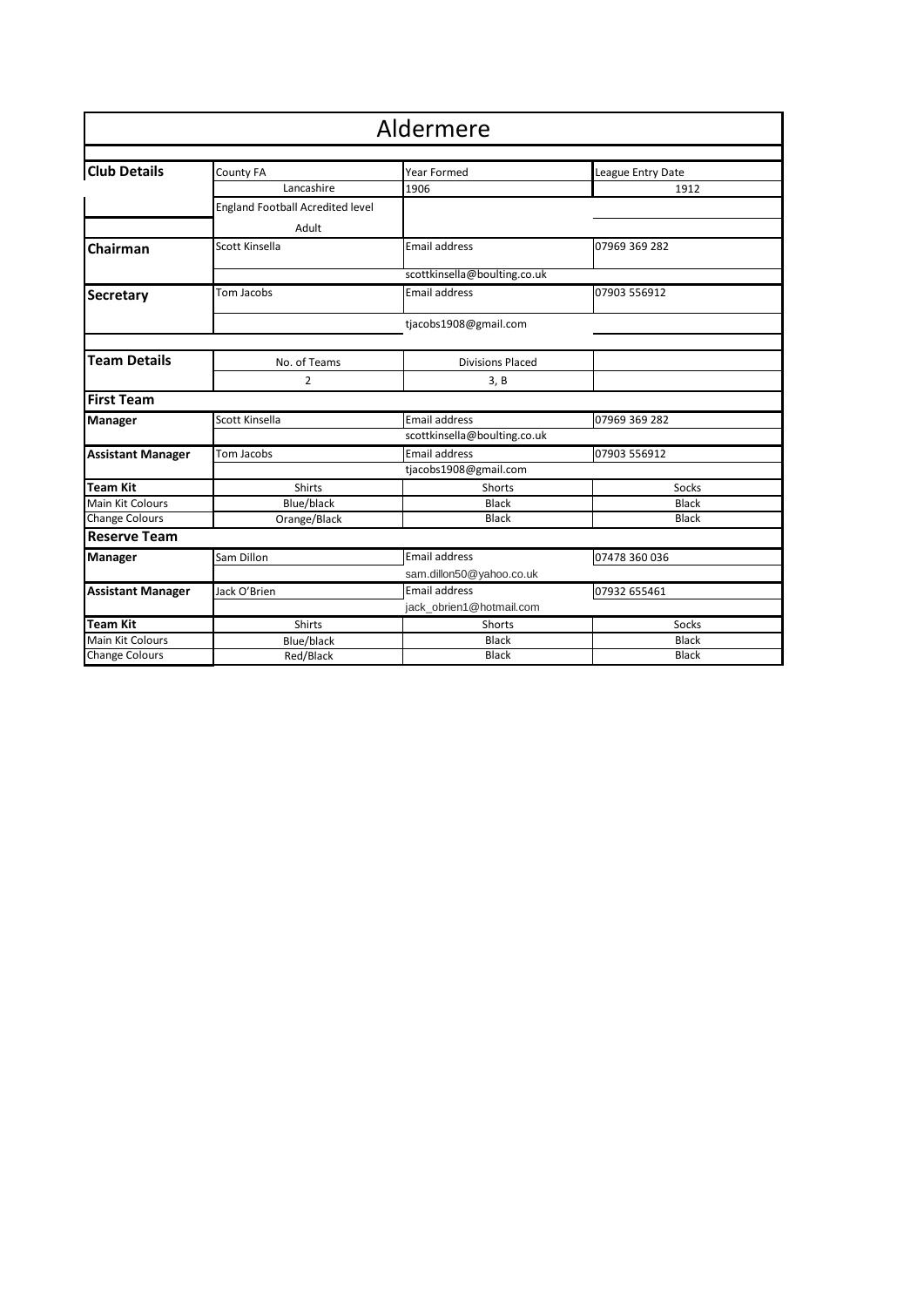| <b>Altrincham Hale</b>                    |                                                    |                              |                              |  |
|-------------------------------------------|----------------------------------------------------|------------------------------|------------------------------|--|
|                                           |                                                    |                              |                              |  |
| <b>Club Details</b>                       | County FA                                          | <b>Year Formed</b>           | League Entry Date            |  |
|                                           | Cheshire                                           | 2007                         | 2019                         |  |
|                                           | <b>England Football</b><br><b>Accredited level</b> | Adult                        |                              |  |
| Chairman                                  |                                                    |                              |                              |  |
|                                           | Name<br>Matthew Lamb                               | <b>Email Address</b>         | Tel:<br>07506 680160         |  |
|                                           |                                                    | ahfc2007@hotmail.com         |                              |  |
| <b>Secretary</b>                          | Name                                               | <b>Email Address</b>         | Tel:                         |  |
|                                           | Sam Manion                                         | sammanion@hotmail.com        | 07792 577718                 |  |
| <b>Alt Matchday</b>                       | Dan                                                |                              | 07799 036311                 |  |
| contact                                   |                                                    |                              |                              |  |
| <b>Treasurer</b>                          | Robert Walsh                                       | r.j.walsh@hotmail.co.uk      | 07986 382147                 |  |
|                                           |                                                    |                              |                              |  |
| <b>Team Details</b>                       | No. of Teams                                       | <b>Divisions Placed</b>      |                              |  |
|                                           |                                                    | 2 C, D                       |                              |  |
| <b>First Team</b>                         |                                                    |                              |                              |  |
| <b>Manager</b>                            | Name                                               | <b>Email Address</b>         | Tel:                         |  |
|                                           | Sam Manion                                         | sammanion@hotmail.com        | 07792 577718                 |  |
| <b>Assistant</b><br><b>Manager</b>        | Name                                               | <b>Email Address</b>         | Tel:                         |  |
|                                           |                                                    |                              |                              |  |
| <b>Team Kit</b>                           | <b>Shirts</b>                                      | Shorts                       | Socks                        |  |
| Main Kit Colours                          | Green                                              | <b>Black</b>                 | <b>Black</b>                 |  |
| <b>Change Colours</b>                     | Red                                                | <b>Black</b>                 | <b>Black</b>                 |  |
| <b>Reserve Team</b>                       |                                                    |                              |                              |  |
| <b>Manager</b>                            | Name                                               | <b>Email Address</b>         | Tel:                         |  |
|                                           | <b>Steven Bower</b>                                | stevenb97@hotmail.co.uk      | 07941 403636                 |  |
|                                           |                                                    |                              |                              |  |
| <b>Assistant</b>                          | Name                                               | <b>Email Address</b>         | Tel:                         |  |
| <b>Manager</b>                            |                                                    |                              |                              |  |
|                                           |                                                    |                              |                              |  |
| <b>Team Kit</b>                           | Shirts                                             | Shorts                       | Socks                        |  |
| Main Kit Colours<br><b>Change Colours</b> | Green<br>Red                                       | <b>Black</b><br><b>Black</b> | <b>Black</b><br><b>Black</b> |  |
|                                           |                                                    |                              |                              |  |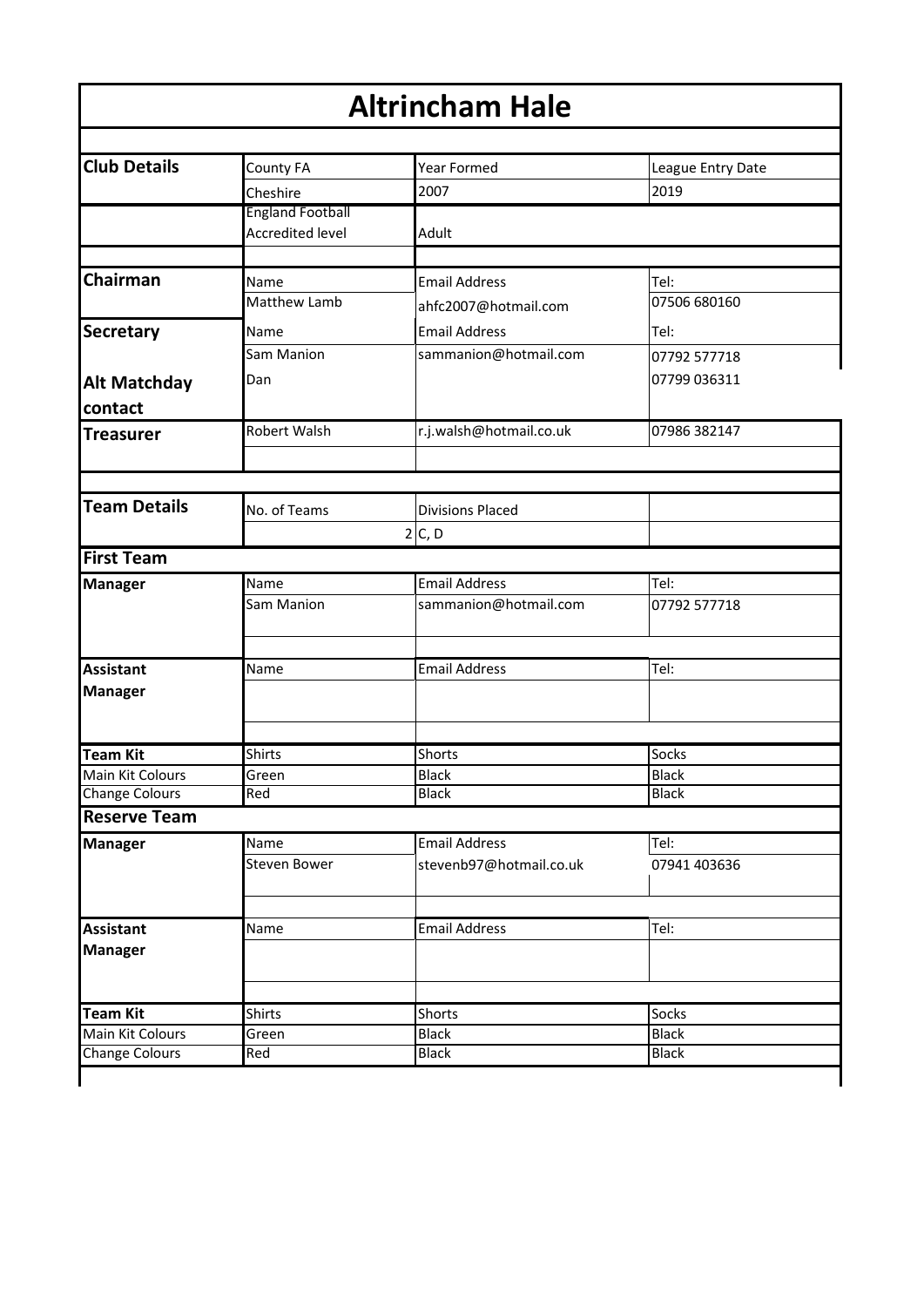| <b>Baguley Athletic FC</b> |                                  |                                   |                   |  |
|----------------------------|----------------------------------|-----------------------------------|-------------------|--|
| <b>Club Details</b>        |                                  | Year Formed                       |                   |  |
|                            | County FA                        |                                   | League Entry Date |  |
|                            | Manchester                       | 2013                              | 2021              |  |
|                            | England Football Acredited level |                                   |                   |  |
|                            | Youth                            |                                   |                   |  |
| Chairman                   | Name                             | <b>Email Address</b>              | Tel:              |  |
|                            | Paul Stewart                     | pstewart@baguleyathletic.co.uk    | 07746714315       |  |
|                            |                                  |                                   |                   |  |
| <b>Secretary</b>           | Name                             | <b>Email Address</b>              | Tel:              |  |
|                            | Chris Lynas                      | clynas@baguleyathletic.co.uk      | 07985295660       |  |
| <b>Match Secretary</b>     | Dan Williamson                   | dwilliamson@baguleyathletic.co.uk | 07794 200 858     |  |
| <b>Team Details</b>        | No. of Teams                     | <b>Divisions Placed</b>           |                   |  |
|                            |                                  | $\overline{2}$<br>1               |                   |  |
| <b>First Team</b>          |                                  |                                   |                   |  |
| <b>Manager</b>             | Name                             | <b>Email Address</b>              | Tel:              |  |
|                            | Dan Williamson                   | dwilliamson@baguleyathletic.co.uk | 07794 200 858     |  |
| <b>Assistant</b>           | Name                             | <b>Email Address</b>              | Tel:              |  |
|                            | Jonny Chrimes                    |                                   | 07928 922 754     |  |
| <b>Manager</b>             |                                  |                                   |                   |  |
| <b>Team Kit</b>            | <b>Shirts</b>                    | Shorts                            | <b>Socks</b>      |  |
| Main Kit Colours           | Black/White stripe               | <b>Black</b>                      | <b>Black</b>      |  |
| <b>Change Colours</b>      | White/Blue                       | <b>Black</b>                      | <b>Black</b>      |  |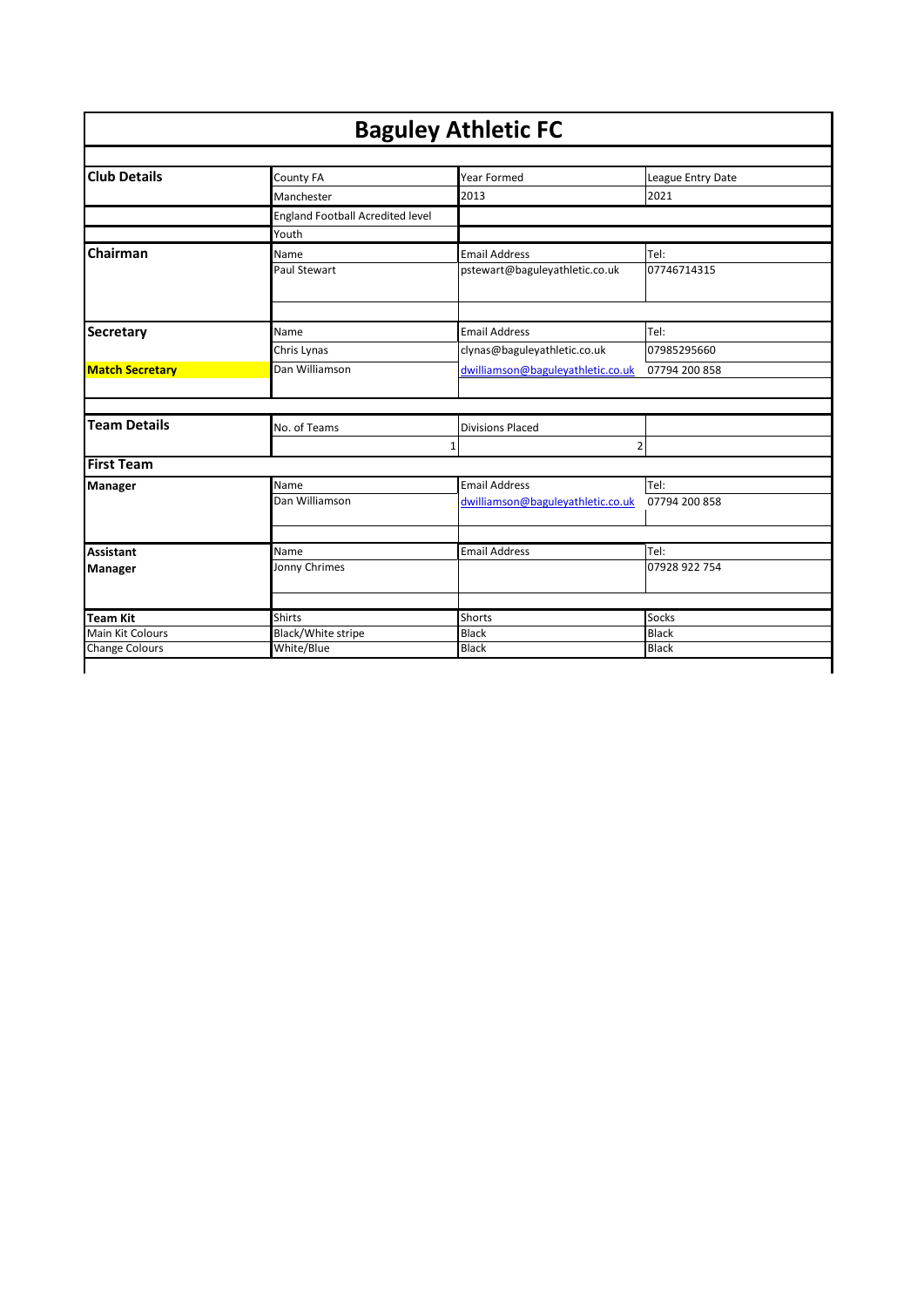|                         | <b>Bedians AFC</b>               |                         |                   |  |
|-------------------------|----------------------------------|-------------------------|-------------------|--|
|                         |                                  |                         |                   |  |
| <b>Club Details</b>     | County FA                        | Year Formed             | League Entry Date |  |
|                         | Lancashire                       | 1930                    | 1978              |  |
|                         | England Football Acredited level |                         |                   |  |
|                         | Adult                            |                         |                   |  |
| Chairman                | Rob O'Connor                     | <b>Email address</b>    | 0161 317 2287     |  |
|                         |                                  |                         | 07738 195124      |  |
|                         |                                  | bediansafc@gmail.com    |                   |  |
| <b>Secretary</b>        | Rob O'Connor                     | <b>Email address</b>    | 0161 317 2287     |  |
|                         |                                  |                         | 07738 195124      |  |
|                         |                                  | bediansafc@gmail.com    |                   |  |
| <b>Team Details</b>     | No. of Teams                     | <b>Divisions Placed</b> |                   |  |
|                         | 1                                | $\overline{2}$          |                   |  |
| <b>First Team</b>       |                                  |                         |                   |  |
| <b>Manager</b>          | Rob O'Connor                     | <b>Email address</b>    | 0161 317 2287     |  |
|                         |                                  | bediansafc@gmail.com    |                   |  |
| <b>Assistant</b>        | Rob Ratcliffe                    | <b>Email address</b>    | 07824388858       |  |
| <b>Manager</b>          |                                  |                         |                   |  |
|                         |                                  |                         |                   |  |
| <b>Team Kit</b>         | Shirts                           | Shorts                  | Socks             |  |
| <b>Main Kit Colours</b> | Navy Blue & Red Stripes          | Navy Blue               | Navy Blue         |  |
| <b>Change Colours</b>   | Sky Blue & White Stripes         | <b>Black</b>            | Sky Blue          |  |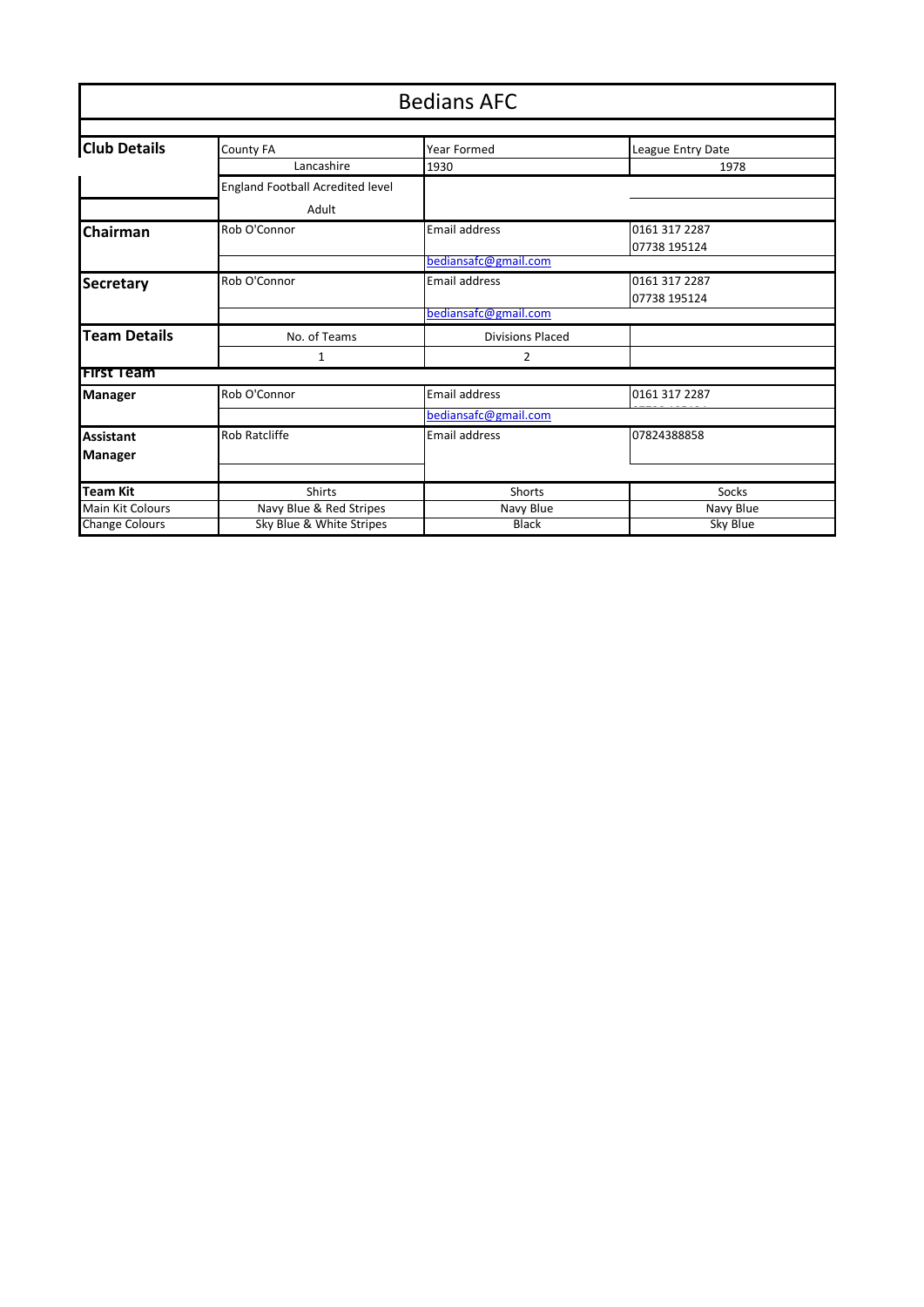| <b>Bury Amateur</b>       |                                    |                                           |                       |
|---------------------------|------------------------------------|-------------------------------------------|-----------------------|
|                           |                                    |                                           |                       |
| <b>Club Details</b>       | County FA                          | Year Formed                               | League Entry Date     |
|                           | Lancashire                         | 1920                                      | 2011                  |
|                           | England Football Acredited level   |                                           |                       |
|                           | Adult                              |                                           |                       |
| Chairman                  | Kevin Williams                     | kevin.williams1957@hotmail.co.uk          | 07743 770277          |
|                           |                                    |                                           |                       |
| <b>Secretary and Vice</b> | Phil Savill                        | Email address                             | Mob:07876 330143      |
| Chair                     |                                    |                                           |                       |
|                           |                                    |                                           |                       |
|                           | David Lowe                         | buryamateursec@gmail.com<br>Email address | Mob:07952 638382      |
| <b>Match Secretary</b>    |                                    |                                           |                       |
|                           |                                    |                                           |                       |
|                           |                                    | davelowe440@gmail.com                     |                       |
|                           |                                    |                                           |                       |
| <b>Team Details</b>       | No. of Teams                       | <b>Divisions Placed</b>                   |                       |
|                           | 3                                  | 1, C, D                                   |                       |
| <b>First Team</b>         |                                    |                                           |                       |
| Manager                   | Joe Walmsley                       | Email address                             | 07772 189993          |
|                           |                                    |                                           |                       |
| Assistant                 |                                    | Email address                             |                       |
|                           | Joel McMahon                       |                                           | 07702 800873          |
|                           |                                    |                                           |                       |
| Team Kit                  | Shirts                             | Shorts                                    | Socks                 |
| Main Kit Colours          | Red/Black Stripes                  | <b>Black</b>                              | <b>Black</b>          |
| Change Colours            | Navy Blue                          | Navy Blue                                 | Navy Blue             |
|                           |                                    |                                           |                       |
| <b>Reserve Team</b>       |                                    |                                           |                       |
|                           | Will Greene                        |                                           |                       |
| Manager                   |                                    |                                           | 07738 833431          |
| Assistant                 |                                    | Email address                             |                       |
|                           | Keith Davies                       |                                           | 07928 398193          |
|                           |                                    | vicechair@buryamateurafc.co.uk            |                       |
| Team Kit                  | Shirts                             | Shorts                                    | Socks                 |
| Main Kit Colours          | Red/Black Stripes                  | Black                                     | Black                 |
| <b>Change Colours</b>     | Navy Blue                          | Navy Blue                                 | Navy Blue             |
|                           |                                    |                                           |                       |
|                           |                                    |                                           |                       |
| <b>Third Team</b>         |                                    |                                           |                       |
| Manager                   | Phil Savill                        | Email address                             | Mob:07876 330143      |
| <b>Team Kit</b>           |                                    | buryamateursec@gmail.com                  |                       |
| Main Kit Colours          | Shirts<br><b>Red/Black Stripes</b> | Shorts<br><b>Black</b>                    | Socks<br><b>Black</b> |
| Change Colours            | Navy Blue                          | Navy Blue                                 | Navy Blue             |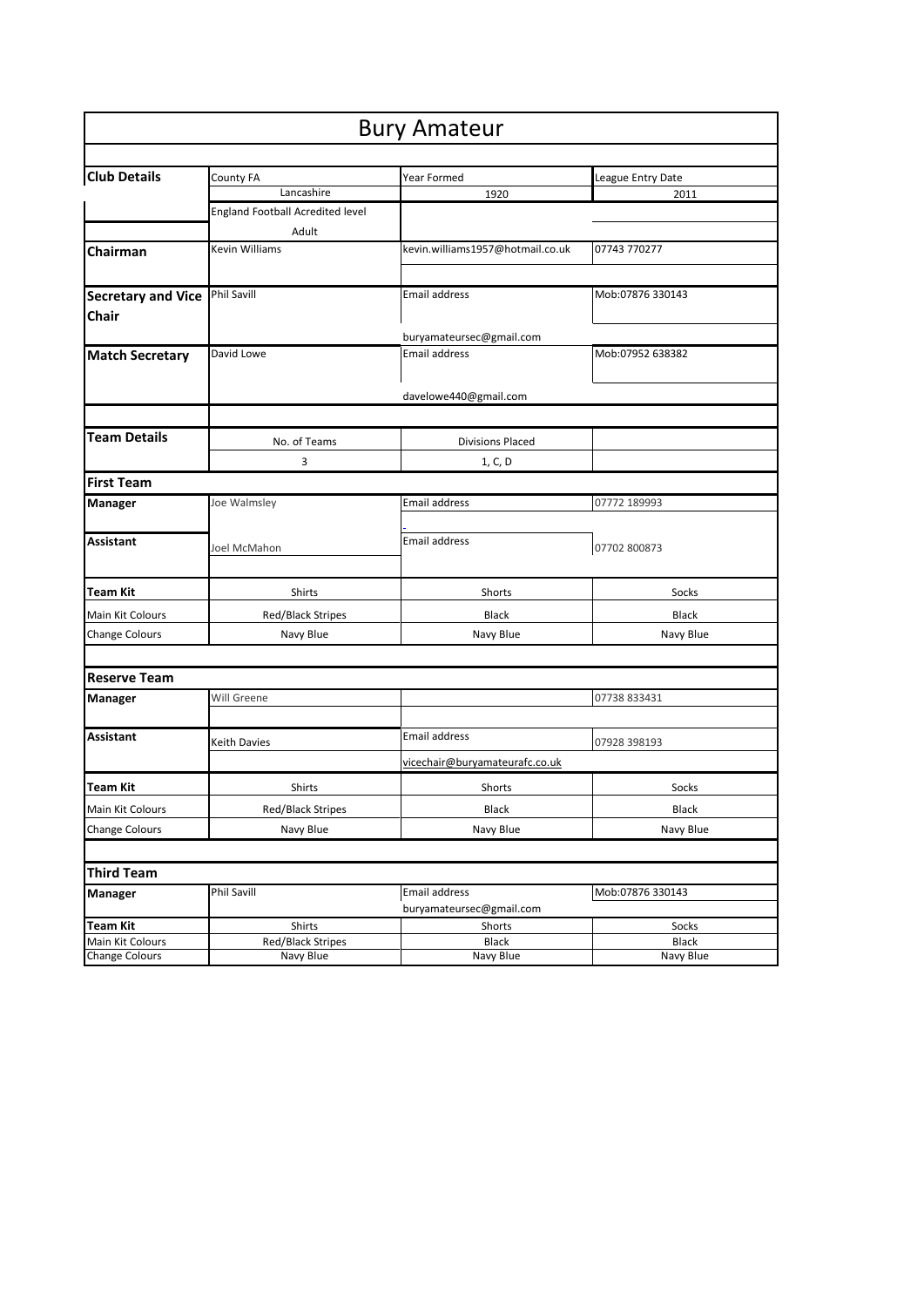| <b>Chadderton Cott FC</b>           |                                   |                           |                           |  |
|-------------------------------------|-----------------------------------|---------------------------|---------------------------|--|
| <b>Club Details</b>                 | County FA                         | Year Formed               | League Entry Date         |  |
|                                     | Manchester                        | 2018                      | 2018                      |  |
|                                     | England Football Accredited level |                           |                           |  |
| Chairman                            | Name                              | <b>Email Address</b>      | Tel:                      |  |
|                                     | Ashley Curran                     | ashleycurran1@hotmail.com | 07590525584               |  |
| <b>Secretary</b>                    | Name                              | <b>Email Address</b>      | Tel:                      |  |
|                                     | Aaron Taylor                      | aaronjt@live.co.uk        | 07718624756               |  |
|                                     |                                   |                           |                           |  |
| <b>Team Details</b>                 | No. of Teams                      | <b>Divisions Placed</b>   |                           |  |
| <b>First Team</b>                   |                                   | $\mathbf{1}$              | $\mathbf 1$               |  |
|                                     | Name                              | <b>Email Address</b>      | TeI:                      |  |
| Manager                             | Dean Bardsley                     | garden.magic@aol.co.uk    | 07800799169               |  |
|                                     |                                   |                           |                           |  |
| <b>Assistant</b><br><b>Manager</b>  | Name                              | <b>Email Address</b>      | Tel:                      |  |
|                                     |                                   |                           |                           |  |
| <b>Team Kit</b><br>Main Kit Colours | <b>Shirts</b><br>Navy Blue        | Shorts<br>Navy Blue       | <b>Socks</b><br>Navy Blue |  |
| <b>Change Colours</b>               | Royal Blue                        | Blue                      | Blue                      |  |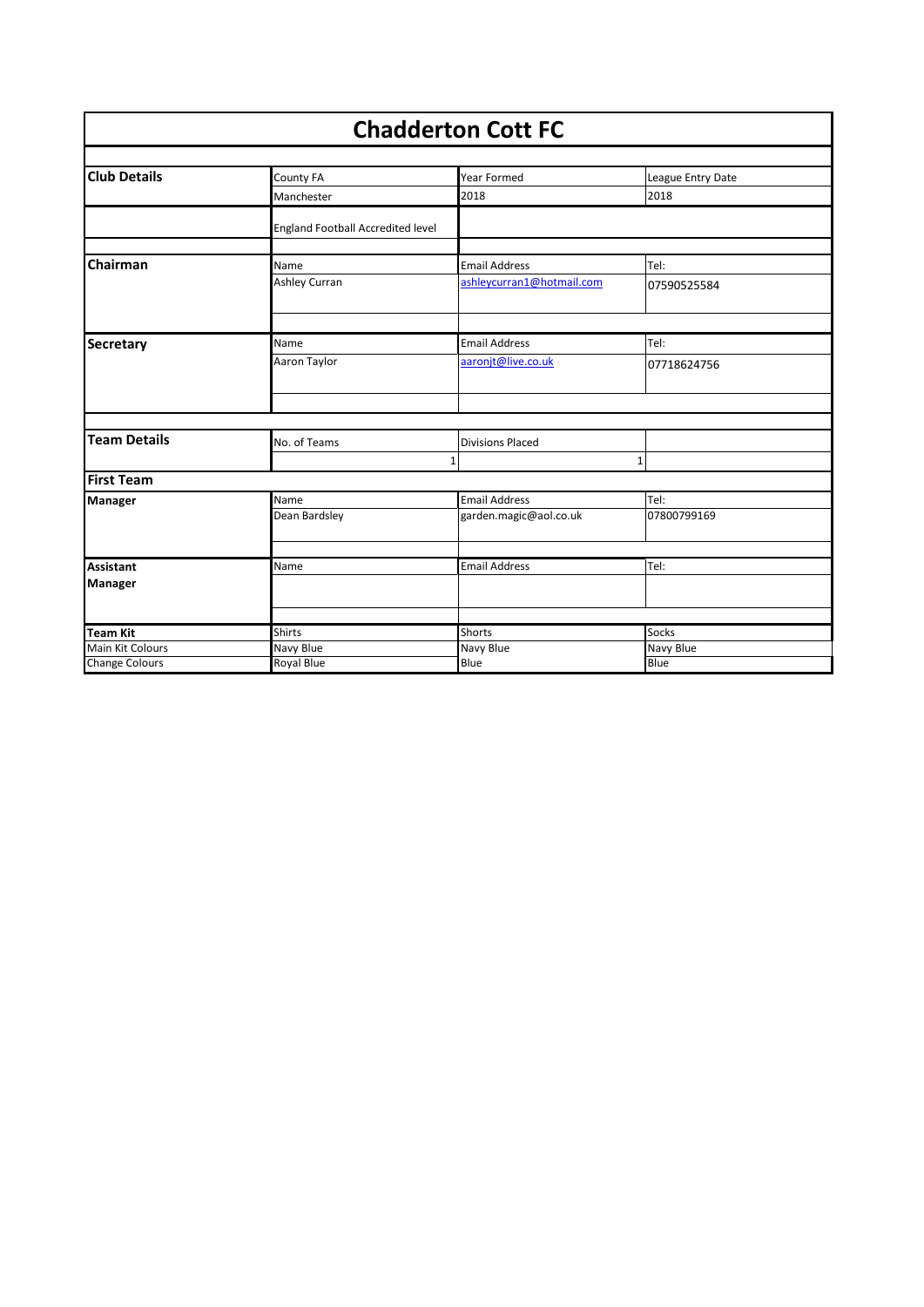|                          |                                            | <b>Chadderton Park</b>      |                   |
|--------------------------|--------------------------------------------|-----------------------------|-------------------|
|                          |                                            |                             |                   |
| <b>Club Details</b>      | County FA                                  | Year Formed                 | League Entry Date |
|                          | Manchester                                 | 1979                        | 2016              |
|                          | <b>England Football Accredited level</b>   |                             |                   |
| Chairman                 | Terry Jennings                             | <b>Email address</b>        | Phone             |
|                          |                                            | terry@chaddypark.co.uk      |                   |
| Club Secretary (acting)  | Alaistair Mallen                           | Email address               |                   |
|                          |                                            |                             | 07770 346312      |
|                          |                                            | allymorganbee@aol.com       |                   |
| <b>Match Secretaries</b> | contact the team managers direct<br>please |                             |                   |
|                          |                                            |                             |                   |
| <b>Team Details</b>      | No. of Teams                               | <b>Divisions Placed</b>     |                   |
|                          | $\overline{2}$                             | 3, C                        |                   |
| <b>First Team</b>        |                                            |                             |                   |
| <b>Manager</b>           |                                            | Email address               | Phone             |
|                          | Ross Haslam                                | rosshaslam@outlook.com      | 07766 178426      |
|                          |                                            | Email address               |                   |
| <b>Assistant Manager</b> | Denzil Brown                               | denzilbrown1968@gmail.com   | 07895 588567      |
| Team Kit                 | <b>Shirts</b>                              | Shorts                      | Socks             |
| Main Kit Colours         | Yellow                                     | <b>Black</b>                | Yellow            |
| <b>Change Colours</b>    | Red                                        | <b>Black</b>                | Red               |
| 2nd change               | Blue                                       | Blue                        | White             |
| <b>Reserve Team</b>      |                                            |                             |                   |
| Manager                  |                                            | Email address               | Phone             |
|                          | Nick Mackay                                | mackaynick40@gmail.com      | 07444 329475      |
| <b>Assistant Manager</b> |                                            | Email address               |                   |
|                          | Jason Trickett                             | jason.trickett@ntlworld.com | 07941 958929      |
| <b>Team Kit</b>          | Shirts                                     | Shorts                      | Socks             |
| Main Kit Colours         | Yellow                                     | Black                       | Yellow            |
| <b>Change Colours</b>    | Red                                        | <b>Black</b>                | Red               |
| 2nd change               | Blue                                       | Blue                        | White             |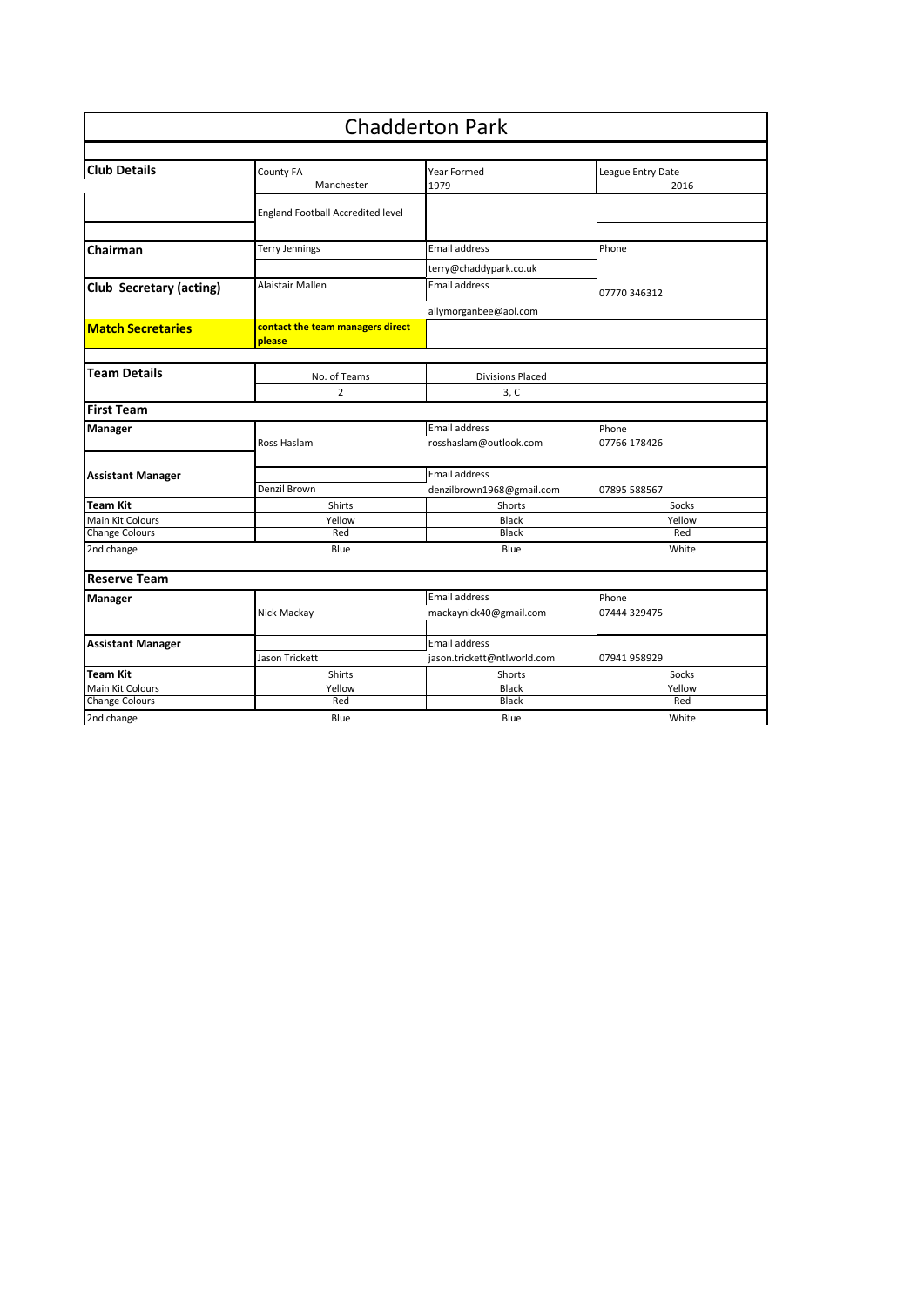|                                             | De La Salle                      |                            |                   |  |  |
|---------------------------------------------|----------------------------------|----------------------------|-------------------|--|--|
| <b>Club Details</b>                         | County FA                        | Year Formed                | League Entry Date |  |  |
|                                             | Manchester                       | 1975                       | 2020              |  |  |
|                                             | England Football Acredited level | Development                |                   |  |  |
| Chairman                                    | Name                             | <b>Email Address</b>       | Tel:              |  |  |
|                                             | <b>Howard Pearl</b>              | howard@dlsfc.co.uk         | 07973 548240      |  |  |
|                                             |                                  |                            |                   |  |  |
| Secretary                                   | Name                             | <b>Email Address</b>       | Tel:              |  |  |
|                                             | <b>Greig Aspinall</b>            | greig@dlsfc.co.uk          | 07947789344       |  |  |
| <b>Team Secretary first point</b> Rob Cooke |                                  | robert.cooke91@mail.com    | 07305952193       |  |  |
| of contact                                  |                                  |                            |                   |  |  |
|                                             |                                  |                            |                   |  |  |
| <b>Team Details</b>                         | No. of Teams                     | <b>Divisions Placed</b>    |                   |  |  |
|                                             |                                  | $1$  P                     |                   |  |  |
| <b>First Team</b>                           |                                  |                            |                   |  |  |
| Manager                                     | Name                             | <b>Email Address</b>       | Tel:              |  |  |
|                                             | Rob Cooke                        | robert.cooke91@mail.com    | 07305952193       |  |  |
| Assistant                                   | Name                             | <b>Email Address</b>       | Tel:              |  |  |
|                                             | Jason Fisher                     | jason@jaycointeriors.co.uk | 07528 689080      |  |  |
| Manager                                     |                                  |                            |                   |  |  |
| <b>Team Kit</b>                             | <b>Shirts</b>                    | Shorts                     | Socks             |  |  |
| Main Kit Colours                            | Red                              | Black                      | Black             |  |  |
| <b>Change Colours</b>                       |                                  |                            |                   |  |  |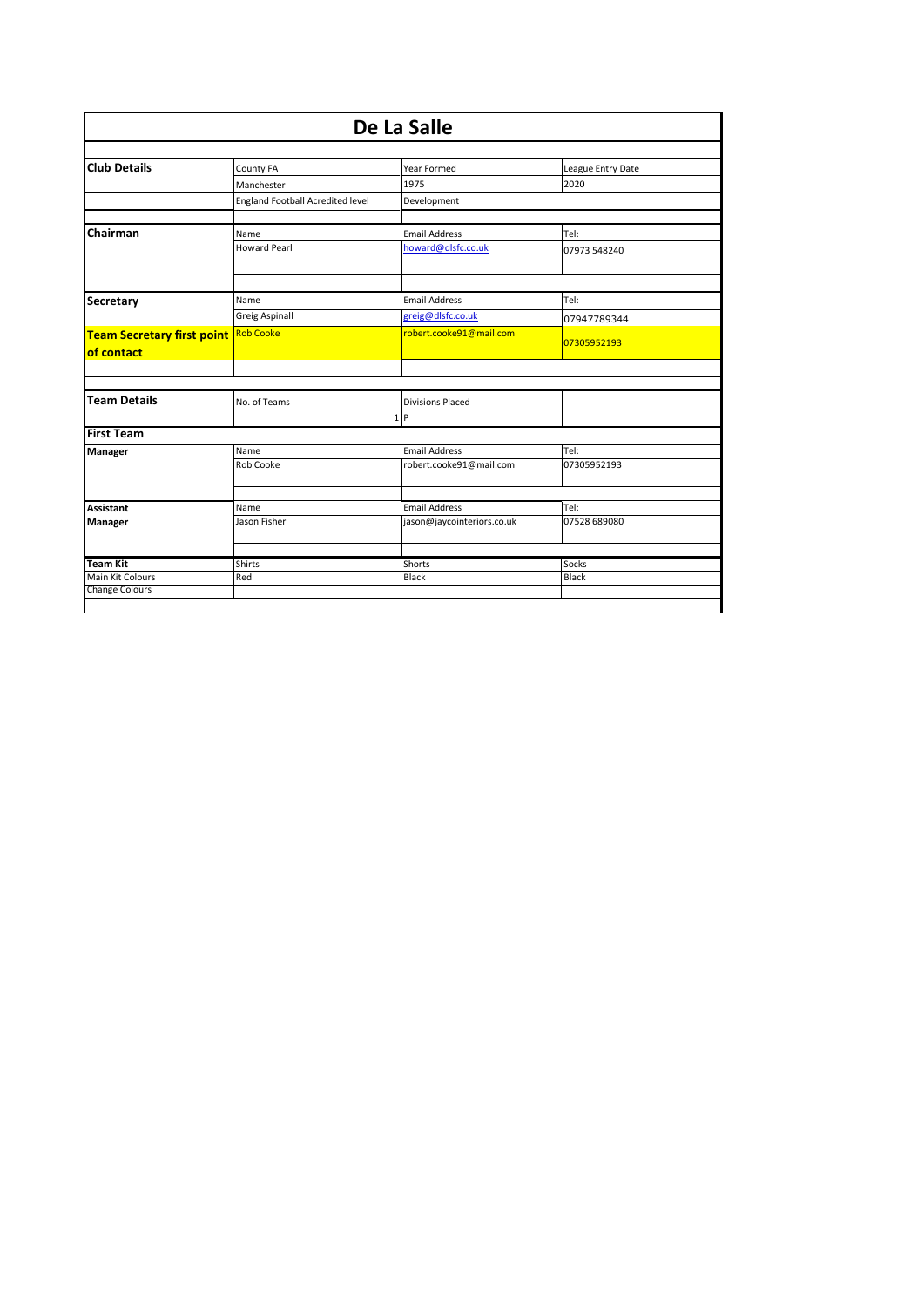| Deans FC                |                                         |                              |                   |  |  |  |
|-------------------------|-----------------------------------------|------------------------------|-------------------|--|--|--|
|                         |                                         |                              |                   |  |  |  |
| <b>Club Details</b>     | County FA                               | Year Formed                  | League Entry Date |  |  |  |
|                         | Manchester                              | 1964                         | 2010              |  |  |  |
|                         | <b>England Football Acredited level</b> |                              |                   |  |  |  |
|                         | Community                               |                              |                   |  |  |  |
| Chairman                | <b>Steve Lockett</b>                    | <b>Email address</b>         | 07925 488738      |  |  |  |
|                         |                                         | nicsteve@hotmail.co.uk       |                   |  |  |  |
| <b>Secretary</b>        | <b>Steve Melia</b>                      | <b>Email address</b>         | 07507660702       |  |  |  |
|                         |                                         | deans.secretary@landc.org.uk |                   |  |  |  |
|                         |                                         |                              |                   |  |  |  |
| <b>Team Secretary</b>   | <b>Steve Lockett</b>                    | <b>Email address</b>         | 07925 488738      |  |  |  |
| <b>both teams</b>       |                                         | nicsteve@hotmail.co.uk       |                   |  |  |  |
| <b>Team Details</b>     | No. of Teams                            | <b>Divisions Placed</b>      |                   |  |  |  |
|                         | $\overline{2}$                          | B, C                         |                   |  |  |  |
| <b>First Team</b>       |                                         |                              |                   |  |  |  |
| <b>Manager</b>          | <b>Richard Collins</b>                  | <b>Email address</b>         | 07960 145420      |  |  |  |
|                         |                                         | richardcollins813@gmail.com  |                   |  |  |  |
| <b>Assistant</b>        |                                         | <b>Email address</b>         |                   |  |  |  |
| <b>Manager</b>          |                                         |                              |                   |  |  |  |
|                         |                                         |                              |                   |  |  |  |
| <b>Team Kit</b>         | Shirts                                  | Shorts                       | Socks             |  |  |  |
| Main Kit Colours        | Orange                                  | <b>Black</b>                 | <b>Black</b>      |  |  |  |
| <b>Change Colours</b>   | Blue                                    | Blue                         | Blue              |  |  |  |
| <b>ReserveTeam</b>      |                                         |                              |                   |  |  |  |
| <b>Manager</b>          | <b>Ashley Sykes Baines</b>              | <b>Email address</b>         | 07739 877267      |  |  |  |
|                         |                                         |                              |                   |  |  |  |
| <b>Assistant</b>        |                                         | <b>Email address</b>         |                   |  |  |  |
| Manager                 |                                         |                              |                   |  |  |  |
|                         |                                         |                              |                   |  |  |  |
| <b>Team Kit</b>         | Shirts                                  | Shorts                       | Socks             |  |  |  |
| <b>Main Kit Colours</b> | Orange                                  | Black                        | <b>Black</b>      |  |  |  |
| <b>Change Colours</b>   | Blue                                    | Blue                         | Blue              |  |  |  |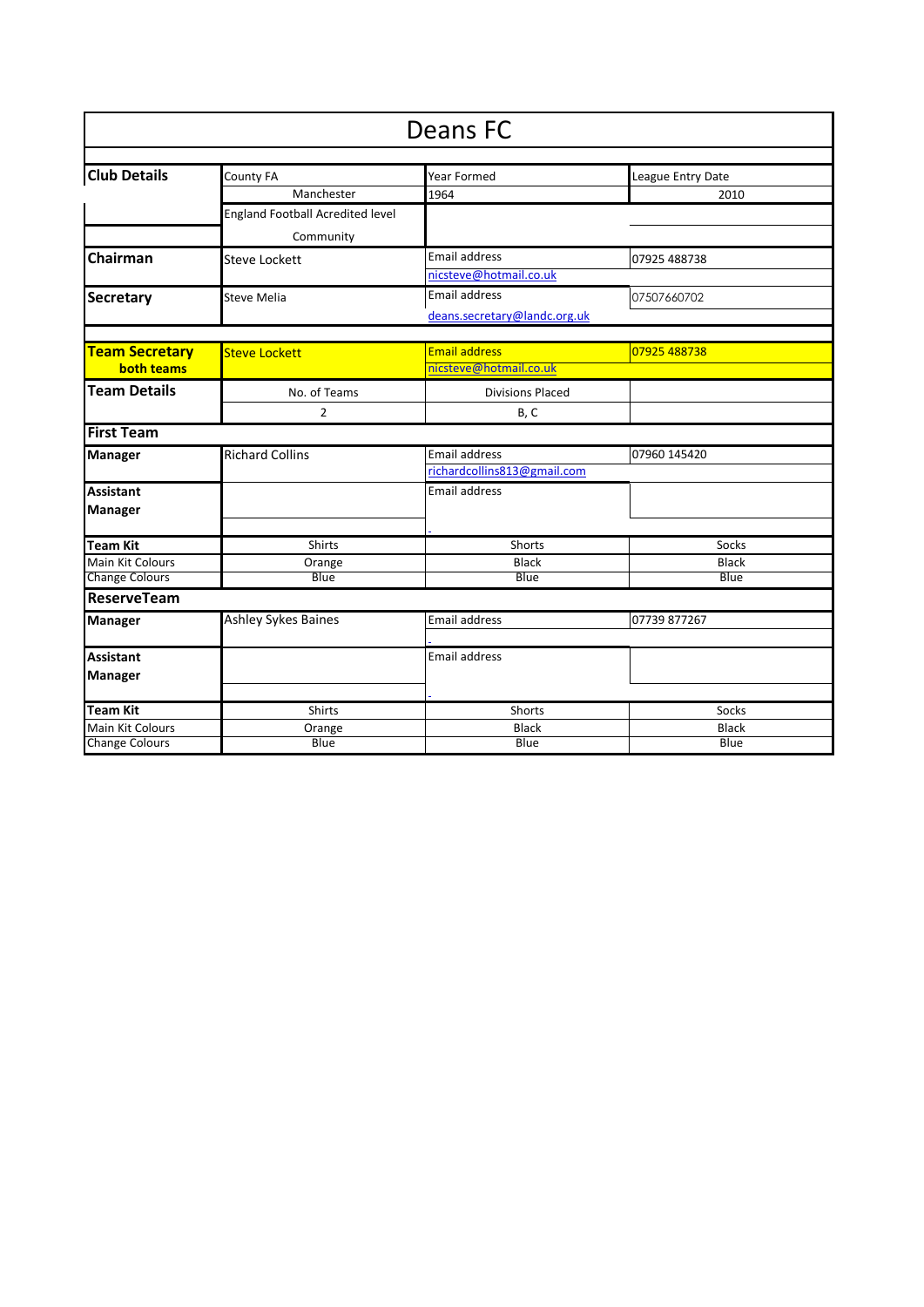|                              |                                         | <b>Didsbury FC</b>         |                   |
|------------------------------|-----------------------------------------|----------------------------|-------------------|
|                              |                                         |                            |                   |
| <b>Club Details</b>          | County FA                               | Year Formed                | League Entry Date |
|                              | Manchester                              | 1928                       | 1994              |
|                              | <b>England Football Acredited level</b> |                            |                   |
|                              | Adult                                   |                            |                   |
| Chairman                     | Phil Singleton                          | <b>Email Address</b>       | 07714 280000      |
|                              |                                         | phil@GandSfs.co.uk         |                   |
| <b>Secretary</b>             | <b>Wayne Piper</b>                      | <b>Email Address</b>       | 07751 532780      |
|                              |                                         | wayne.piper@btinternet.com |                   |
|                              |                                         |                            |                   |
| <b>Team Details</b>          | No. of Teams                            | <b>Divisions Placed</b>    |                   |
|                              | 2                                       | 1, D                       |                   |
| <b>First Team</b>            |                                         |                            |                   |
| <b>Joint Manager</b>         | Pete Atkins                             | <b>Email Address</b>       | 07895 687606      |
|                              |                                         | Petejatkins@googlemail.com |                   |
| <b>Joint Manager</b>         | Joel Badger                             | <b>Email Address</b>       | 07584 597751      |
|                              |                                         | JoelBadger@gmail.com       |                   |
| <b>Team Kit</b>              | Shirts                                  | Shorts                     | Socks             |
| Main Kit Colours             | Green & Black                           | <b>Black</b>               | <b>Black</b>      |
| <b>Change Colours</b>        | Red & Black                             | <b>Black</b>               | <b>Black</b>      |
| <b>Reserve Team</b>          |                                         |                            |                   |
| <b>Manager</b>               | Dorian Davis                            | <b>Email Address</b>       | 07958 351307      |
|                              |                                         | dorian16davis@gmail.com    |                   |
| <b>Assistant</b>             |                                         |                            |                   |
| <b>Team Kit</b>              | Shirts                                  | Shorts                     | Socks             |
| Main Kit Colours             | Green & Black                           | <b>Black</b>               | Black             |
| <b>Change Colours</b>        | Red & Black                             | <b>Black</b>               | <b>Black</b>      |
| <b>Chorltonians Athletic</b> |                                         |                            |                   |
| <b>Manager</b>               | Robert Morrison                         | <b>Email Address</b>       | 07927 990952      |
|                              |                                         | RMorrison217@gmail.com     |                   |
| <b>Assistant</b>             | <b>Wayne Piper</b>                      |                            | 07751 532780      |
|                              |                                         |                            |                   |
| <b>Team Kit</b>              | Shirts                                  | Shorts                     | Socks             |
| Main Kit Colours             | Green & Black                           | <b>Black</b>               | <b>Black</b>      |
| <b>Change Colours</b>        | Red & Black                             | <b>Black</b>               | <b>Black</b>      |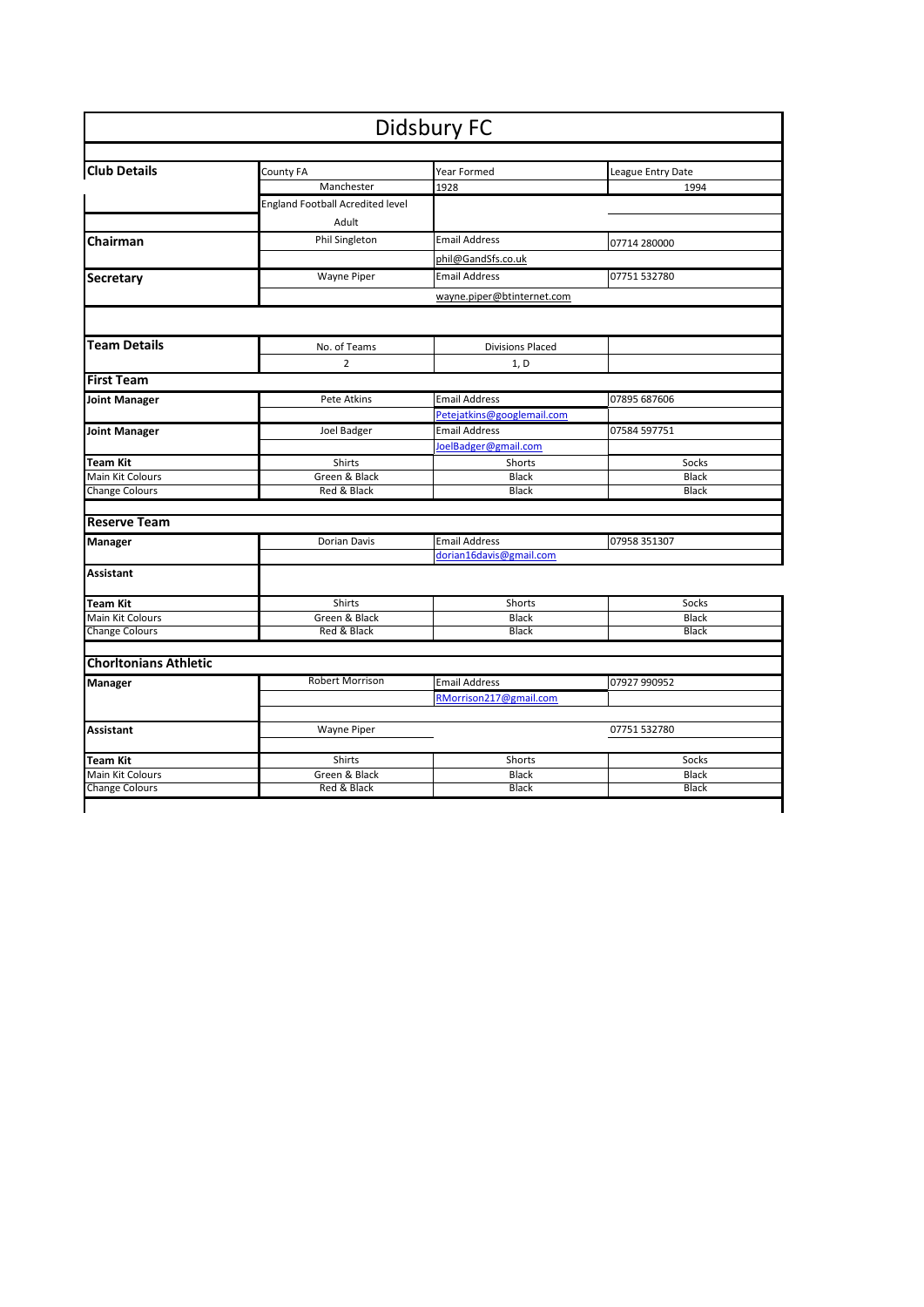|                          |                                  | Dom Doyle                   |                   |
|--------------------------|----------------------------------|-----------------------------|-------------------|
|                          |                                  |                             |                   |
| <b>Club Details</b>      | County FA                        | <b>Year Formed</b>          | League Entry Date |
|                          | Manchester                       | 2015                        | 2017              |
|                          | England Football Acredited level |                             |                   |
|                          | Adult                            |                             |                   |
| Chairman                 | Jay Doyle                        | <b>Email address</b>        |                   |
|                          |                                  | domdoylefc@gmail.com        |                   |
| <b>Secretary</b>         | <b>Billy Hustler</b>             | <b>Email address</b>        | 07864 654164      |
|                          |                                  | william.hustler@outlook.com |                   |
|                          |                                  |                             |                   |
| <b>Team Details</b>      | No. of Teams                     | <b>Divisions Placed</b>     |                   |
|                          | 1                                | P                           |                   |
| <b>First Team</b>        |                                  |                             |                   |
| <b>Manager</b>           | Daniel Hugo                      | <b>Email address</b>        | 07943845472       |
|                          |                                  | dannyhugo12@hotmail.co.uk   |                   |
| <b>Assistant Manager</b> | <b>W</b> Graves                  | Email address               | 07710 641477      |
| <b>Team Kit</b>          | <b>Shirts</b>                    | Shorts                      | Socks             |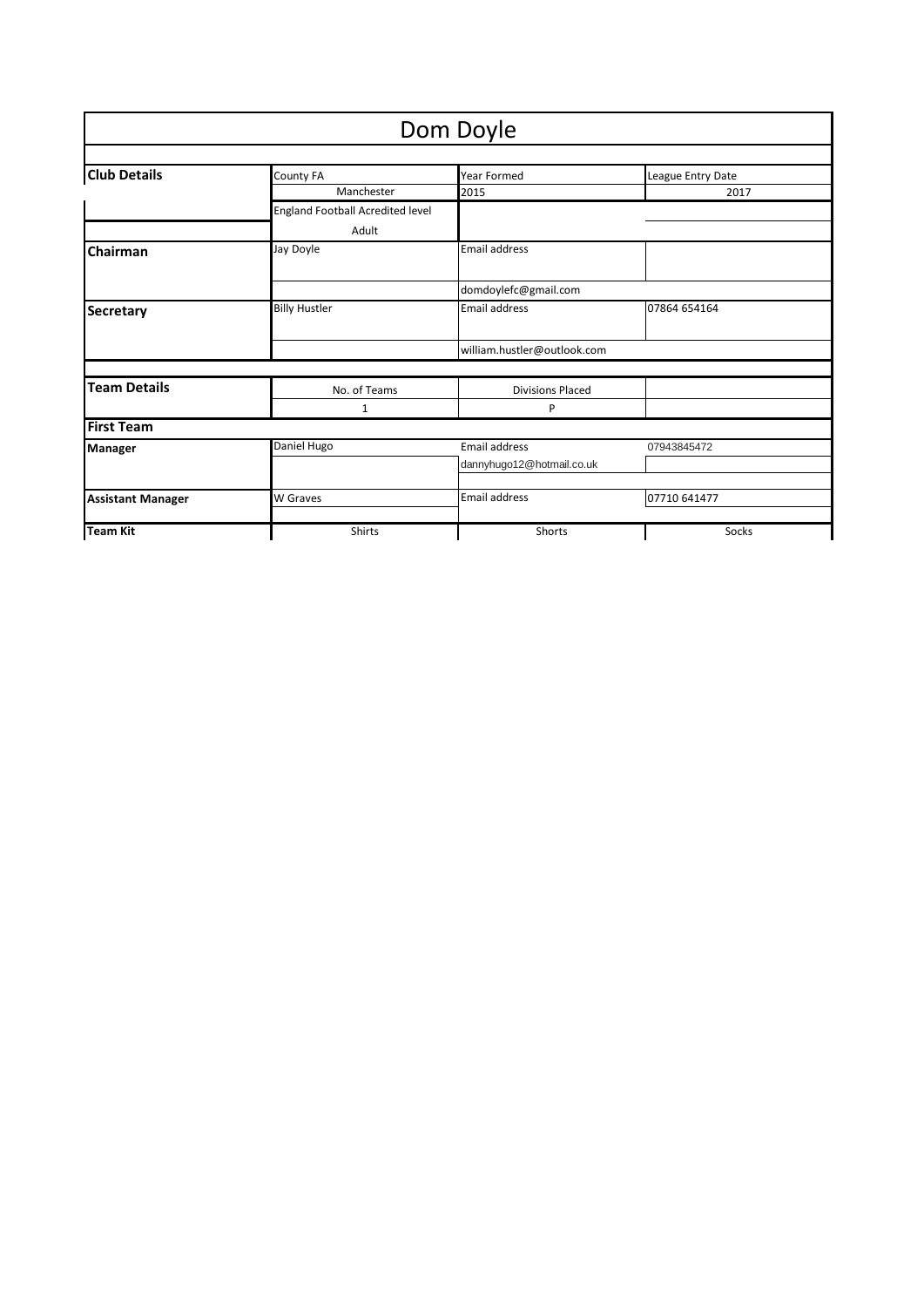| <b>Dukinfield Athletic</b>                                   |                                           |                                           |                           |  |
|--------------------------------------------------------------|-------------------------------------------|-------------------------------------------|---------------------------|--|
| <b>Club Details</b>                                          | County FA<br>Cheshire                     | Year Formed<br>2017                       | League Entry Date<br>2017 |  |
|                                                              | England Football Acredited level<br>Adult |                                           |                           |  |
| Chairman                                                     | Christopher O'Brien                       | Email address<br>c-o-b-1@hotmail.com      | 07724 915702              |  |
| Secretary                                                    | Steve Limb                                |                                           | Mob: 07837992720          |  |
|                                                              |                                           | Email address<br>dukinfieldaafc@gmail.com |                           |  |
|                                                              |                                           |                                           |                           |  |
|                                                              |                                           |                                           |                           |  |
|                                                              |                                           |                                           |                           |  |
|                                                              |                                           |                                           |                           |  |
|                                                              |                                           |                                           |                           |  |
|                                                              |                                           |                                           |                           |  |
|                                                              | No. of Teams                              | <b>Divisions Placed</b>                   |                           |  |
| <b>Team Details</b>                                          | $\mathbf{1}$                              | $\mathsf C$                               |                           |  |
|                                                              | Nick Hartigen                             | Email address                             | 07498 771854              |  |
| <b>Assistant Manager</b>                                     |                                           | Email address                             |                           |  |
| <b>First Team</b><br><b>Manager</b>                          |                                           | Shorts                                    |                           |  |
| <b>Team Kit</b><br>Main Kit Colours<br><b>Change Colours</b> | Shirts<br>Purple                          | Black                                     | Socks<br>Black            |  |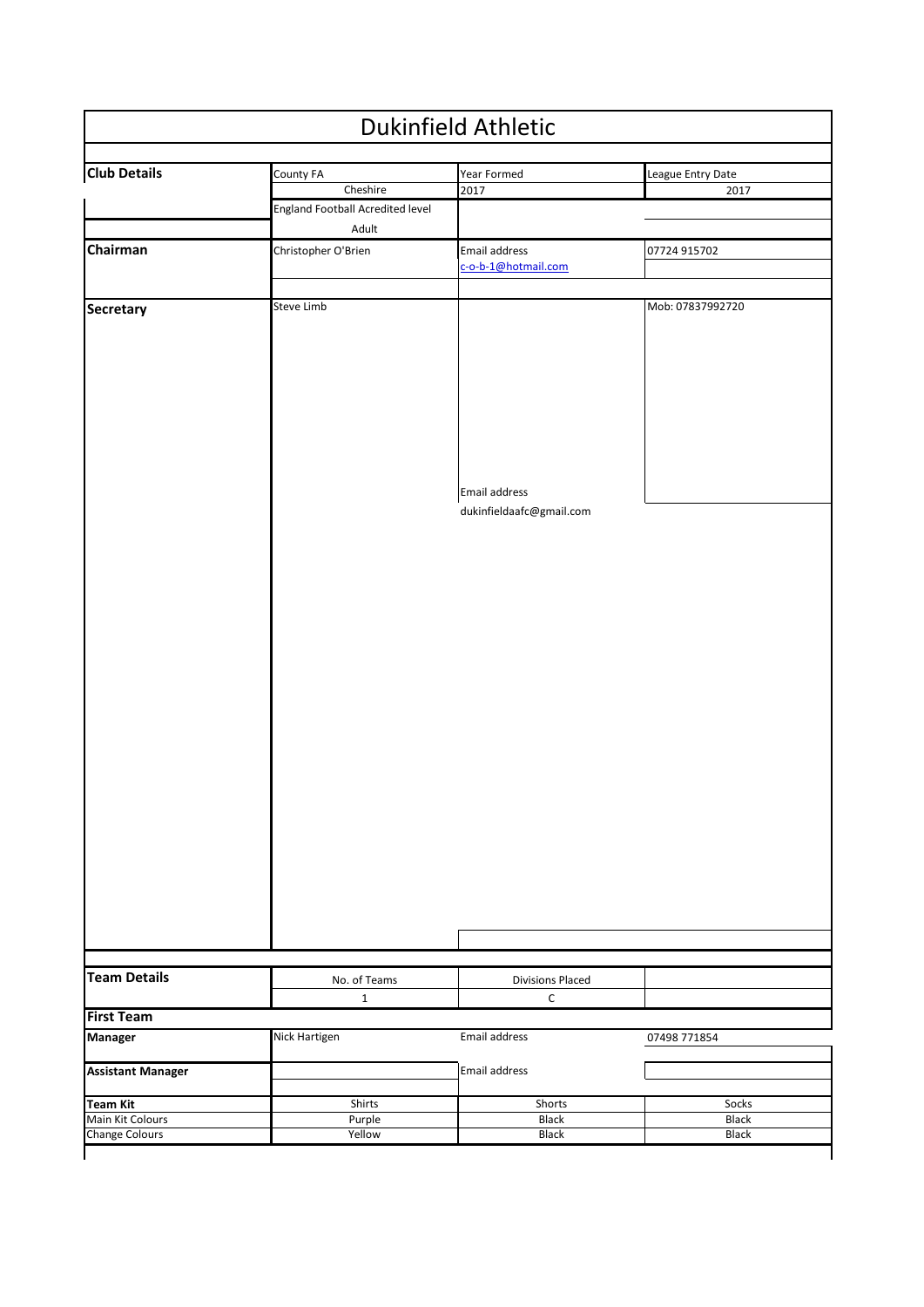| <b>Eccles United</b>        |                                         |                          |                   |
|-----------------------------|-----------------------------------------|--------------------------|-------------------|
|                             |                                         |                          |                   |
| <b>Club Details</b>         | County FA                               | Year Formed              | League Entry Date |
|                             | Manchester                              | 2020                     | 2021              |
|                             | <b>England Football Acredited level</b> |                          |                   |
|                             | Adult                                   |                          |                   |
| Chairman                    | Name                                    | <b>Email Address</b>     | Tel:              |
|                             | <b>Ashley Croft</b>                     | croftashley6@gmail.com   | 07930137663       |
|                             |                                         |                          |                   |
| <b>Secretary</b>            | Name                                    | <b>Email Address</b>     | Tel:              |
|                             | Harry Boardman                          | ecclesunitedfc@gmail.com | 07557099105       |
|                             |                                         |                          |                   |
| <b>Team Details</b>         | No. of Teams                            | <b>Divisions Placed</b>  |                   |
|                             |                                         | 2 2, C                   |                   |
| <b>First Team</b>           |                                         |                          |                   |
| <b>Manager</b>              | Name                                    | <b>Email Address</b>     | Tel:              |
|                             | Ashley Croft                            | croftashley6@gmail.com   | 07930137663       |
|                             | Name                                    | <b>Email Address</b>     | Tel:              |
| <b>Assistant</b><br>Manager | Harry Boardman                          | ecclesunitedfc@gmail.com | 07557099105       |
|                             |                                         |                          |                   |
| <b>Team Kit</b>             | <b>Shirts</b>                           | Shorts                   | Socks             |
| Main Kit Colours            | Yellow                                  | <b>Black</b>             | <b>Black</b>      |
| Change Colours              | Grey                                    | Grey                     | Grey              |
|                             |                                         |                          |                   |
| <b>Reserve Team</b>         |                                         |                          |                   |
| <b>Manager</b>              | Name                                    | <b>Email Address</b>     | Tel:              |
|                             | Stephen Brown                           | Stebrown1985@gmail.com   | 07703563802       |
|                             |                                         |                          |                   |
| <b>Assistant</b>            | Name                                    | <b>Email Address</b>     | Tel:              |
| Manager                     | Liam Wilding                            | Liamwilding123@gmail.com | 07493661108       |
|                             |                                         |                          |                   |
| <b>Team Kit</b>             | <b>Shirts</b>                           | <b>Shorts</b>            | Socks             |
| Main Kit Colours            | Yellow                                  | <b>Black</b>             | <b>Black</b>      |
| <b>Change Colours</b>       | Grey                                    | Grey                     | Grey              |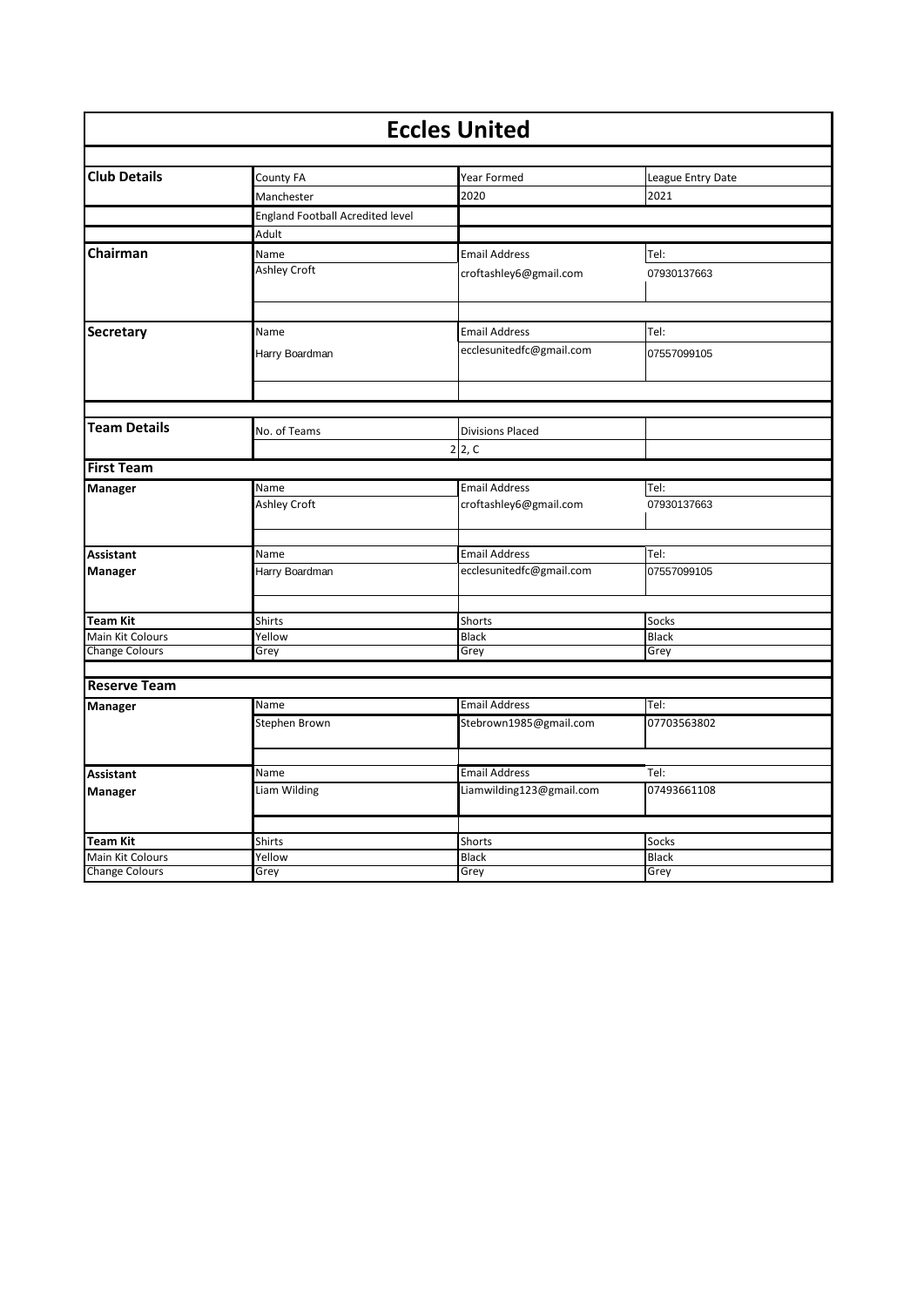| <b>Elton Lib Hargreaves</b> |                                  |                          |                   |
|-----------------------------|----------------------------------|--------------------------|-------------------|
|                             |                                  |                          |                   |
| <b>Club Details</b>         | County FA                        | Year Formed              | League Entry Date |
|                             | Lancashire                       | 1985                     | 2016              |
|                             | England Football Acredited level |                          |                   |
|                             | Adult                            |                          |                   |
| Chairman                    | <b>Gareth Costello</b>           | <b>Email address</b>     |                   |
|                             |                                  |                          |                   |
| <b>Secretary</b>            | Dominic Kay                      | Email address            | Phone             |
|                             |                                  | Dom00dom@hotmail.co.uk   | 07867319476       |
| <b>Team Details</b>         | No. of Teams                     | <b>Divisions Placed</b>  |                   |
|                             | 1                                | 3                        |                   |
| <b>First Team</b>           |                                  |                          |                   |
| <b>Manager</b>              | Dave Wilkes                      | Email address            | Phone             |
|                             |                                  | henrywilkes71@Gmail. Com | 07767431213       |
| <b>Assistant Manager</b>    | Stephen Doran                    | Email address            | Phone             |
|                             |                                  |                          | 07925 960794      |
|                             | <b>KIT</b>                       |                          |                   |
| <b>Team Kit</b>             | <b>Shirts</b>                    | Shorts                   | Socks             |
| <b>Main Kit Colours</b>     | Red                              | <b>Black</b>             | <b>Black</b>      |
|                             | <b>Change KIT</b>                |                          |                   |
| <b>Team Kit</b>             | <b>Shirts</b>                    | Shorts                   | Socks             |
| <b>Main Kit Colours</b>     | Royal Blue/Yellow                | Royal Blue/Yellow        | Royal Blue/Yellow |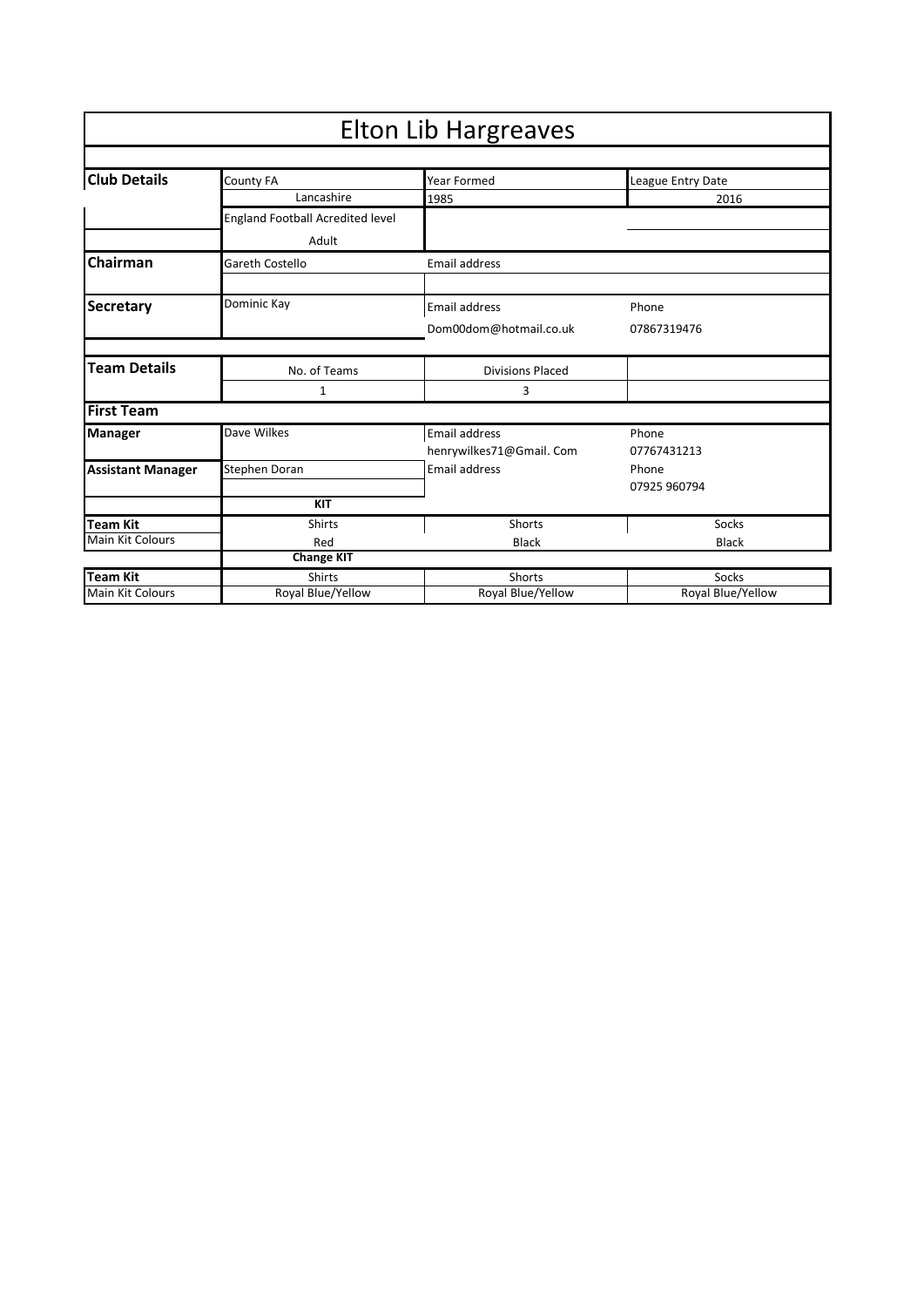| <b>Flixton AFC</b>     |                                  |                          |                   |
|------------------------|----------------------------------|--------------------------|-------------------|
| <b>Club Details</b>    | County FA                        | Year Formed              | League Entry Date |
|                        | Manchester                       | 1970                     | 2018              |
|                        | England Football Acredited level |                          |                   |
|                        | Community                        |                          |                   |
| Chairman               | Name                             | <b>Email Address</b>     | Tel:              |
|                        | Pierino Gattei (Pev)             | pev@flixtonjuniors.org   | Tel: 07823554439  |
|                        |                                  |                          |                   |
| <b>Secretary</b>       | Name                             | <b>Email Address</b>     |                   |
|                        | Phil Owen                        | philo@flixtonjuniors.org |                   |
| <b>Match Secretary</b> | Name                             | <b>Email Address</b>     | Tel:              |
|                        | <b>Shay Casey</b>                | casey.shay@uk.sika.com   | 07359 040100      |
| <b>Team Details</b>    |                                  |                          |                   |
|                        | No. of Teams                     | <b>Divisions Placed</b>  |                   |
| <b>First Team</b>      |                                  |                          | B                 |
| <b>Manager</b>         | Name                             | <b>Email Address</b>     | Tel:              |
|                        | <b>Shay Casey</b>                | casey.shay@uk.sika.com   | 07768876508       |
| <b>Assistant</b>       | Name                             | <b>Email Address</b>     | Tel:              |
| <b>Manager</b>         | Jordan Casey                     | jordancasey@live.co.uk   | 07855538356       |
|                        |                                  |                          |                   |
| <b>Team Kit</b>        | Shirts                           | Shorts                   | Socks             |
| Main Kit Colours       | Gold                             | <b>Black</b>             | <b>Black</b>      |
| <b>Change Colours</b>  | Red                              | <b>Black</b>             | Red               |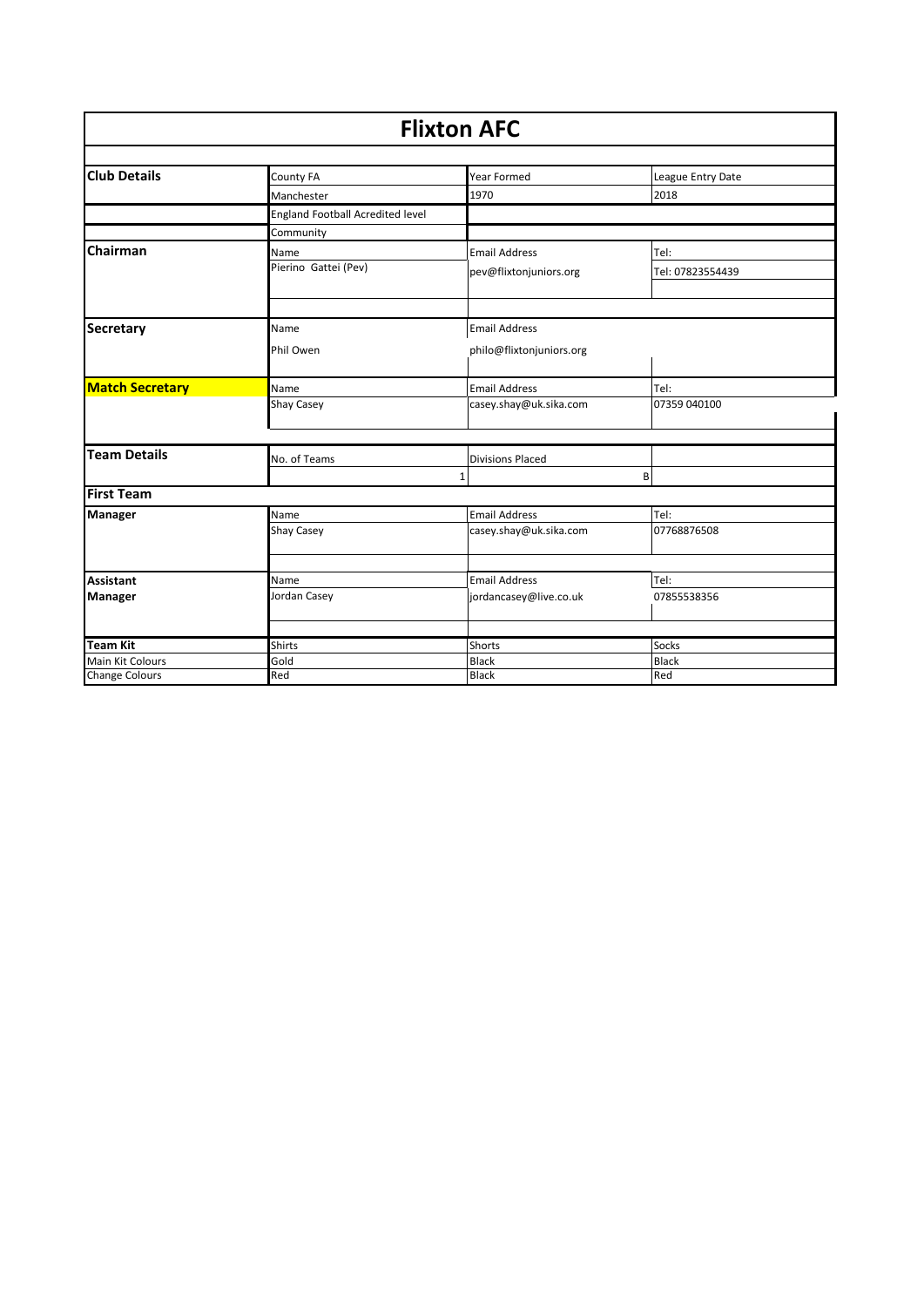| <b>Govan Athletic</b> |                                         |                             |                   |
|-----------------------|-----------------------------------------|-----------------------------|-------------------|
|                       |                                         |                             |                   |
| <b>Club Details</b>   | County FA                               | Year Formed                 | League Entry Date |
|                       | Cheshire                                | 2001                        | 2018              |
|                       | <b>England Football Acredited level</b> |                             | 2002-2016 members |
|                       | Adult                                   |                             |                   |
| Chairman              | Name                                    | <b>Email Address</b>        | Tel:              |
|                       | Jack Norbury                            | jackpn21@hotmail.com        | 07734904808       |
|                       |                                         |                             |                   |
| <b>Secretary</b>      | Name                                    | <b>Email Address</b>        | Tel:              |
|                       | Ben Norbury                             | bennorbury1982@hotmail.com  | 07469 408 248     |
|                       |                                         |                             |                   |
| <b>Team Details</b>   | No. of Teams                            | <b>Divisions Placed</b>     |                   |
|                       |                                         | 1 C                         |                   |
| <b>Third Team</b>     |                                         |                             |                   |
| <b>Manager</b>        | Name                                    | <b>Email Address</b>        | Tel:              |
|                       | Paul Kennedy                            | paulbocameds@googlemail.com | 07944 625 438     |
|                       |                                         |                             |                   |
|                       |                                         |                             |                   |
| <b>Assistant</b>      | Name                                    | <b>Email Address</b>        | Tel:              |
| <b>Manager</b>        |                                         |                             |                   |
|                       |                                         |                             |                   |
| <b>Team Kit</b>       | <b>Shirts</b>                           | <b>Shorts</b>               | Socks             |
| Main Kit Colours      | Red                                     | Black                       | <b>Black</b>      |
| <b>Change Colours</b> | White                                   | White                       | White             |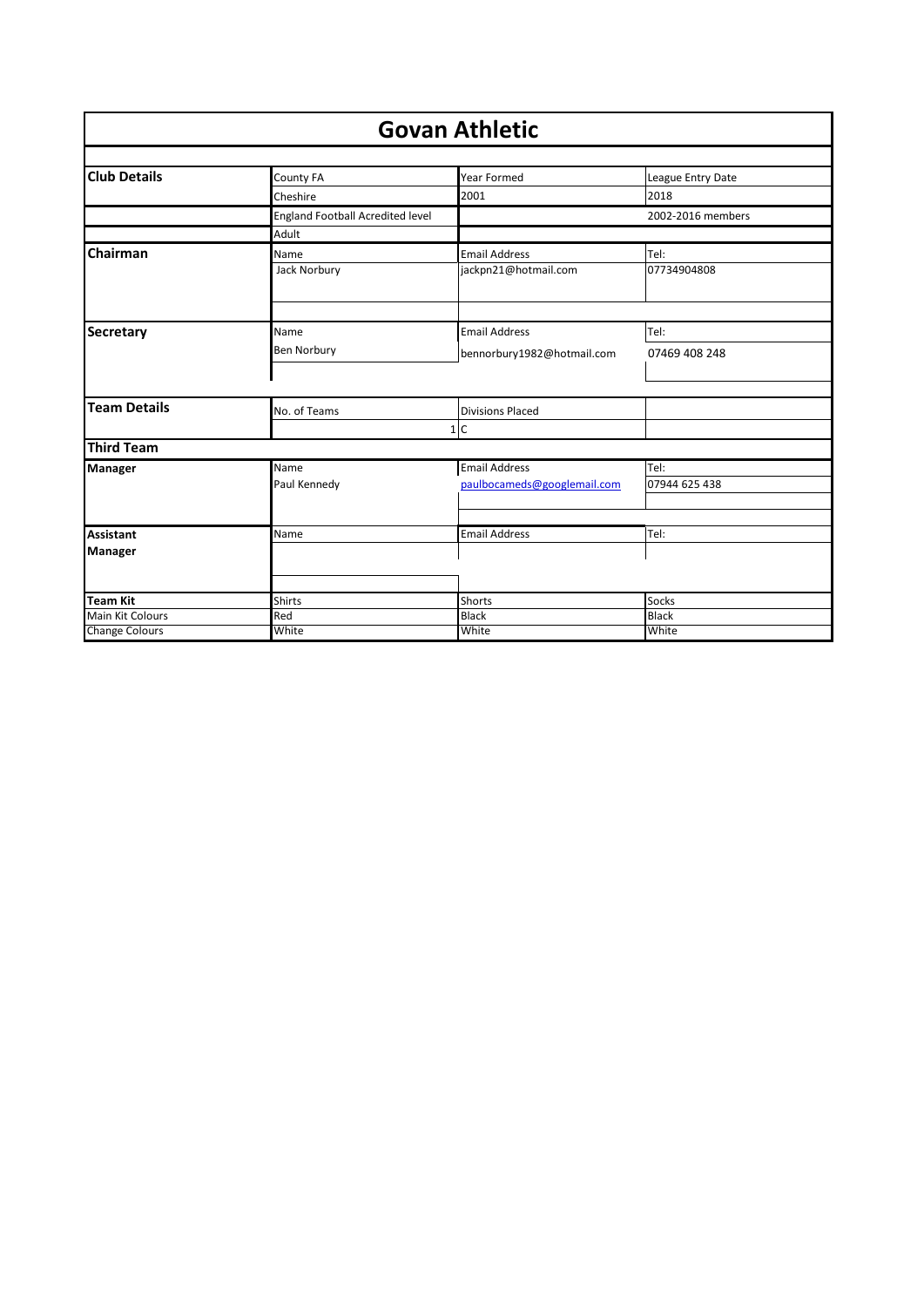| <b>Greater Manchester FC</b>              |                                  |                                 |                   |
|-------------------------------------------|----------------------------------|---------------------------------|-------------------|
|                                           |                                  |                                 |                   |
| <b>Club Details</b>                       | County FA                        | Year Formed                     | League Entry Date |
|                                           | Manchester                       | 2018                            | 2020              |
|                                           | England Football Acredited level | Community                       |                   |
|                                           |                                  |                                 |                   |
| Chairman                                  | Name                             | <b>Email Address</b>            | Tel:              |
|                                           | Mohammed Haroon                  | haroon@greatermanchesterfc.com  | 07525 978975      |
| <b>Secretary</b>                          | Name                             | <b>Email Address</b>            | Tel:              |
|                                           | Syed Ali                         | syed@greatermanchesterfc.com    | 07854408923       |
|                                           |                                  |                                 |                   |
| <b>Match confirmation -</b>               |                                  |                                 |                   |
| please contact team                       |                                  |                                 |                   |
| manager direct                            |                                  |                                 |                   |
|                                           |                                  |                                 |                   |
| <b>Team Details</b>                       | No. of Teams                     | <b>Divisions Placed</b>         |                   |
|                                           |                                  | 2 A, B                          |                   |
| <b>First Team</b>                         |                                  |                                 |                   |
| <b>Manager</b>                            | Name                             | <b>Email Address</b>            | Tel:              |
|                                           | Joshua Ogunbanjo                 | joshua@greatermanchesterfc.com  | 07703178853       |
|                                           | Name                             | <b>Email Address</b>            | Tel:              |
| <b>Assistant</b>                          | Yousiff Saxon                    | yousiff@greatermanchesterfc.com | 07753528596       |
| Manager                                   |                                  |                                 |                   |
|                                           |                                  |                                 |                   |
| <b>Team Kit</b>                           | <b>Shirts</b>                    | Shorts                          | Socks             |
| Main Kit Colours<br><b>Change Colours</b> | Red<br>White                     | Gold<br>Gold                    | Gold<br>Gold      |
| <b>Second Team</b>                        |                                  |                                 |                   |
|                                           |                                  | <b>Email Address</b>            | Tel:              |
| Manager                                   | Name                             |                                 |                   |
|                                           | Fabian Lenarcik                  | fabian@greatermanchesterfc.com  | 07702011713       |
|                                           |                                  |                                 |                   |
| <b>Assistant</b>                          | Name                             | <b>Email Address</b>            | Tel:              |
| Manager                                   | Torje Dahl                       | torje@greatermanchesterfc.com   |                   |
| <b>Team Kit</b>                           | Shirts                           | Shorts                          | Socks             |
| Main Kit Colours                          | Red                              | Black                           | Red               |
| <b>Change Colours</b>                     | Gold                             | <b>Black</b>                    | Gold              |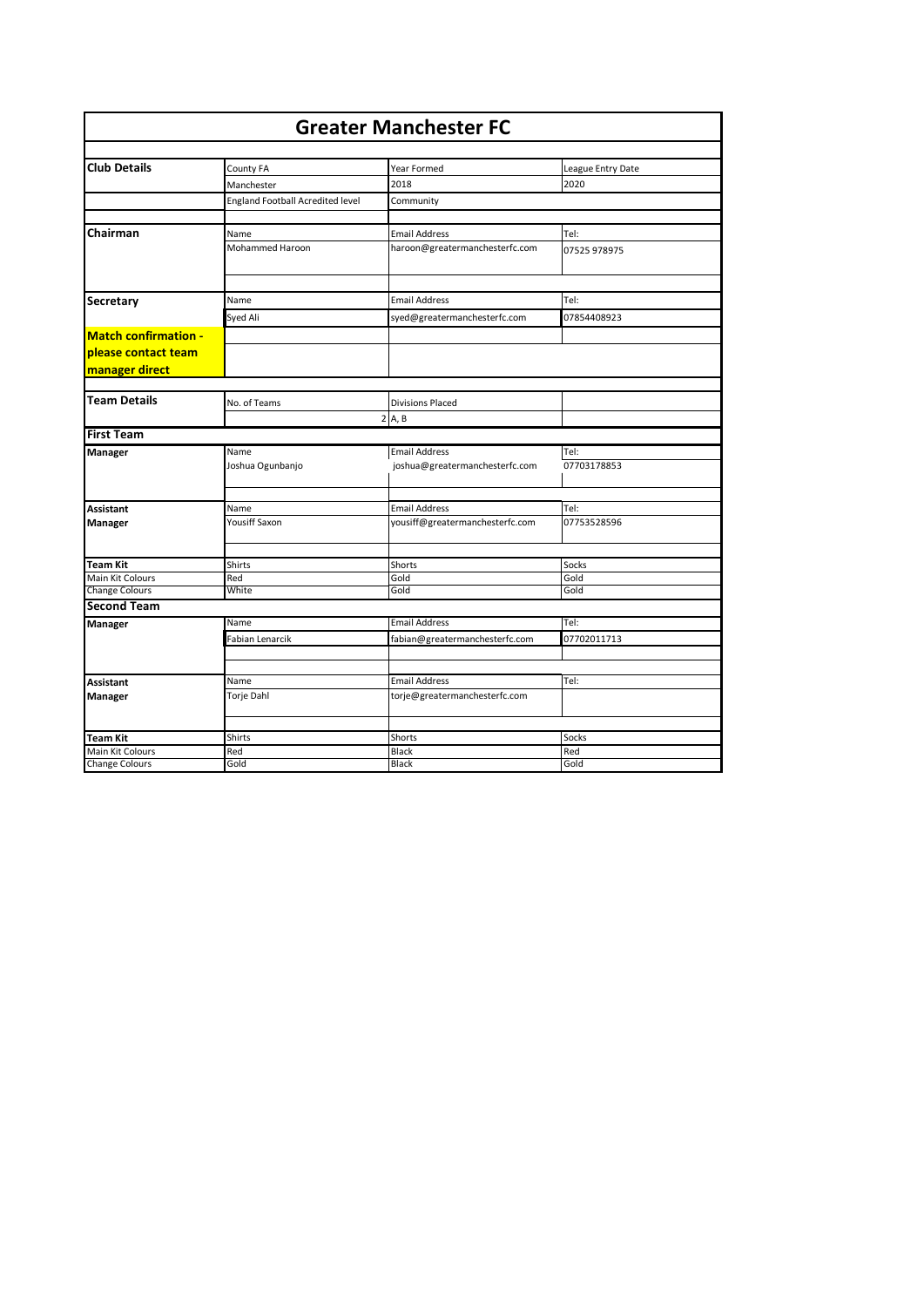|                         | <b>Hadfield Athletic FC</b>      |                                  |                   |  |
|-------------------------|----------------------------------|----------------------------------|-------------------|--|
|                         |                                  |                                  |                   |  |
| <b>Club Details</b>     | County FA                        | <b>Year Formed</b>               | League Entry Date |  |
|                         | Derbyshire                       | 1988 (Hollingworth)              | 2016              |  |
|                         | England Football Acredited level | Formed Hadfield Athletic in 2019 |                   |  |
|                         | Adult                            |                                  |                   |  |
| Chairman                | <b>Stuart Whiteman</b>           | <b>Email address</b>             | 07907 787333      |  |
|                         |                                  | stuartwhiteman1971@gmail.com     |                   |  |
| <b>Secretary</b>        | Alex Boardman                    | <b>Email address</b>             | 07966350799       |  |
|                         |                                  | hadfieldathletic@outlook.com     |                   |  |
| <b>Team Details</b>     | No. of Teams                     | <b>Divisions Placed</b>          |                   |  |
|                         | 1                                | 1                                |                   |  |
| <b>First Team</b>       |                                  |                                  |                   |  |
| <b>Manager</b>          |                                  |                                  |                   |  |
| <b>Team Kit</b>         | <b>Shirts</b>                    | Shorts                           | Socks             |  |
| <b>Main Kit Colours</b> | Grey                             | Grey                             | Grey              |  |
| <b>Change Colours</b>   | Blue                             | Blue                             | Blue              |  |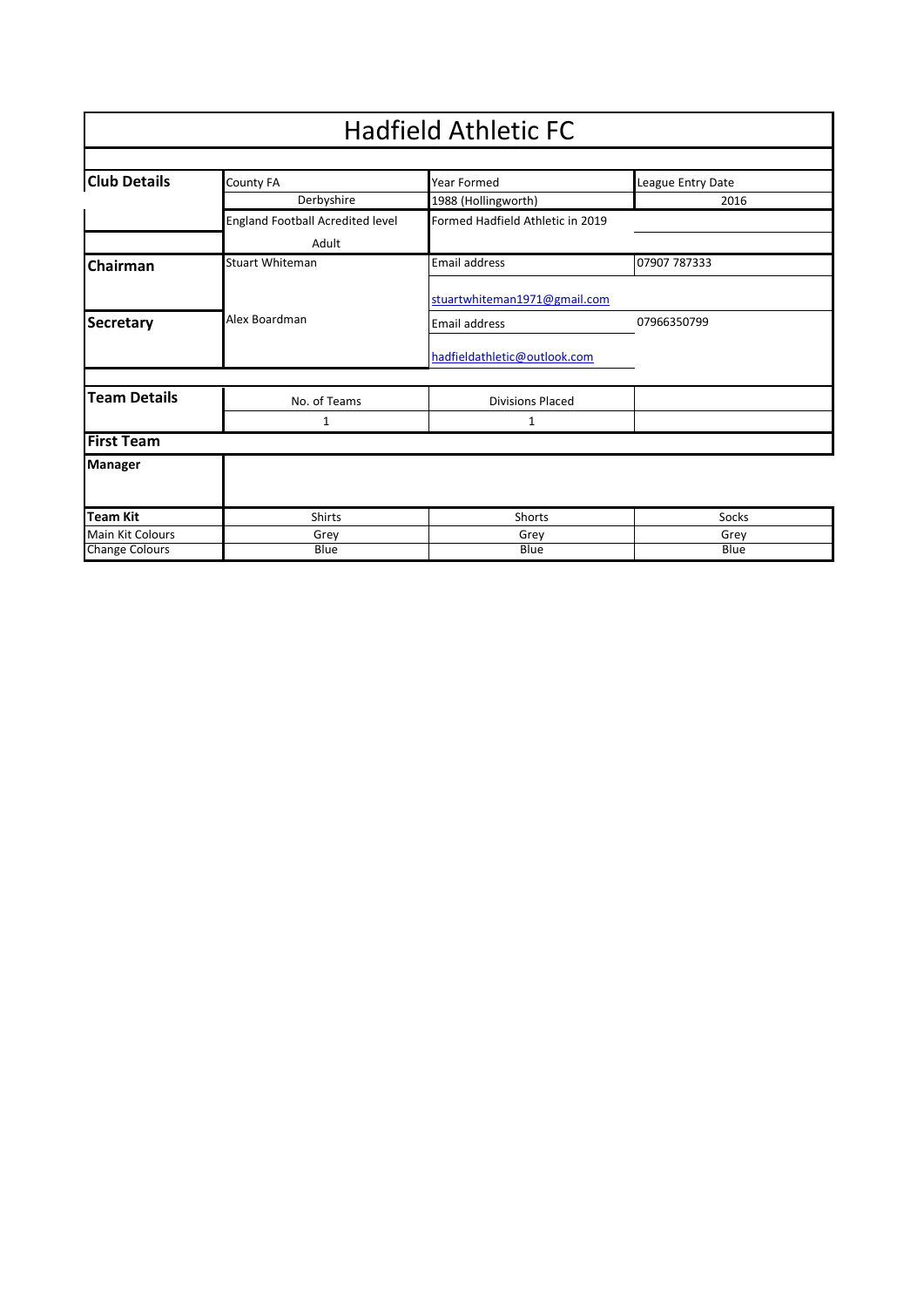# **Hattersley FC**

| <b>Club Details</b>   | County FA                               | Year Formed              | League Entry Date |
|-----------------------|-----------------------------------------|--------------------------|-------------------|
|                       | Manchester                              | 2001                     | 2020              |
|                       | <b>England Football Acredited level</b> |                          |                   |
|                       | Youth                                   |                          |                   |
| Chairman              | Name                                    | <b>Email Address</b>     | Tel:              |
|                       | Gareth Howell                           | gareth_howell@live.co.uk | 07983622485       |
|                       |                                         |                          |                   |
| <b>Secretary</b>      | Name                                    | <b>Email Address</b>     | Tel:              |
|                       | Jenny Howell                            | Hattersleyfc@outlook.com | 07539075679       |
|                       |                                         |                          |                   |
|                       |                                         |                          |                   |
| <b>Team Details</b>   | No. of Teams                            | <b>Divisions Placed</b>  |                   |
|                       |                                         | 1                        | $\overline{2}$    |
| <b>First Team</b>     |                                         |                          |                   |
| <b>Manager</b>        | Name                                    | <b>Email Address</b>     | Tel:              |
|                       | <b>Gareth Howell</b>                    | gareth_howell@live.co.uk | 07983622485       |
|                       |                                         |                          |                   |
| <b>Assistant</b>      | Name                                    | <b>Email Address</b>     | Tel:              |
| <b>Manager</b>        | Kieran McGuire                          |                          | 07727977050       |
|                       |                                         |                          |                   |
| <b>Team Kit</b>       | <b>Shirts</b>                           | Shorts                   | Socks             |
| Main Kit Colours      | Red/White stripes                       | Red                      | Red               |
| <b>Change Colours</b> | <b>Black/Yellow stripes</b>             | <b>Black</b>             | <b>Black</b>      |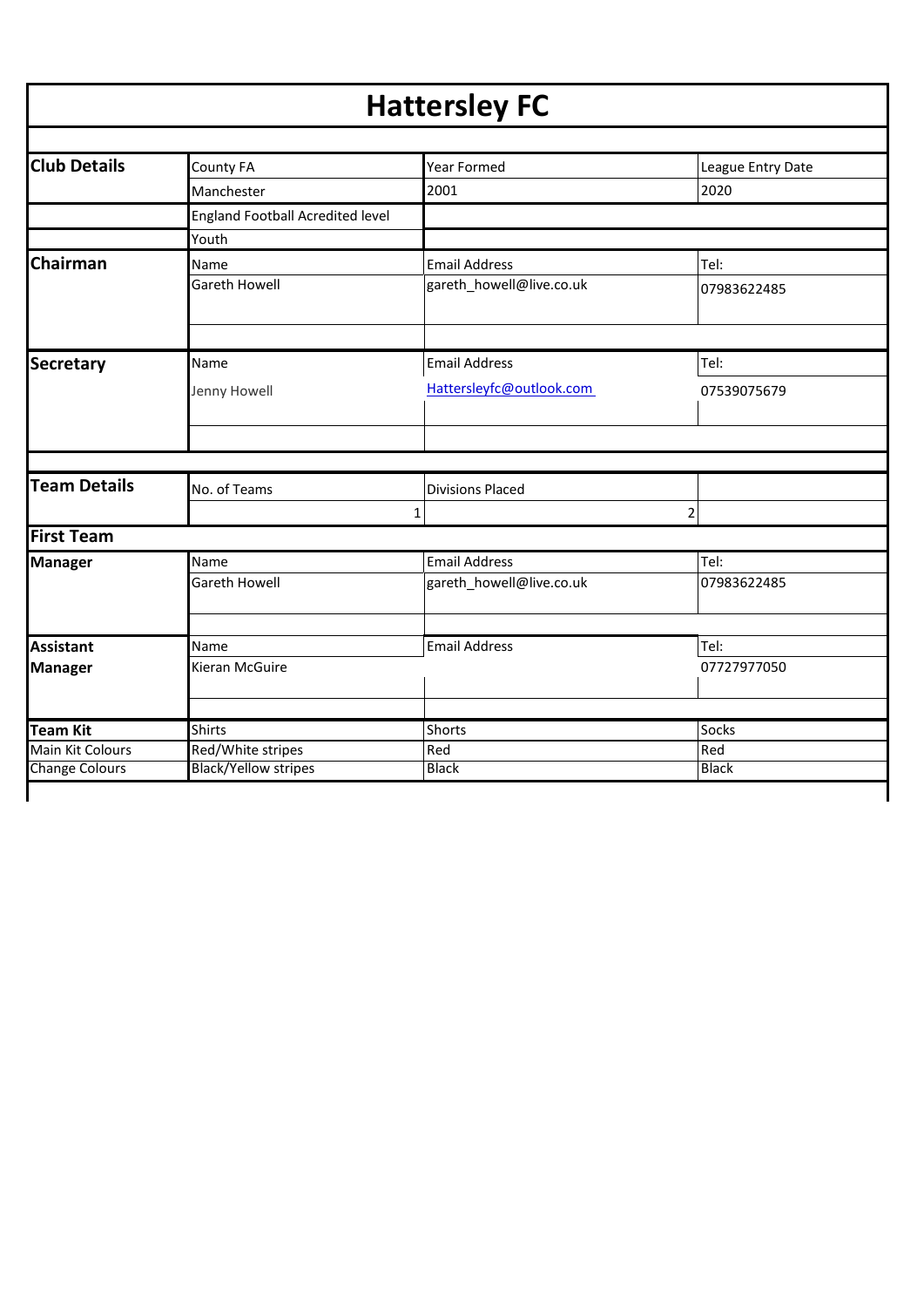| <b>Heaton Mersey</b>     |                                         |                         |                                       |  |
|--------------------------|-----------------------------------------|-------------------------|---------------------------------------|--|
|                          |                                         |                         |                                       |  |
| <b>Club Details</b>      | County FA                               | <b>Year Formed</b>      | League Entry Date                     |  |
|                          | Manchester                              | 1980                    | 1998                                  |  |
|                          | <b>England Football Acredited level</b> |                         |                                       |  |
|                          | Adult                                   |                         |                                       |  |
| Chairman                 | Terence Stocks                          | <b>Email address</b>    | home: 01614321804<br>Mob: 07793409201 |  |
|                          |                                         | atstocks@hotmail.co.uk  |                                       |  |
| <b>Secretary</b>         | <b>Daniel Stocks</b>                    | <b>Email address</b>    | 01204 587 837                         |  |
|                          |                                         |                         | 07894 648015                          |  |
|                          |                                         | danstocks@sky.com       |                                       |  |
|                          |                                         |                         |                                       |  |
| <b>Team Details</b>      | No. of Teams                            | <b>Divisions Placed</b> |                                       |  |
|                          | 1                                       | B                       |                                       |  |
| <b>First Team</b>        |                                         |                         |                                       |  |
| Manager                  | <b>Daniel Stocks</b>                    | Email address           | 01204 696 655                         |  |
|                          |                                         |                         | 07894 648015                          |  |
|                          |                                         | danstocks@sky.com       |                                       |  |
| <b>Assistant Manager</b> | Aouse Fattah                            | Email address           | 0161 442 4838                         |  |
|                          |                                         |                         | 07921 080 217                         |  |
|                          |                                         | aousefattah@hotmail.com |                                       |  |
| <b>Team Kit</b>          | <b>Shirts</b>                           | Shorts                  | Socks                                 |  |
| <b>Main Kit Colours</b>  | Blue                                    | Blue                    | Blue                                  |  |
| <b>Change Colours</b>    | Red                                     | <b>Black</b>            | Red                                   |  |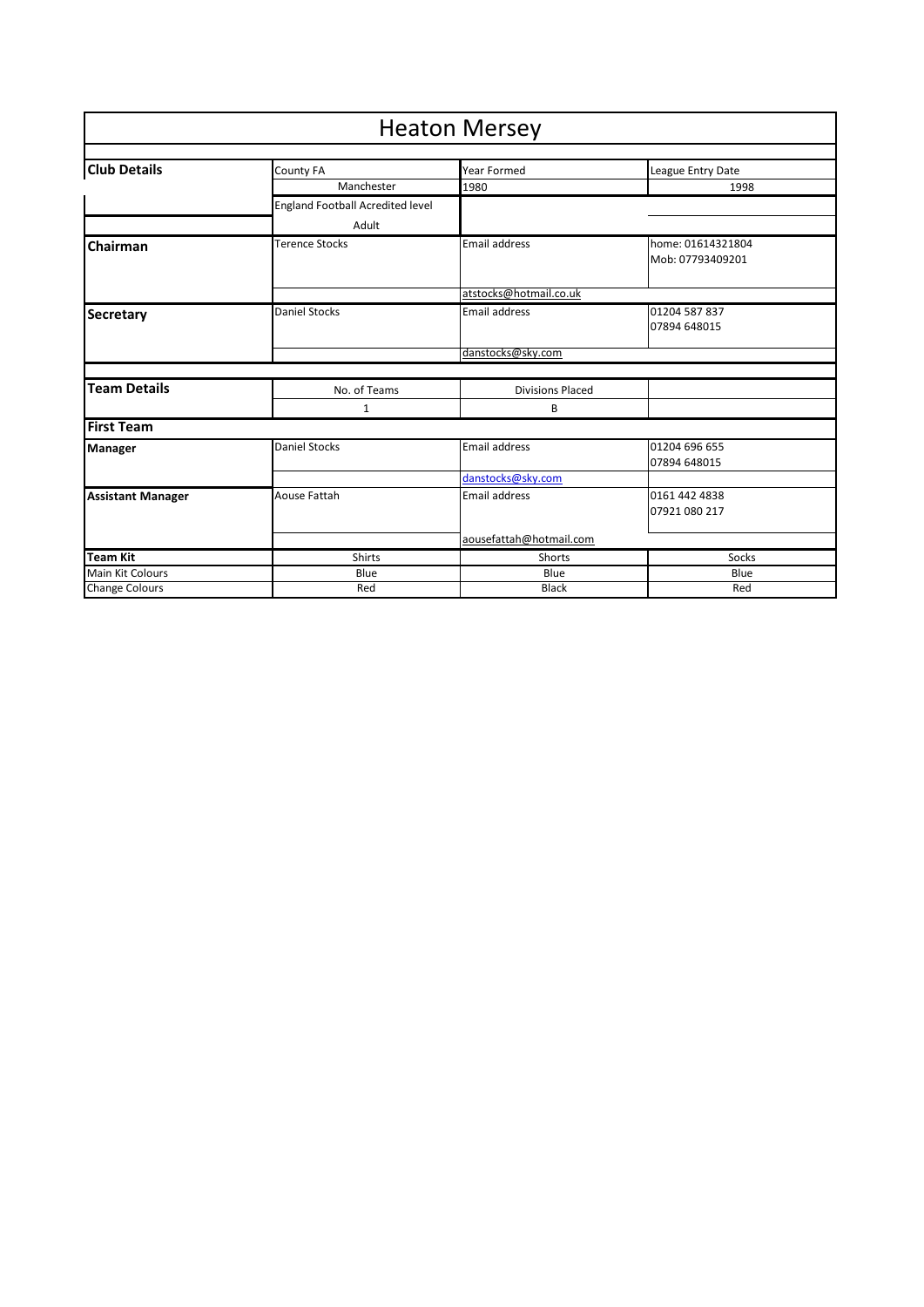| Hillgate FC           |                                  |                             |                       |
|-----------------------|----------------------------------|-----------------------------|-----------------------|
|                       |                                  |                             |                       |
| <b>Club Details</b>   | County FA                        | Year Formed                 | League Entry Date     |
|                       | Cheshire                         | 1982                        | 2010                  |
|                       | England Football Acredited level |                             |                       |
|                       | Community                        |                             |                       |
| Chairman              | <b>Eddie Whittle</b>             |                             | 0161 474 0188         |
|                       |                                  | Email address               | 07771 651657          |
|                       |                                  | eddie.whittle@outlook.com   |                       |
| <b>Secretary</b>      | Bryan Thompson                   |                             | 0161 292 5043         |
|                       |                                  | Email address               | 07722 342302          |
|                       |                                  | bryanthompson@lookers.co.uk |                       |
|                       |                                  |                             |                       |
| <b>Team Details</b>   | No. of Teams                     | <b>Divisions Placed</b>     |                       |
|                       | 1                                | В                           |                       |
| <b>First Team</b>     |                                  |                             |                       |
| <b>Manager</b>        | Tom Adshead                      | Email address               | Mobile - 07854 368686 |
|                       |                                  | tom_adshead@hotmail.co.uk   |                       |
| Team Kit              | Shirts                           | Shorts                      |                       |
| Main Kit Colours      | Blue/White                       | <b>Black</b>                | <b>Black</b>          |
| <b>Change Colours</b> | Yellow                           | Yellow                      | Yellow                |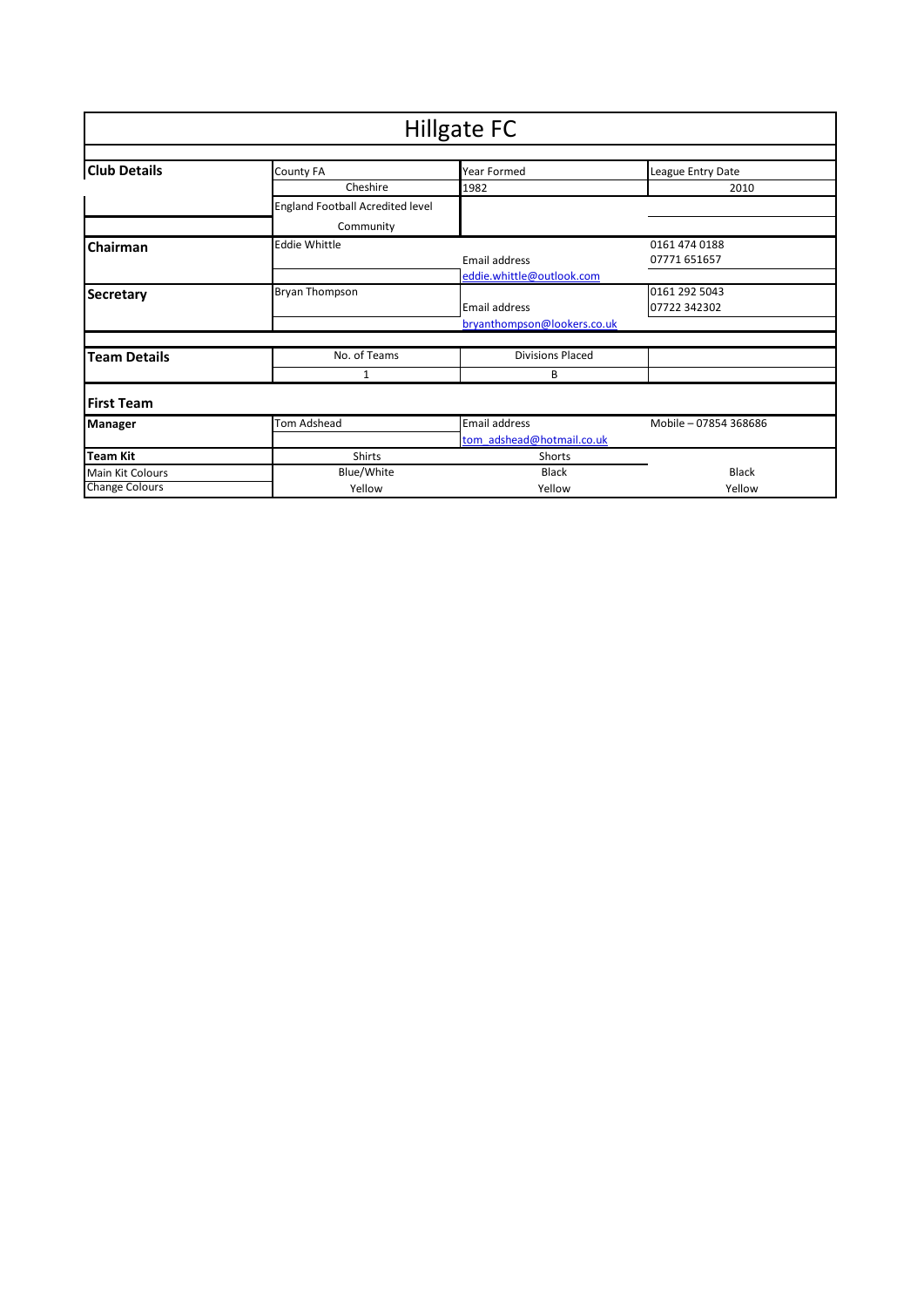|                          |                                  | <b>Hooley Bridge Celtic AFC</b> |                              |
|--------------------------|----------------------------------|---------------------------------|------------------------------|
|                          |                                  |                                 |                              |
| <b>Club Details</b>      | <b>County FA</b>                 | Year Formed                     | League Entry Date            |
|                          | Lancashire                       | 1961                            | 1982                         |
|                          | England Football Acredited level |                                 |                              |
|                          | Adult                            |                                 |                              |
| Chairman                 | Alex Gill                        | <b>Email address</b>            | 01706 622376<br>07887 367160 |
|                          |                                  | gillhousehold123@gmail.com      |                              |
| Secretary                | <b>Max Morrison</b>              | Email address                   | 07827535953                  |
|                          |                                  | maxmorrison97@yahoo.com         |                              |
| <b>Team Details</b>      | No. of Teams                     | <b>Divisions Placed</b>         |                              |
|                          | 1                                | 3                               |                              |
| <b>First Team</b>        |                                  |                                 |                              |
| <b>Manager</b>           | <b>Max Morrison</b>              | Email address                   | 07827535953                  |
|                          |                                  | maxmorrison97@yahoo.com         |                              |
| <b>Assistant Manager</b> | Norman Kenyon                    | Email address                   | home:<br>Mob: 07866 428745   |
| <b>Team Kit</b>          | <b>Shirts</b>                    | Shorts                          | Socks                        |
| Main Kit Colours         | Green                            | Green                           | Green                        |
| <b>Change Colours</b>    | Red/Black                        | <b>Black</b>                    | Red                          |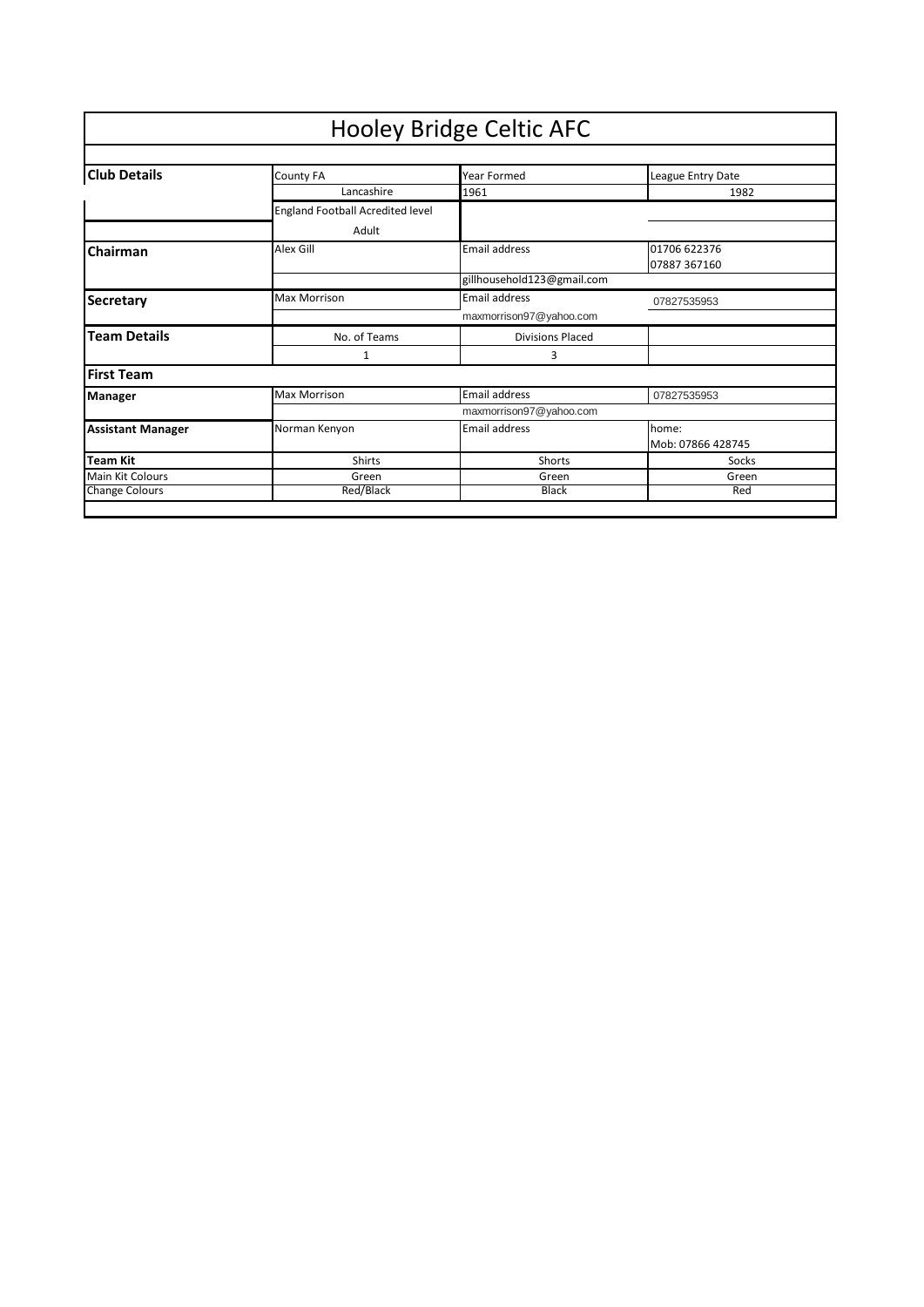### **Club Details** County FA **COUNTY FA** Year Formed Vear League Entry Date Lancashire 2017 2017 England Football Acredited level Adult **Chairman** Seamus McCallion **Email address** 10161 775 5419 [eileen.mccallion@hotmail.com](mailto:eileen.mccallion@hotmail.com) **Secretary Kenneth Cartwright** Email address **1896** 123680 [kennethcartwright@yahoo.co.uk](mailto:kennethcartwright@yahoo.co.uk) **Team Details No. of Teams Divisions Placed** 3 1, 2, D **First Team Manager** Mike Cartwright Email address **Email address** 07810 517492 [cartsmike@yahoo.co.uk](mailto:cartsmike@yahoo.co.uk) **Team Kit** Shirts Shirts Shorts Shorts Shorts Socks Main Kit Colours Red/White Red Red Change Colours IRLAM TIGER

| <b>Rangers Team</b>   |                          |                        |              |  |
|-----------------------|--------------------------|------------------------|--------------|--|
| <b>Manager</b>        | <b>Gareth Cartwright</b> | Email address          | 07507988431  |  |
|                       |                          | gazcarts@hotmail.co.uk |              |  |
| Team Kit              | <b>Shirts</b>            | <b>Shorts</b>          | Socks        |  |
| Main Kit Colours      | Red/White                | Red                    | Red          |  |
| <b>Change Colours</b> | Orange                   | <b>Black</b>           | <b>Black</b> |  |

| <b>A</b> Team           |               |                           |              |  |
|-------------------------|---------------|---------------------------|--------------|--|
| <b>Manager</b>          | Karl Smith    | karlsmith88@hotmail.co.uk | 07511731414  |  |
|                         |               |                           |              |  |
| Team Kit                | <b>Shirts</b> | <b>Shorts</b>             | Socks        |  |
| <b>Main Kit Colours</b> | Red/White     | Red                       | <b>Red</b>   |  |
| <b>Change Colours</b>   | Orange        | <b>Black</b>              | <b>Black</b> |  |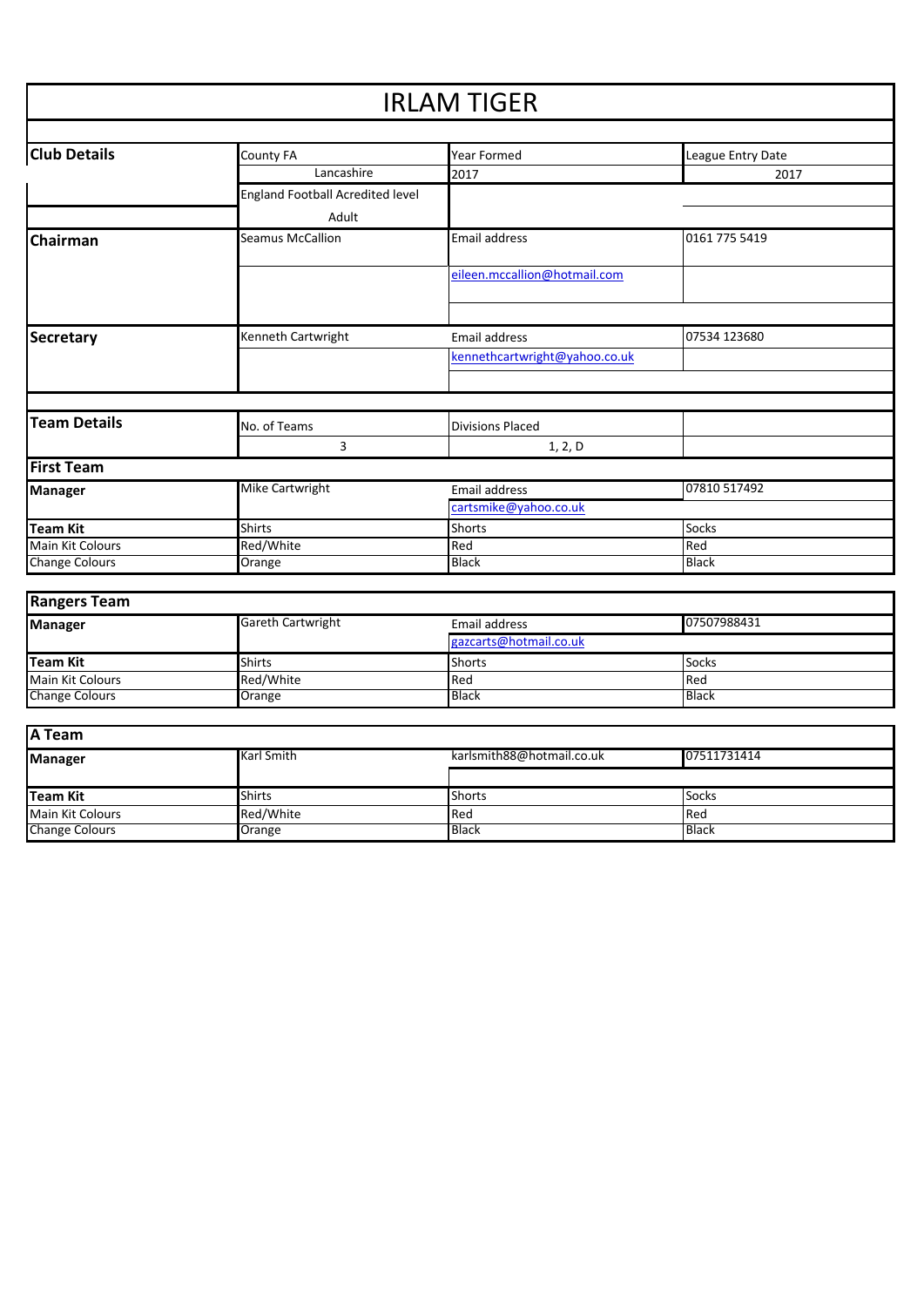| <b>Kartel Sports</b>   |                                  |                                  |                   |
|------------------------|----------------------------------|----------------------------------|-------------------|
| <b>Club Details</b>    | County FA                        | Year Formed                      | League Entry Date |
|                        | Cheshire                         | 1991                             | 2020              |
|                        | England Football Acredited level |                                  |                   |
| Chairman               | Name                             | <b>Email Address</b>             | Tel:              |
|                        | <b>Stuart Howe</b>               | Stuart.howe@thornleygroves.co.uk | 07799113221       |
| Secretary              | Name                             | <b>Email Address</b>             | Tel:              |
|                        | <b>Stuart Howe</b>               | Stuart.howe@thornleygroves.co.uk | 07799113221       |
| <b>Match Secretary</b> | Name                             | <b>Email Address</b>             | 07516177801       |
|                        | Jordan Kralski                   | Jordan.kralski@hotmail.co.uk     |                   |
| <b>Team Details</b>    | No. of Teams                     | <b>Divisions Placed</b>          |                   |
| <b>First Team</b>      |                                  | 1 A                              |                   |
| <b>Manager</b>         | Name                             | <b>Email Address</b>             | Tel:              |
|                        | Jordan Kralski                   | Jordan.kralski@hotmail.co.uk     | 07516177801       |
| <b>Assistant</b>       | Name                             | <b>Email Address</b>             | Tel:              |
| Manager                |                                  |                                  |                   |
| <b>Team Kit</b>        | <b>Shirts</b>                    | Shorts                           | Socks             |
| Main Kit Colours       | Blue                             | White                            | White             |
| <b>Change Colours</b>  | <b>Black/White</b>               | Blue                             | Blue              |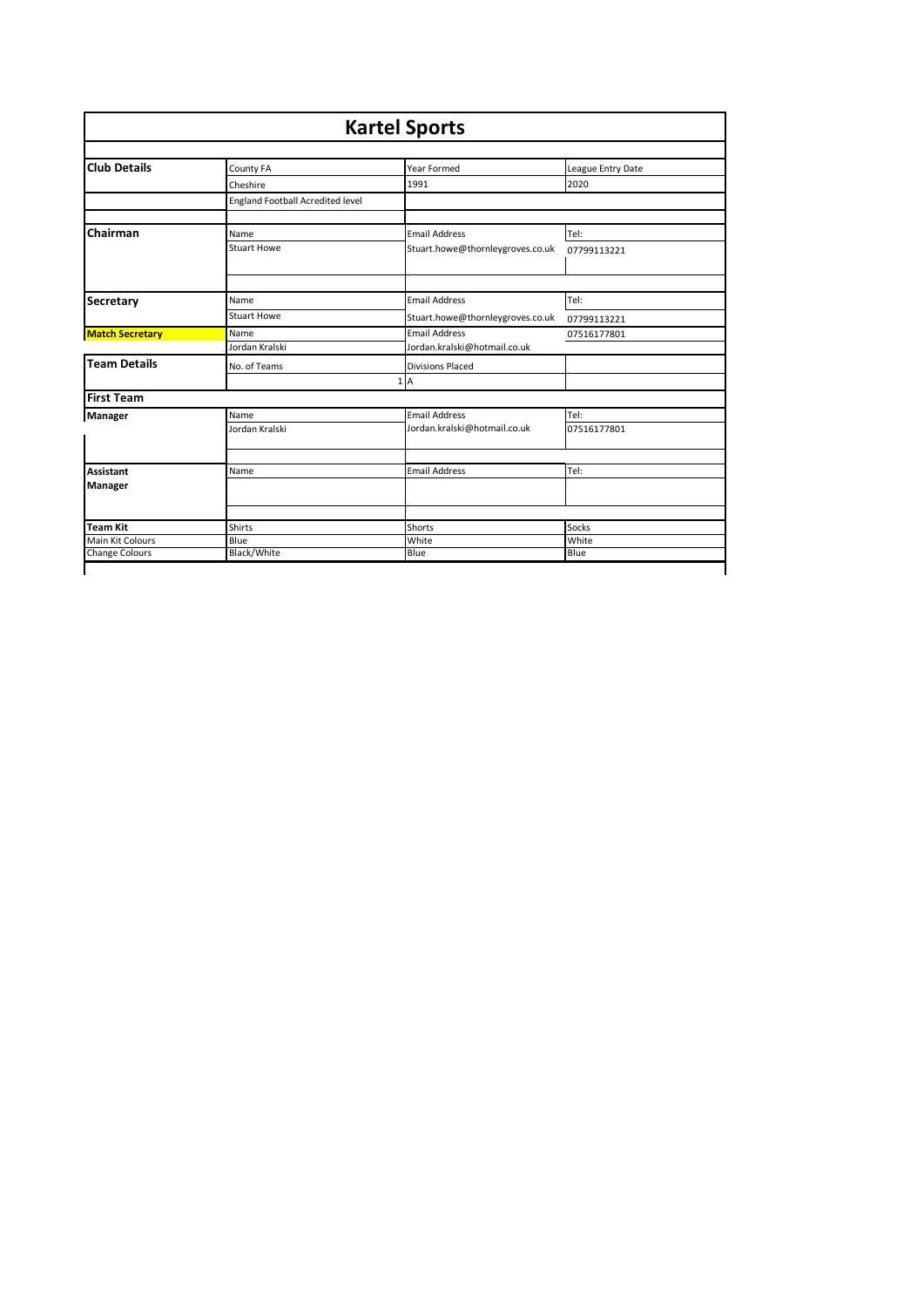|                                           |                                         | <b>Manchester Polonia</b>     |                   |
|-------------------------------------------|-----------------------------------------|-------------------------------|-------------------|
| <b>Club Details</b>                       | County FA                               | Year Formed                   | League Entry Date |
|                                           | Manchester                              | 2016                          | 2016              |
|                                           | <b>England Football Acredited level</b> |                               |                   |
|                                           | Adult                                   |                               |                   |
| Chairman                                  | Adam Wawrowski                          | 07704 404478<br>Email address |                   |
|                                           |                                         | adamwawrowski79@gmail.com     |                   |
| <b>Secretary</b>                          | David Crompton                          | Email address                 | 07921 060027      |
|                                           |                                         | dcrompton86@gmail.com         |                   |
| <b>Team Details</b>                       | No. of Teams                            | <b>Divisions Placed</b>       |                   |
|                                           | 1                                       | P                             |                   |
| <b>First Team</b>                         |                                         |                               |                   |
| Manager                                   | Tomasz Jaros                            | Email address                 | 07716 054 224     |
|                                           |                                         |                               |                   |
| <b>Assistant Manager</b>                  | Adam Wawrowski                          | adamwawrowski79@gmail.com     | 07704 404478      |
|                                           |                                         |                               |                   |
| <b>Team Kit</b>                           | Shirts                                  | Shorts                        | Socks             |
| Main Kit Colours<br><b>Change Colours</b> | White<br>Red                            | Red<br>Red                    | White<br>Red      |
|                                           |                                         |                               |                   |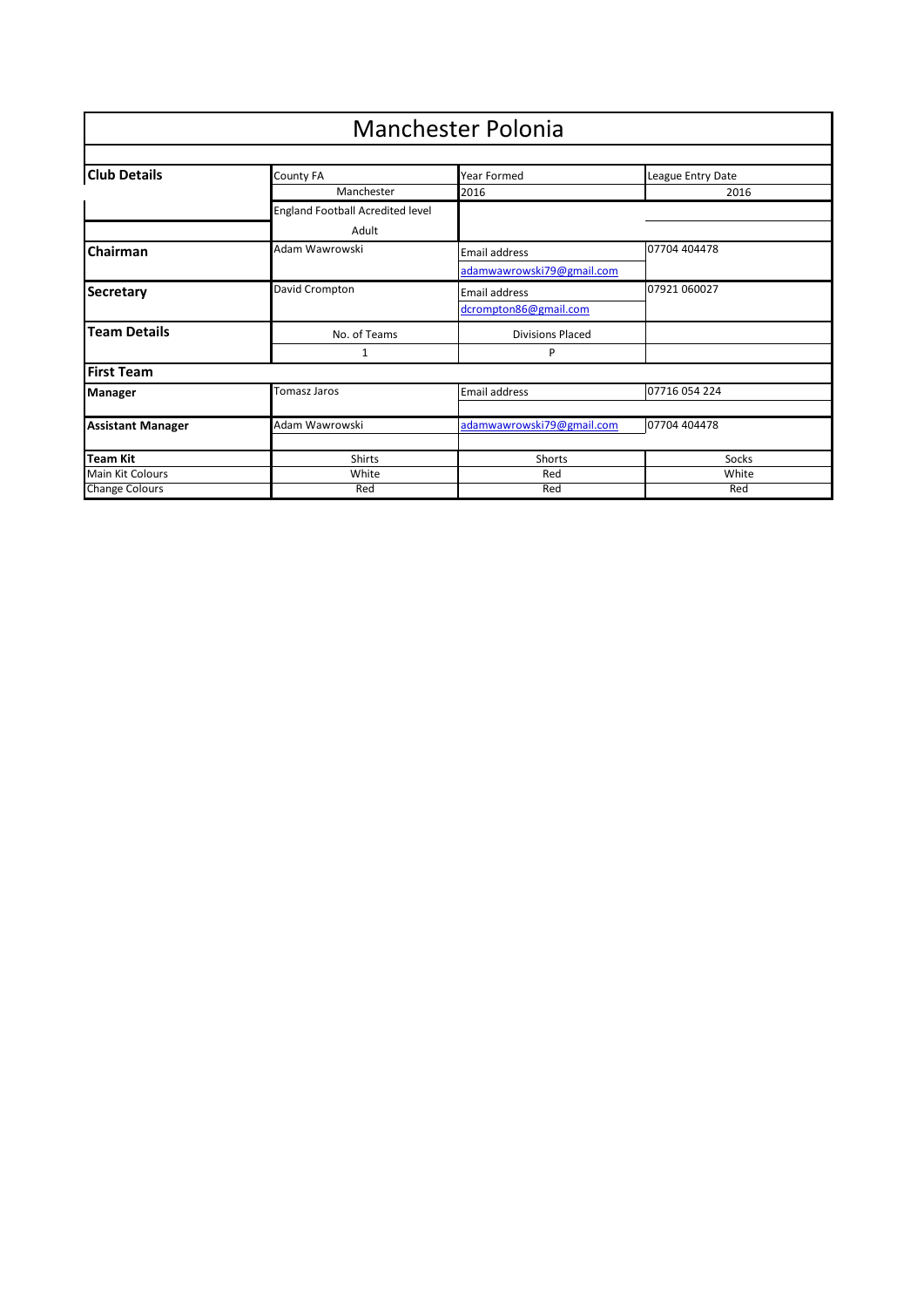| <b>Mellor FC</b>        |                                                   |                         |                   |  |
|-------------------------|---------------------------------------------------|-------------------------|-------------------|--|
|                         |                                                   |                         |                   |  |
| <b>Club Details</b>     | County FA                                         | Year Formed             | League Entry Date |  |
|                         | Cheshire                                          | 1923                    | 1962              |  |
|                         | <b>England Football Accredited level</b><br>Adult |                         |                   |  |
|                         |                                                   |                         |                   |  |
| Chairman                | <b>Stewart Smith</b>                              | Email address           | 07801 246964      |  |
|                         |                                                   | stewart@sksgb.co.uk     |                   |  |
| <b>Secretary</b>        | <b>Thomas Neil</b>                                | Email address           | 07816936781       |  |
|                         |                                                   | tommy_neil@hotmail.com  |                   |  |
| <b>Match secretary</b>  | <b>Stewart Smith</b>                              | Email address           | 07801 246964      |  |
|                         |                                                   | stewart@sksgb.co.uk     |                   |  |
| <b>Team Details</b>     | No. of Teams                                      | <b>Divisions Placed</b> |                   |  |
|                         | 4                                                 | P, 2, C, D              |                   |  |
| <b>First Team</b>       |                                                   |                         |                   |  |
| <b>Manager</b>          | Rob White                                         | Email address           | 07776 231550      |  |
|                         |                                                   | robert.white17@sky.com  |                   |  |
| <b>Team Kit</b>         | <b>Shirts</b>                                     | <b>Shorts</b>           | Socks             |  |
| <b>Main Kit Colours</b> | <b>Blue/Black vertical stripes</b>                | Blue                    | Blue              |  |
| <b>Change Colours</b>   | Red/White                                         | <b>Black</b>            | Red               |  |
| <b>Reserve Team</b>     |                                                   |                         |                   |  |
|                         | Ian Arnfield                                      | Email address           | 07599 889210      |  |
| <b>Manager</b>          |                                                   | janarnfield@live.co.uk  |                   |  |
| <b>Team Kit</b>         | Shirts                                            | Shorts                  | Socks             |  |
| <b>Main Kit Colours</b> | <b>Blue/Black vertical stripes</b>                | Blue                    | Blue              |  |
| <b>Change Colours</b>   | Yellow                                            | Blue                    | Yellow            |  |
|                         |                                                   |                         |                   |  |
| <b>Third Team</b>       |                                                   |                         |                   |  |
| Manager                 | Luke Jubb                                         | Email address           | 07976 324273      |  |
|                         |                                                   | jubby1023@yahoo.co.uk   |                   |  |
| <b>Team Kit</b>         | <b>Shirts</b>                                     | <b>Shorts</b>           | Socks             |  |
| Main Kit Colours        | <b>Blue/Black vertical stripes</b>                | Blue                    | Blue              |  |
| <b>Change Colours</b>   | Red/White                                         | <b>Black</b>            | red               |  |
| Dev Team                |                                                   |                         |                   |  |
| <b>Manager</b>          | <b>Stuart Thorley</b>                             | Email address           | 07917338151       |  |
| <b>Team Kit</b>         | <b>Shirts</b>                                     | <b>Shorts</b>           | Socks             |  |
| Main Kit Colours        | <b>Blue/Black vertical stripes</b>                | Blue                    | Blue              |  |
| <b>Change Colours</b>   | Red/White                                         | Black                   | red               |  |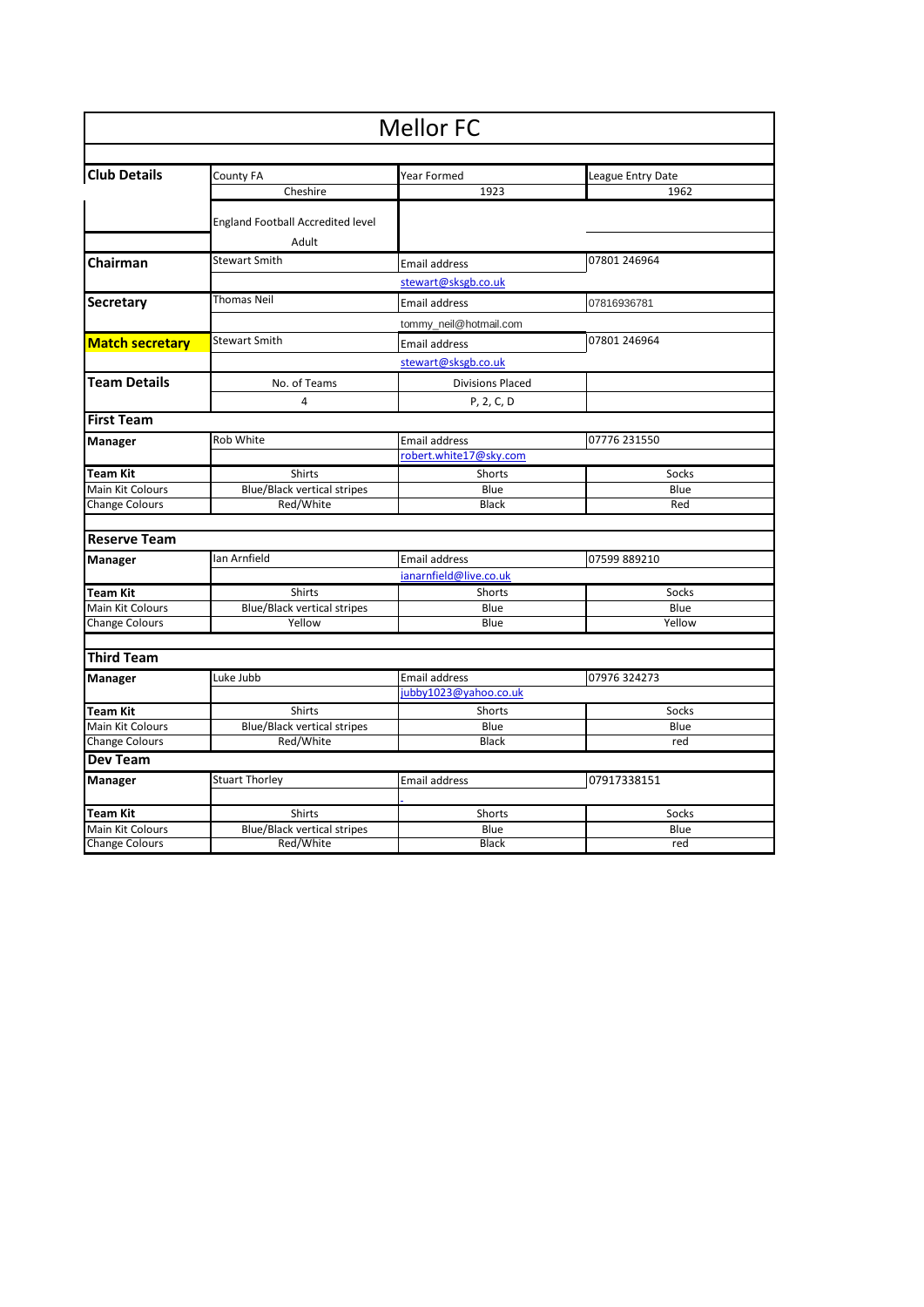| <b>Milltown FC</b>    |                                          |                                   |                   |  |
|-----------------------|------------------------------------------|-----------------------------------|-------------------|--|
|                       |                                          |                                   |                   |  |
| <b>Club Details</b>   | County FA                                | Year Formed                       | League Entry Date |  |
|                       | Manchester                               | 2021                              | 2021              |  |
|                       | <b>England Football Accredited level</b> |                                   |                   |  |
| Chairman              |                                          | <b>Email Address</b>              | Tel:              |  |
|                       | Name<br>Garry Barras                     | gary@ukinteriorsolutionsltd.co.uk | 07983156510       |  |
|                       |                                          |                                   |                   |  |
| <b>Secretary</b>      | Name                                     | <b>Email Address</b>              | Tel:              |  |
|                       | Lisa Shepherd                            | lshepherd11@outlook.com           | 07495212957       |  |
|                       |                                          |                                   |                   |  |
|                       |                                          |                                   |                   |  |
| <b>Team Details</b>   | No. of Teams                             | <b>Divisions Placed</b>           |                   |  |
|                       |                                          | $2$ 2, D                          |                   |  |
| <b>First Team</b>     |                                          |                                   |                   |  |
| Manager               | Name                                     | <b>Email Address</b>              | Tel:              |  |
|                       | Mike Shepherd                            | info@milltownfc.co.uk             | 07531025844       |  |
| Assistant             | Name                                     | <b>Email Address</b>              | Tel:              |  |
| <b>Manager</b>        |                                          | info@milltownfc.co.uk             |                   |  |
|                       |                                          |                                   |                   |  |
| <b>Team Kit</b>       | Shirts                                   | Shorts                            | Socks             |  |
| Main Kit Colours      | Sky Blue                                 | Red                               | Blue              |  |
| <b>Change Colours</b> | Navy Blue                                | Navy Blue                         | Navy Blue         |  |
| <b>Reserve Team</b>   |                                          |                                   |                   |  |
| <b>Manager</b>        | Name                                     | <b>Email Address</b>              | Tel:              |  |
|                       | <b>Anthony Williams</b>                  | Awilliams992@hotmail.co.uk        | 07854587236       |  |
| <b>Assistant</b>      |                                          | <b>Email Address</b>              | Tel:              |  |
| Manager               | Name                                     |                                   |                   |  |
|                       |                                          |                                   |                   |  |
| <b>Team Kit</b>       | Shirts                                   | Shorts                            | Socks             |  |
| Main Kit Colours      | Navy Blue                                | Navy Blue                         | Navy Blue         |  |
| <b>Change Colours</b> | Sky Blue                                 | Red                               | Blue              |  |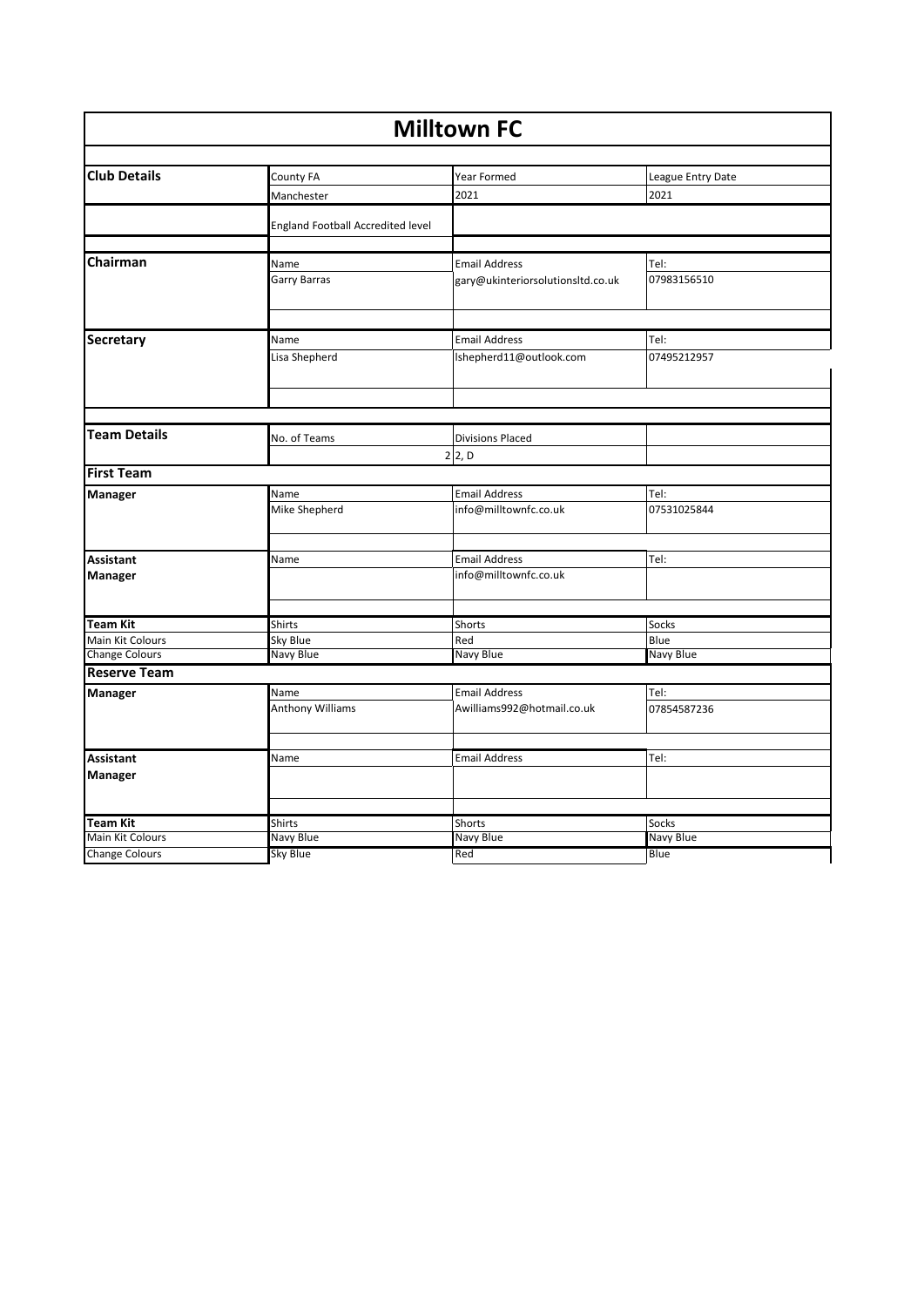| <b>Milnrow Firgrovia</b> |                                  |                                   |                   |  |
|--------------------------|----------------------------------|-----------------------------------|-------------------|--|
| <b>Club Details</b>      |                                  |                                   |                   |  |
|                          | County FA                        | Year Formed                       | League Entry Date |  |
|                          | Manchester                       | 2014                              | 2021              |  |
|                          | England Football Acredited level |                                   |                   |  |
| Chairman                 | Name                             | <b>Email Address</b>              | Tel:              |  |
|                          | Kevin Dunkerley                  | kevindunkerley@milnrowjuniors.net | 07973 814675      |  |
|                          |                                  |                                   |                   |  |
| <b>Secretary</b>         | Name                             | <b>Email Address</b>              | Tel:              |  |
|                          | Louise Paterson                  | louisepaterson@milnrowjuniors.net | 07403 779996      |  |
| <b>Match Secretary</b>   | <b>Chris Robinson</b>            | chrisrobinson1995@hotmail.co.uk   | 07969 542850      |  |
|                          |                                  |                                   |                   |  |
| <b>Team Details</b>      | No. of Teams                     | <b>Divisions Placed</b>           |                   |  |
|                          |                                  | 1A                                |                   |  |
| <b>First Team</b>        |                                  |                                   |                   |  |
| <b>Manager</b>           | Name                             | <b>Email Address</b>              | Tel:              |  |
|                          | Chris Robinson                   | chrisrobinson1995@hotmail.co.uk   | 07969 542850      |  |
| <b>Assistant</b>         | Name                             | <b>Email Address</b>              | Tel:              |  |
| <b>Manager</b>           |                                  |                                   |                   |  |
|                          |                                  |                                   |                   |  |
| <b>Team Kit</b>          | Shirts                           | Shorts                            | Socks             |  |
| Main Kit Colours         | Red                              | <b>Black</b>                      | Red               |  |
| <b>Change Colours</b>    | Blue                             | Blue                              | Blue              |  |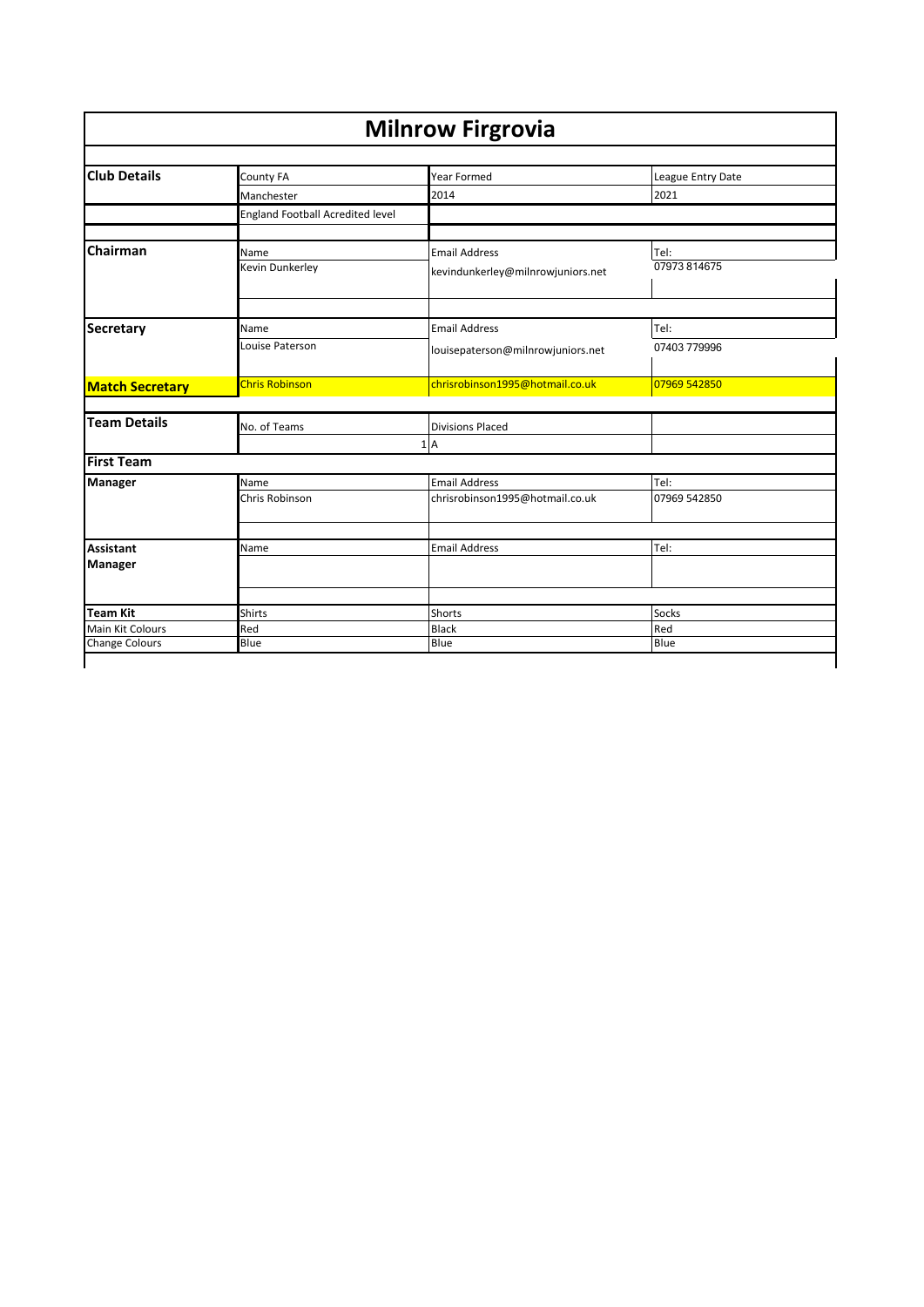| <b>MILTON FC</b>         |                                         |                         |                   |  |
|--------------------------|-----------------------------------------|-------------------------|-------------------|--|
|                          |                                         |                         |                   |  |
| <b>Club Details</b>      | County FA                               | Year Formed             | League Entry Date |  |
|                          | Lancashire                              | 1947                    | 2008              |  |
|                          | <b>England Football Acredited level</b> |                         |                   |  |
|                          | Adult                                   |                         |                   |  |
| <b>Chairman</b>          | Philip Noon                             | Email address           | 07966 331448      |  |
| <b>Secretary</b>         | Mike Lonergan                           | Email address           | 07759 659447      |  |
|                          | miltonfootballclub@outlook.com          |                         |                   |  |
| <b>Team Details</b>      | No. of Teams                            | <b>Divisions Placed</b> |                   |  |
|                          | 2                                       | P, A                    |                   |  |
| <b>First Team</b>        |                                         |                         |                   |  |
| <b>Manager</b>           | Dan Bourdon                             | Email address           | 07841841481       |  |
|                          |                                         | danbourdon11@gmail.com) |                   |  |
| <b>Team Kit</b>          | Shirts                                  | Shorts                  | Socks             |  |
| <b>Main Kit Colours</b>  | Green/Black                             | <b>Black</b>            | <b>Black</b>      |  |
| <b>Change Colours</b>    | Yellow                                  | Yellow                  | Yellow            |  |
| <b>Reserve Team</b>      |                                         |                         |                   |  |
| <b>Manager</b>           | Mike Henderson                          | Email address           | 07815617740       |  |
|                          |                                         |                         |                   |  |
| <b>Assistant Manager</b> | Paul Billingham                         | paulbill82@hotmail.com  | 07860 604 838     |  |
| <b>Team Kit</b>          | <b>Shirts</b>                           | Shorts                  | Socks             |  |
| <b>Main Kit Colours</b>  | Green/Black                             | <b>Black</b>            | <b>Black</b>      |  |
| <b>Change Colours</b>    | Yellow                                  | Yellow                  | Yellow            |  |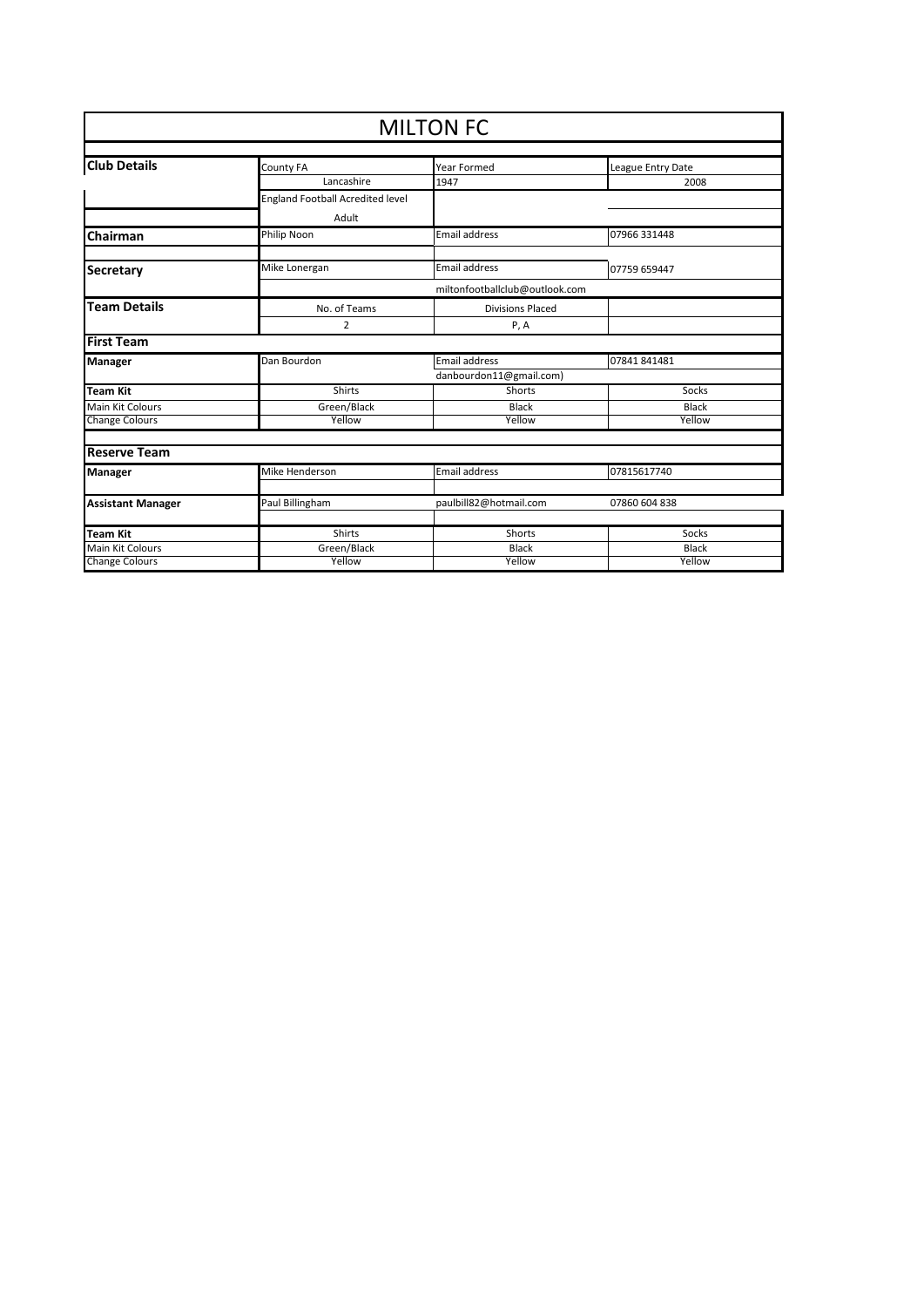| <b>Moston Brook</b>    |                                         |                             |                   |  |
|------------------------|-----------------------------------------|-----------------------------|-------------------|--|
| <b>Club Details</b>    | County FA                               | Year Formed                 | League Entry Date |  |
|                        | Lancashire                              | 1969                        | 1970              |  |
|                        | <b>England Football Acredited level</b> |                             |                   |  |
|                        | Development                             |                             |                   |  |
| Chairman               |                                         |                             |                   |  |
|                        | Mike Melia                              | Email address               | 0161 681 5813     |  |
|                        |                                         | mikemelia@live.co.uk        | 07837 251346      |  |
| Secretary              | Dior Manderson                          | Email address               | 07716-399313      |  |
|                        |                                         | dior3255@hotmail.com        |                   |  |
| <b>Match Secretary</b> | <b>Mike Melia</b>                       | Email address               | 0161 681 5813     |  |
|                        |                                         | mikemelia@live.co.uk        | 07837 251346      |  |
| <b>Team Details</b>    | No. of Teams                            | <b>Divisions Placed</b>     |                   |  |
|                        | 4                                       | P, A, B, D                  |                   |  |
| <b>First Team</b>      |                                         |                             |                   |  |
| <b>Manager</b>         | Luke Mason                              | Email address               | 07757-773538      |  |
|                        |                                         | lukeymason97@gmail.com      |                   |  |
|                        |                                         |                             |                   |  |
| <b>Team Kit</b>        | Shirts                                  | Shorts                      | Socks             |  |
| Main Kit Colours       | Green/Black                             | <b>Black</b>                | <b>Black</b>      |  |
| <b>Change Colours</b>  | Orange                                  | <b>Black</b>                | <b>Black</b>      |  |
| <b>Reserve Team</b>    |                                         |                             |                   |  |
| Manager                | Carl Cooper                             | Email address               | 07882 455060      |  |
|                        |                                         | carlcooper21@hotmail.co.uk  |                   |  |
| <b>Assistant</b>       | <b>Mark Roberts</b>                     | markwroberts@talktalk.net   | 07894-966141      |  |
| Team Kit               | Shirts                                  | Shorts                      | Socks             |  |
| Main Kit Colours       | Green/Black                             | Black                       | <b>Black</b>      |  |
| <b>Change Colours</b>  | Orange                                  | <b>Black</b>                | <b>Black</b>      |  |
| <b>Third Team</b>      |                                         |                             |                   |  |
|                        | Tony Atkinson                           | Email address               |                   |  |
| <b>Manager</b>         |                                         | tatkinson1@hotmail.com      | 07814-089395      |  |
| <b>Assistant</b>       | Mike Heffernan                          | mikeheffernan08@gmail.com   | 07882 455060      |  |
| <b>Team Kit</b>        | Shirts                                  | Shorts                      | Socks             |  |
| Main Kit Colours       | Green/Black                             | Black                       | <b>Black</b>      |  |
| <b>Change Colours</b>  | Orange                                  | <b>Black</b>                | <b>Black</b>      |  |
|                        |                                         |                             |                   |  |
| <b>Fourth Team</b>     |                                         |                             |                   |  |
| <b>Manager</b>         | Joe Ryan                                | Email address               | 07956-106165      |  |
|                        |                                         | joe.ryan83@hotmail.com      |                   |  |
| <b>Assistant</b>       | Charlie MacMillan                       | treasurer@mostonbrookfc.com | 07932-988411      |  |
| <b>Team Kit</b>        | Shirts                                  | Shorts                      | Socks             |  |
| Main Kit Colours       | Green/Black                             | Black                       | <b>Black</b>      |  |
| <b>Change Colours</b>  | Orange                                  | <b>Black</b>                | <b>Black</b>      |  |

 $\overline{\mathbf{I}}$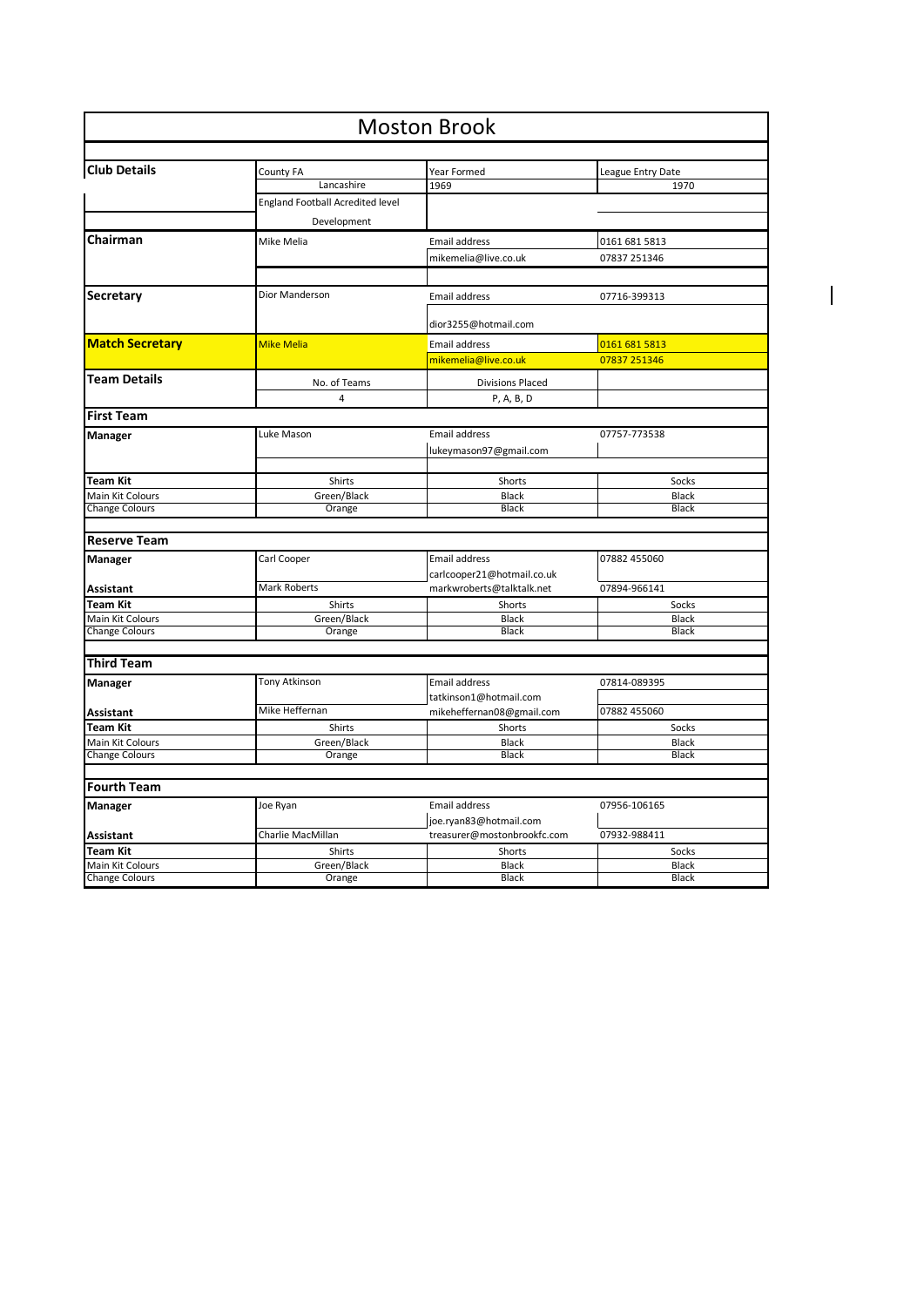| Newton                 |                                  |                            |                   |
|------------------------|----------------------------------|----------------------------|-------------------|
|                        |                                  |                            |                   |
| <b>Club Details</b>    | County FA                        | <b>Year Formed</b>         | League Entry Date |
|                        | Manchester                       | 1978                       | 1988              |
|                        | England Football Acredited level |                            |                   |
|                        | Adult                            |                            |                   |
| Chairman               | John McGartland                  | <b>Email address</b>       | 07837 042993      |
|                        |                                  | john.mcgartland@sky.com    |                   |
|                        | Name                             | <b>Email address</b>       | TeI:              |
| <b>Secretary</b>       |                                  |                            |                   |
|                        | Jon Hobday                       | jonrov@hotmail.com         | 07968 149257      |
| <b>Match Secretary</b> |                                  | <b>Email address</b>       | 0161 304 0727     |
|                        | <b>Gary Morris</b>               |                            | 07736 419079      |
|                        |                                  | secretary@newtonfc.com     |                   |
|                        |                                  |                            |                   |
| <b>Team Details</b>    | No. of Teams                     | <b>Divisions Placed</b>    |                   |
|                        | 1                                | $\overline{2}$             |                   |
| <b>First Team</b>      |                                  |                            |                   |
| <b>Manager</b>         | <b>Rick Wilde</b>                | Email address              | 07730045375       |
|                        |                                  | rick@rootsmechanical.co.uk |                   |
| <b>Team Kit</b>        | Shirts                           | Shorts                     | Socks             |
| Main Kit Colours       | <b>Blue/Yellow</b>               | Blue                       | Blue              |
| <b>Change Colours</b>  | Red                              | Red                        | Red               |
|                        |                                  |                            |                   |
|                        |                                  |                            |                   |
|                        |                                  |                            |                   |
|                        |                                  |                            |                   |
|                        |                                  |                            |                   |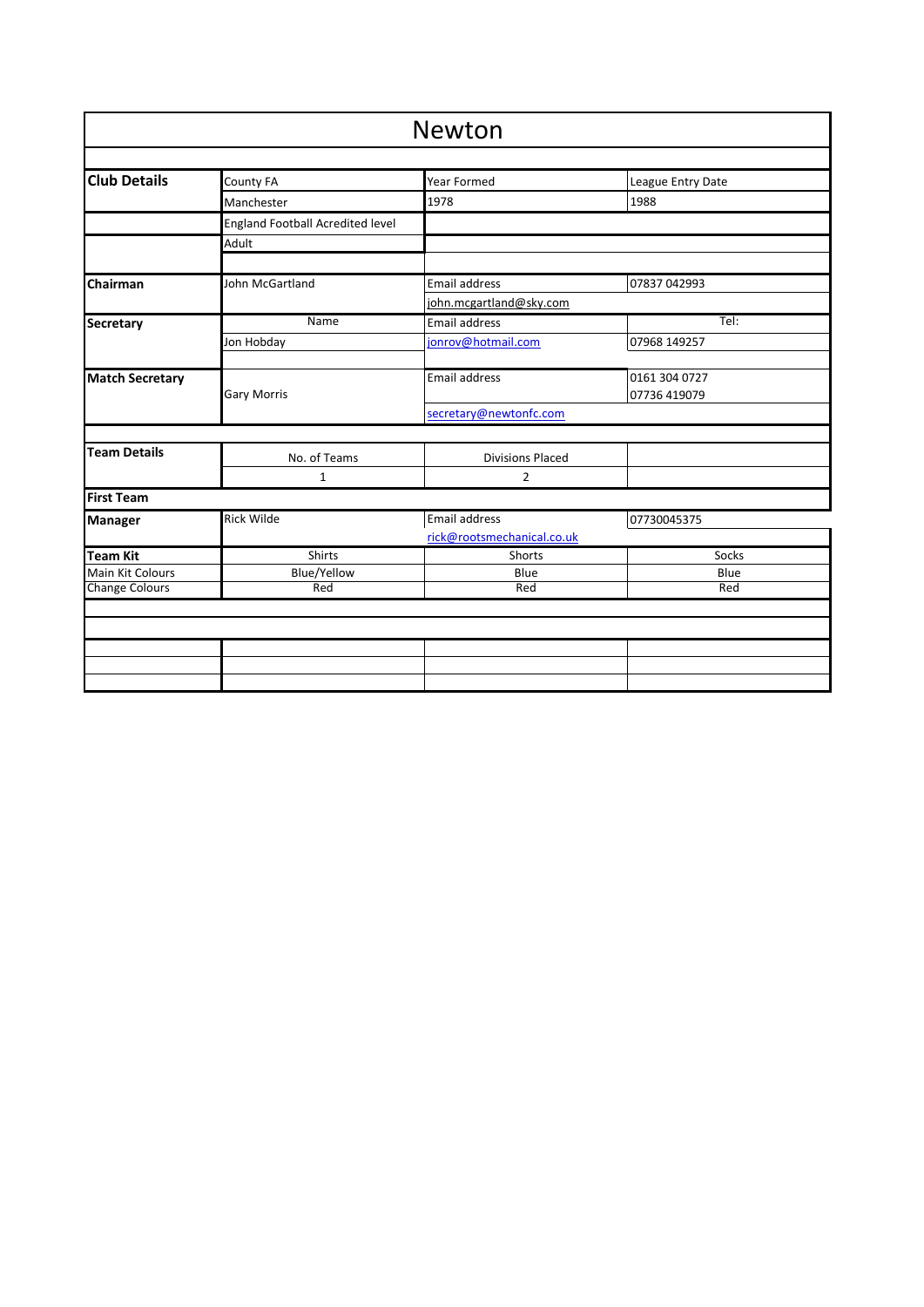| <b>North Walkden</b>   |                                  |                          |                   |  |
|------------------------|----------------------------------|--------------------------|-------------------|--|
|                        |                                  |                          |                   |  |
| <b>Club Details</b>    | County FA                        | Year Formed              | League Entry Date |  |
|                        |                                  | 1992                     | 2019              |  |
|                        | England Football Acredited level | Development              |                   |  |
|                        |                                  |                          |                   |  |
| Chairman               | Name                             | <b>Email Address</b>     | Tel:              |  |
|                        | <b>Ben Power</b>                 | bp9285@gmail.com         | 07542147577       |  |
|                        |                                  |                          |                   |  |
| Secretary              | Name                             | <b>Email Address</b>     | Tel:              |  |
|                        | Janine Ward                      | jjward@sky.com           | 07919167176       |  |
| <b>Match Secretary</b> |                                  |                          |                   |  |
| please contact         |                                  |                          |                   |  |
| managers direct        |                                  |                          |                   |  |
|                        |                                  |                          |                   |  |
| <b>Team Details</b>    | No. of Teams                     | <b>Divisions Placed</b>  |                   |  |
|                        |                                  | 2 P, A                   |                   |  |
| <b>First Team</b>      |                                  |                          |                   |  |
| Manager                | Name                             | <b>Email Address</b>     | Tel:              |  |
|                        | <b>Anthony Staines</b>           | stainesy23@hotmail.co.uk | 07922699933       |  |
|                        |                                  |                          |                   |  |
|                        |                                  |                          |                   |  |
| <b>Assistant</b>       | Name                             | <b>Email Address</b>     | Tel:              |  |
| <b>Manager</b>         |                                  |                          |                   |  |
|                        |                                  |                          |                   |  |
| <b>Team Kit</b>        | <b>Shirts</b>                    | Shorts                   | Socks             |  |
| Main Kit Colours       | Light blue/white stripes         | Dark Blue                | Dark Blue         |  |
| <b>Change Colours</b>  | Red                              |                          |                   |  |
| <b>Reserve Team</b>    |                                  |                          |                   |  |
| Manager                | Name                             | <b>Email Address</b>     | Tel:              |  |
|                        | George McManus                   | georgemac97@icloud.com   | 07495047309       |  |
|                        |                                  |                          |                   |  |
|                        |                                  |                          |                   |  |
| <b>Assistant</b>       | Name                             | <b>Email Address</b>     | Tel:              |  |
| Manager                | Mike Ayres                       |                          |                   |  |
|                        |                                  |                          |                   |  |
| <b>Team Kit</b>        | Shirts                           | Shorts                   | Socks             |  |
| Main Kit Colours       | Light blue/white stripes         | Dark Blue                | Dark Blue         |  |
| <b>Change Colours</b>  | Red                              |                          |                   |  |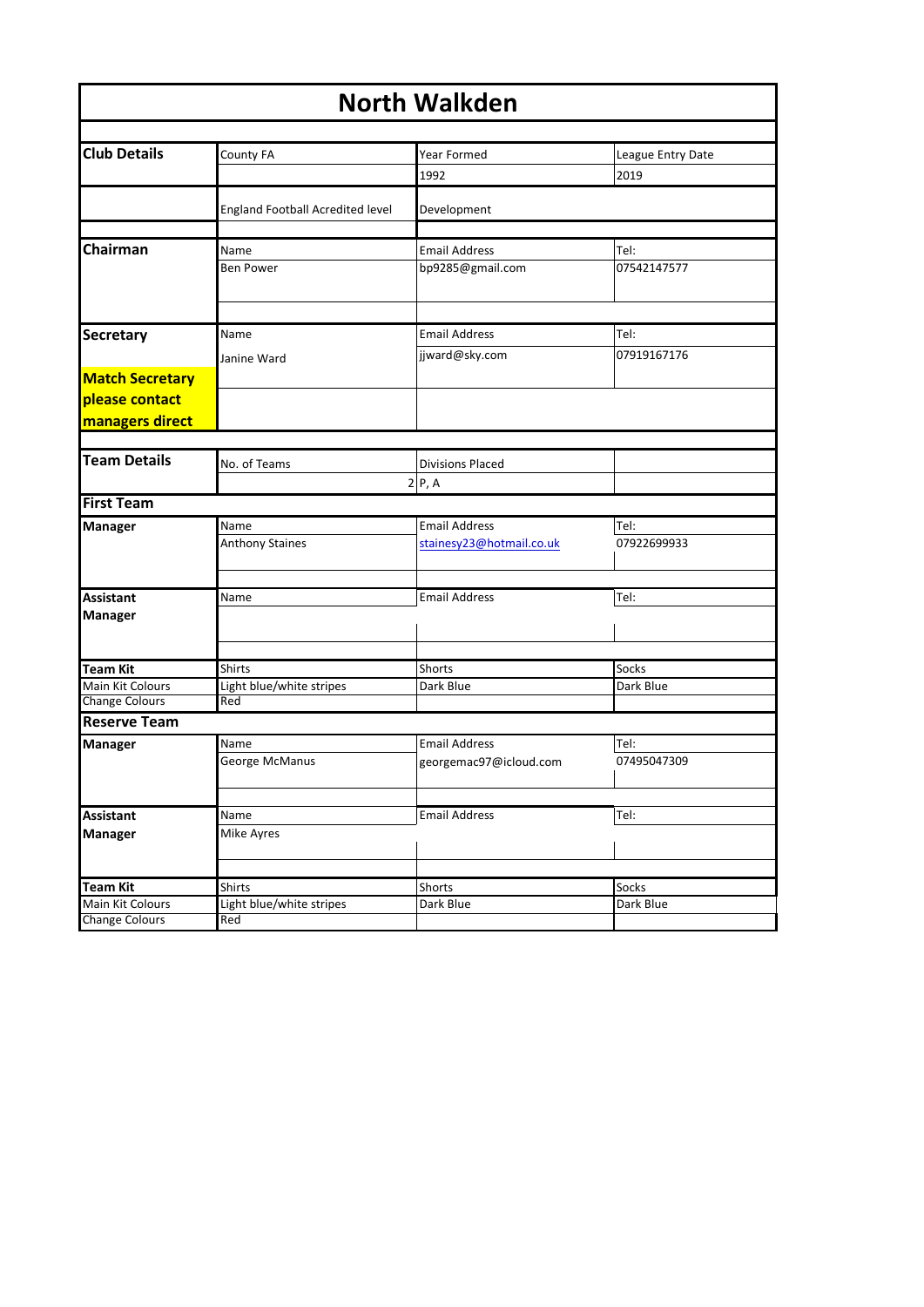|                         |                                   | <b>Old Stretfordians</b>      |                   |
|-------------------------|-----------------------------------|-------------------------------|-------------------|
| <b>Club Details</b>     |                                   | <b>Year Formed</b>            |                   |
|                         | County FA<br><b>MANCHESTER FA</b> |                               | League Entry Date |
|                         |                                   | 1928                          | 1928              |
|                         | England Football Acredited level  |                               |                   |
|                         | Adult                             |                               |                   |
| <b>Chairman and</b>     | Malcolm Kershaw                   | <b>Email address</b>          | 07802 191911      |
| <b>Hon Secretary</b>    |                                   | strets.secretary@landc.org.uk |                   |
|                         |                                   |                               |                   |
| <b>Match Secretary</b>  | <b>Steven Poole</b>               | <b>Email address</b>          | 07501 064494      |
|                         |                                   | ste.poole@ntlworld.com        |                   |
| <b>Team Details</b>     | No. of Teams                      | <b>Divisions Placed</b>       |                   |
|                         | 2                                 | 1, B                          |                   |
| <b>First Team</b>       |                                   |                               |                   |
| <b>Manager</b>          | Dean Malone                       | 07701 374287                  |                   |
|                         |                                   |                               |                   |
| <b>Team Kit</b>         | <b>Shirts</b>                     | Shorts                        | Socks             |
| <b>Main Kit Colours</b> | Red / Black                       | Black                         | <b>Black</b>      |
| <b>Change Colours</b>   | White                             | <b>Black</b>                  | <b>Black</b>      |
|                         |                                   |                               |                   |
| <b>Reserve Team</b>     |                                   |                               |                   |
| Manager                 | Rob McIlroy                       | 07772 502462                  |                   |
|                         |                                   |                               |                   |
| Team Kit                | <b>Shirts</b>                     | Shorts                        | Socks             |
| <b>Main Kit Colours</b> | Red / Black                       | <b>Black</b>                  | <b>Black</b>      |
| <b>Change Colours</b>   | White                             | <b>Black</b>                  | <b>Black</b>      |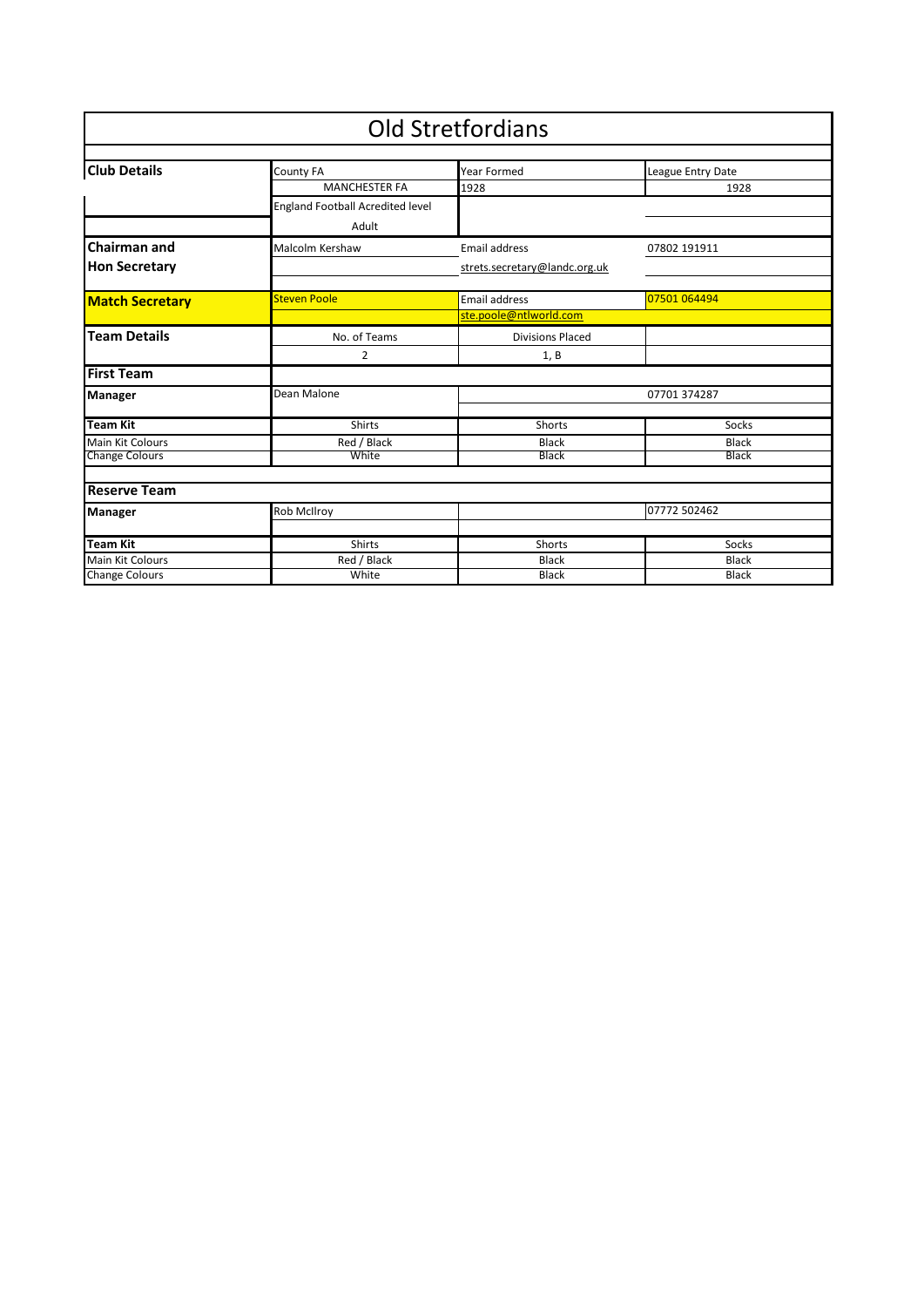|                                                              | <b>Oldham Saints</b>                                                  |                                                                           |                           |  |  |
|--------------------------------------------------------------|-----------------------------------------------------------------------|---------------------------------------------------------------------------|---------------------------|--|--|
| <b>Club Details</b>                                          | County FA<br><b>MANCHESTER FA</b><br>England Football Acredited level | Year Formed<br>2021                                                       | League Entry Date<br>2021 |  |  |
| Chairman                                                     | Adult<br>Gareth Taylor                                                | Email address                                                             | 07828973935               |  |  |
| <b>Secretary</b>                                             | Matthew Lofthouse                                                     | gaznrach1985@outlook.com<br>Email address<br>matthewlofthouse96@gmail.com | 07551767322               |  |  |
| <b>Team Details</b>                                          | No. of Teams<br>1                                                     | <b>Divisions Placed</b>                                                   |                           |  |  |
| <b>First Team</b>                                            |                                                                       | B                                                                         |                           |  |  |
| Manager                                                      | Gareth Taylor                                                         | Email address<br>gaznrach1985@outlook.com                                 | 07828973935               |  |  |
| <b>Team Kit</b><br>Main Kit Colours<br><b>Change Colours</b> | <b>Shirts</b>                                                         | Shorts                                                                    | Socks                     |  |  |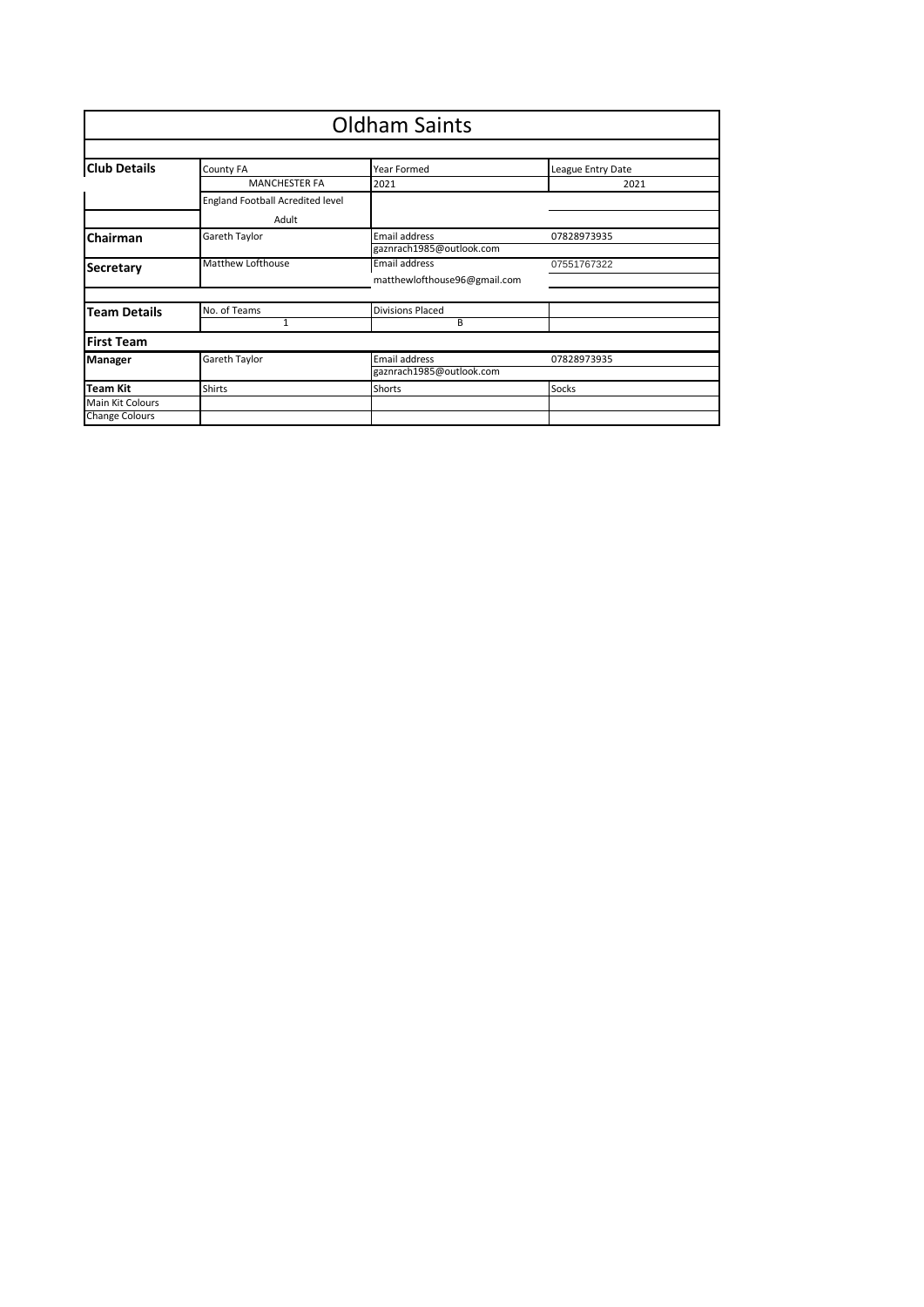|                       | <b>Parrswood Celtic</b>                 |                              |                   |  |  |
|-----------------------|-----------------------------------------|------------------------------|-------------------|--|--|
|                       |                                         |                              |                   |  |  |
| <b>Club Details</b>   | <b>County FA</b>                        | Year Formed                  | League Entry Date |  |  |
|                       | <b>MANCHESTER FA</b>                    | 1963                         | 1987              |  |  |
|                       | <b>England Football Acredited level</b> |                              |                   |  |  |
|                       | Adult                                   |                              |                   |  |  |
| <b>Chairman</b>       | <b>Andrew Slim</b>                      | <b>Email address</b>         | 07825 727055      |  |  |
|                       |                                         | andrew.slim@newsco.com       |                   |  |  |
| <b>Secretary</b>      | Jimmy Clark                             | Email address                | 07785 617878      |  |  |
|                       |                                         | jimmy82clark@gmail.com       |                   |  |  |
|                       |                                         |                              |                   |  |  |
| <b>Team Details</b>   | No. of Teams                            | <b>Divisions Placed</b>      |                   |  |  |
|                       | 1                                       | B                            |                   |  |  |
| <b>First Team</b>     |                                         |                              |                   |  |  |
| <b>Manager</b>        | Mike Pidlyskyj                          | <b>Email address</b>         | 07734 822107      |  |  |
|                       |                                         | michaelpidlyskyj@hotmail.com |                   |  |  |
| <b>Team Kit</b>       | <b>Shirts</b>                           | Shorts                       | Socks             |  |  |
| Main Kit Colours      | Turquoise                               | <b>Black</b>                 | Turquoise         |  |  |
| <b>Change Colours</b> | <b>Black/White Stripes</b>              | <b>Black</b>                 | <b>Black</b>      |  |  |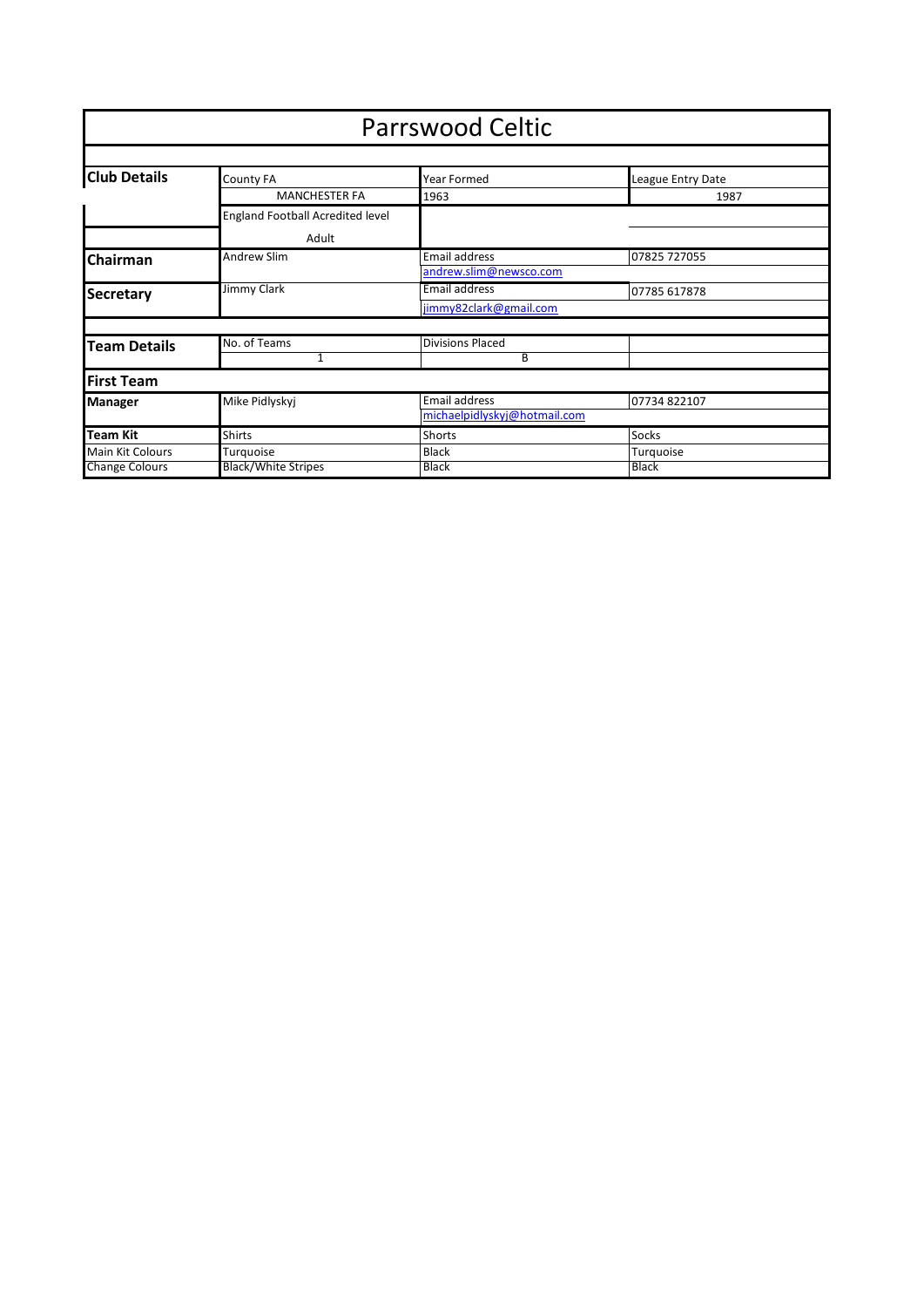|                         |                                  | <b>RADCLYFFE AFC</b>   |                   |
|-------------------------|----------------------------------|------------------------|-------------------|
| <b>Club Details</b>     | County FA                        | Year Formed            | League Entry Date |
|                         | <b>MANCHESTER FA</b>             | 2017                   | 2017              |
|                         | England Football Acredited level |                        |                   |
|                         | Adult                            |                        |                   |
| <b>Chairman</b>         | Anthony Eastham                  | <b>Email address</b>   |                   |
|                         |                                  |                        |                   |
|                         |                                  | tony.e@btinternet.com  |                   |
| <b>Secretary</b>        | Peter Folan                      | Email address          | 07771 593328      |
|                         |                                  |                        |                   |
|                         |                                  | paddyfolan@aol.com     |                   |
|                         |                                  |                        |                   |
| <b>Team Details</b>     | No. of Teams                     | <b>Division Placed</b> |                   |
|                         | 1                                | 3                      |                   |
| <b>First Team</b>       |                                  |                        |                   |
| <b>Manager</b>          | Rob Holden                       | Email address          | 07508 630088      |
|                         |                                  | rob.holden@elddis.net  |                   |
| Team Kit                | <b>Shirts</b>                    | Shorts                 | Socks             |
| <b>Main Kit Colours</b> | Orange                           | Orange                 | Orange            |
| <b>Change Colours</b>   | Burgundy                         | Burgundy               | Burgundy          |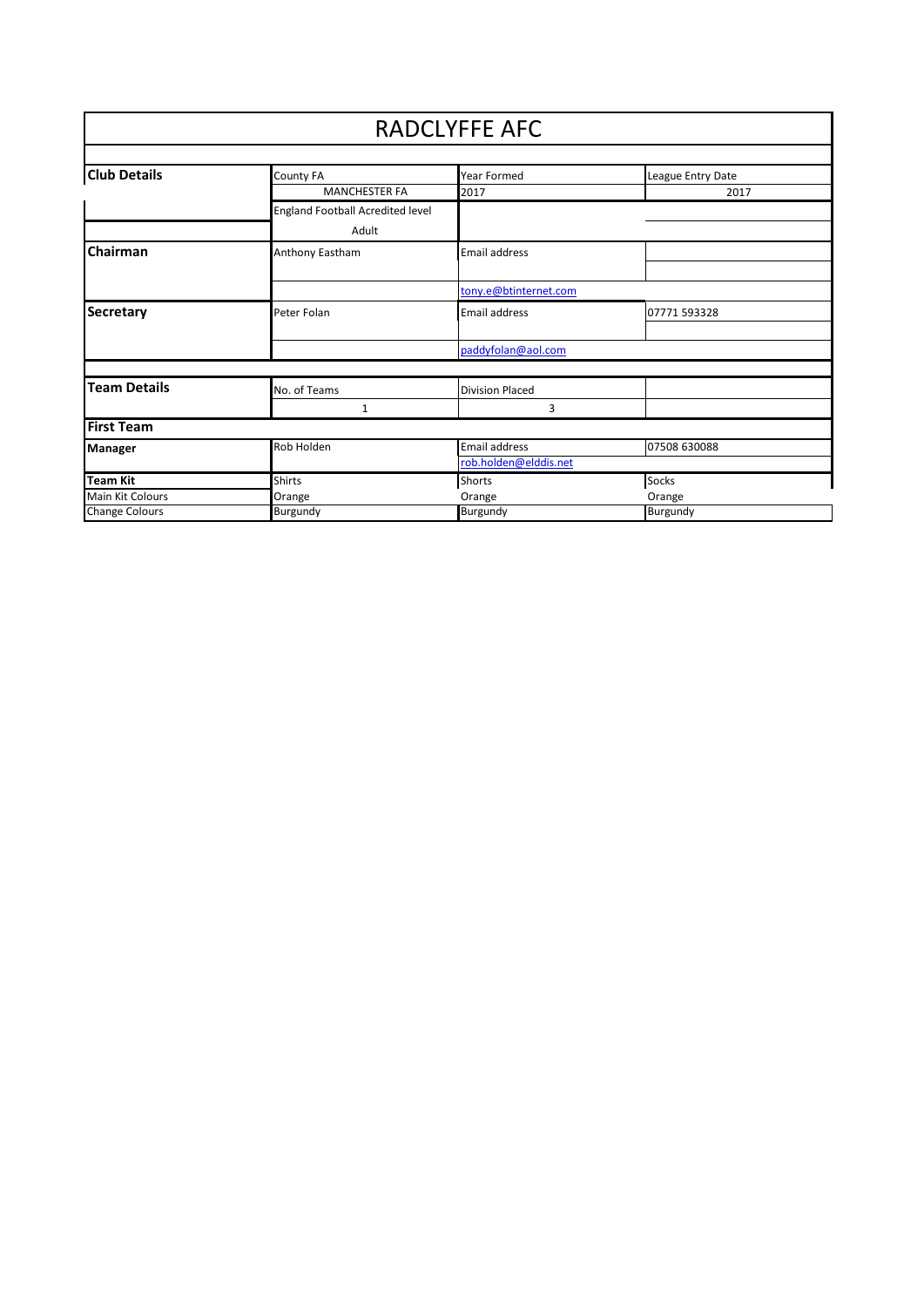| Rochdalians           |                                         |                         |                              |  |
|-----------------------|-----------------------------------------|-------------------------|------------------------------|--|
| <b>Club Details</b>   | County FA                               | Year Formed             | League Entry Date            |  |
|                       | Lancashire                              | 1968                    | 1994                         |  |
|                       | <b>England Football Acredited level</b> |                         |                              |  |
| Chairman              | Philip Hyde                             | <b>Email address</b>    | 01706 630492<br>07854 503398 |  |
|                       |                                         | phyde35072@aol.com      |                              |  |
| <b>Secretary</b>      | Mark Wilson                             | <b>Email address</b>    | 01706 632760<br>07954 281877 |  |
|                       |                                         | markwilson58@live.co.uk |                              |  |
| <b>Team Details</b>   | No. of Teams                            | <b>Divisions Placed</b> |                              |  |
|                       | 1                                       | P                       |                              |  |
| <b>First Team</b>     |                                         |                         |                              |  |
| Manager               | Mark McCormack                          | <b>Email address</b>    | 07810710398                  |  |
|                       |                                         | Markmac67@sky.com       |                              |  |
| <b>Assistant</b>      | Keiren Gudgeon                          | <b>Email address</b>    | 07714706899                  |  |
|                       |                                         | ktgdriving@gmail.com    |                              |  |
| <b>Team Kit</b>       | <b>Shirts</b>                           | Shorts                  | Socks                        |  |
| Main Kit Colours      | Sky                                     | Navy                    | Sky                          |  |
| <b>Change Colours</b> | Yellow                                  | Blue                    | Blue                         |  |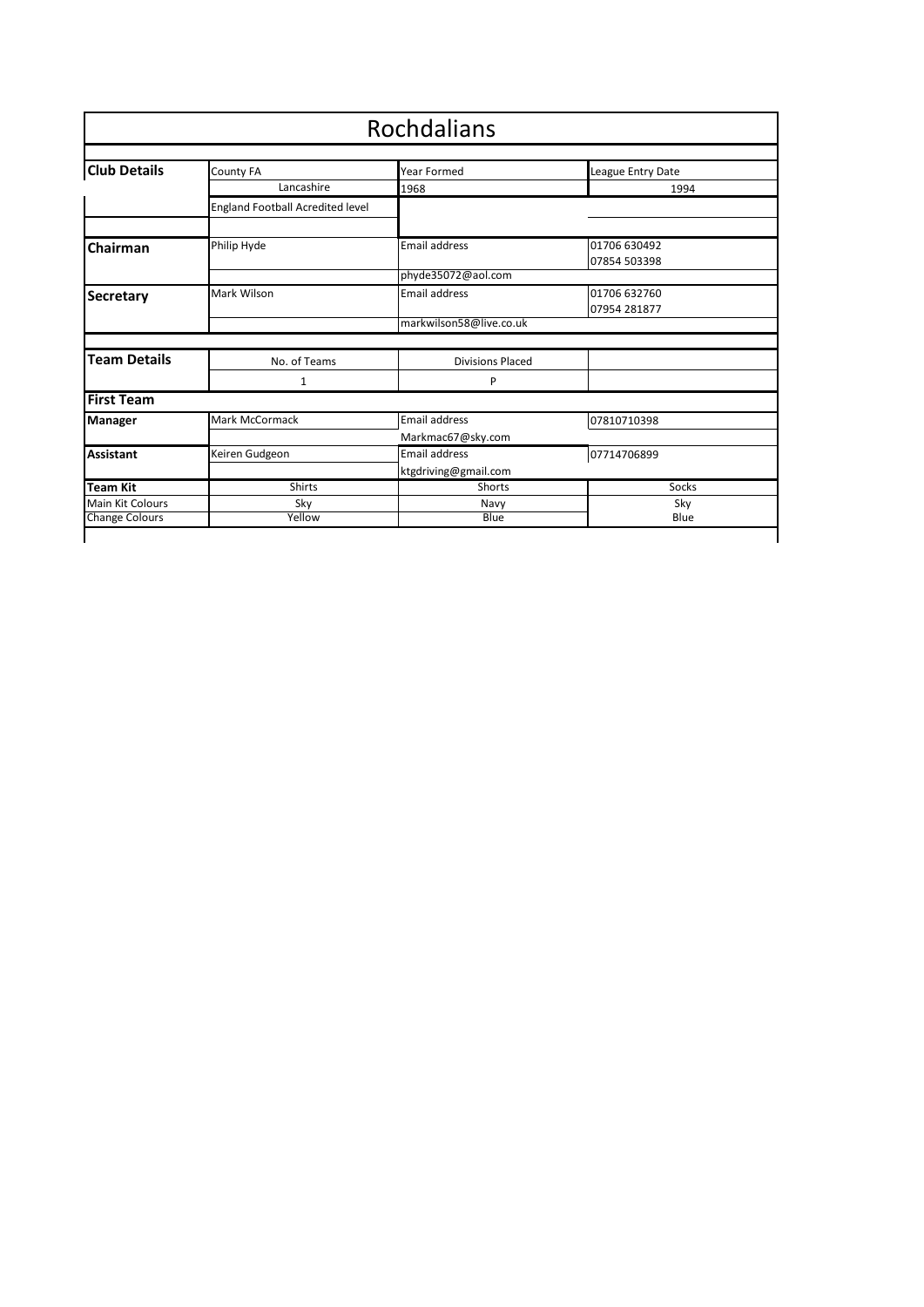| <b>Sale Amateurs</b>  |                                   |                             |                   |
|-----------------------|-----------------------------------|-----------------------------|-------------------|
|                       |                                   |                             |                   |
| <b>Club Details</b>   | County FA                         | Year Formed                 | League Entry Date |
|                       | Cheshire                          | 1986                        | 2020              |
|                       | England Football Accredited level |                             |                   |
| Chairman              | Name                              | <b>Email Address</b>        | Tel:              |
|                       | Sam Nolan                         | samnolan1@hotmail.com       | 07809 413392      |
| Secretary             | Name                              | <b>Email Address</b>        | Tel:              |
|                       | Scott Bowden                      | saleamateursfc1st@gmail.com | 07841098857       |
| <b>Team Details</b>   | No. of Teams                      | <b>Divisions Placed</b>     |                   |
|                       |                                   | 1                           | $\overline{2}$    |
| <b>First Team</b>     |                                   |                             |                   |
| Manager               | Name                              | <b>Email Address</b>        | Tel:              |
|                       | Daniel Creely                     | saleamateursfc1st@gmail.com | 07854432722       |
| Joint                 | Name                              | <b>Email Address</b>        | Tel:              |
|                       | Scott Bowden                      |                             | 07841098857       |
| <b>Manager</b>        |                                   | saleamateursfc1st@gmail.com |                   |
| <b>Team Kit</b>       | Shirts                            | Shorts                      | Socks             |
| Main Kit Colours      | Yellow                            | Black                       |                   |
| <b>Change Colours</b> |                                   |                             |                   |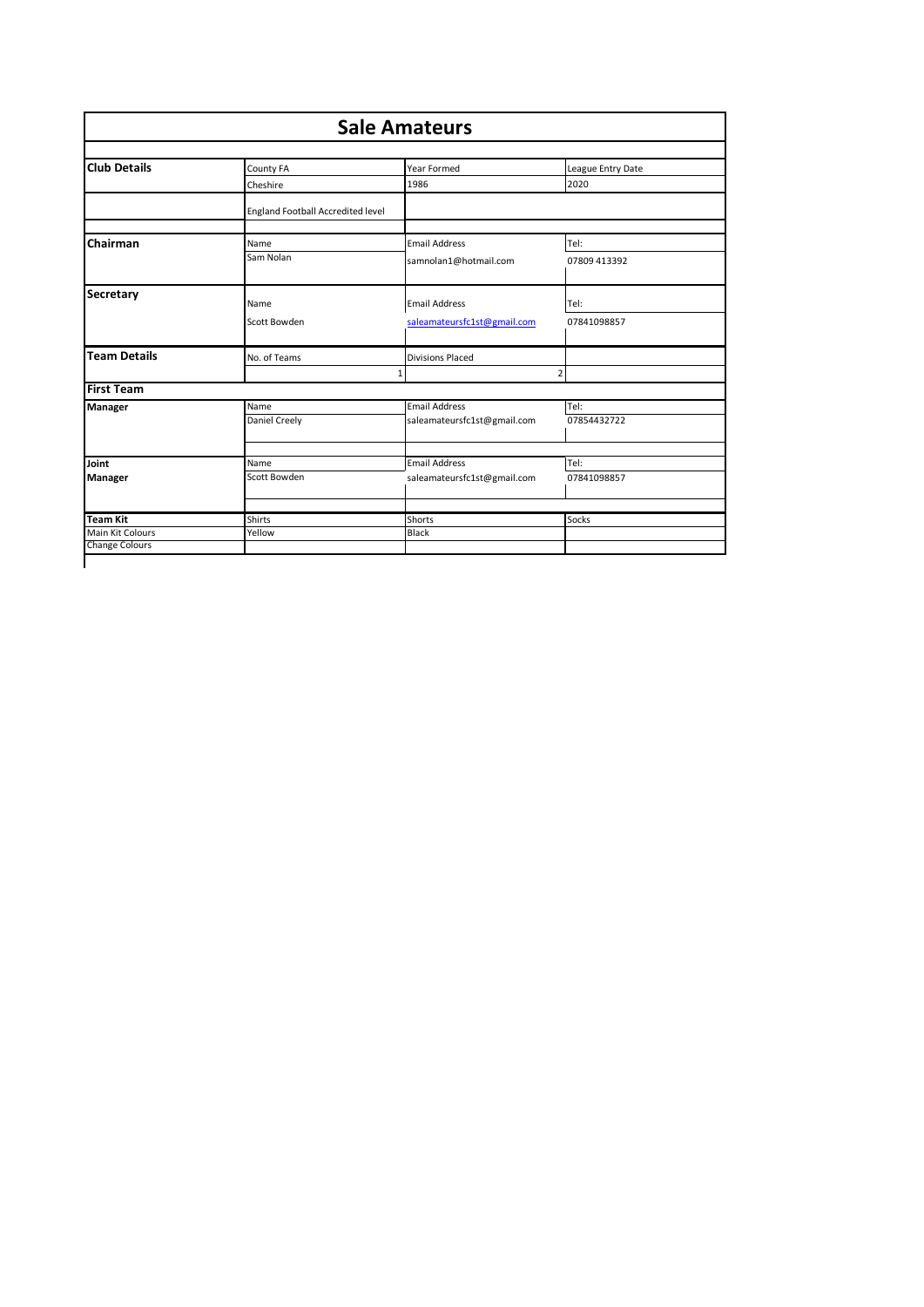| <b>Salford Albion</b> |                                  |                         |                   |  |
|-----------------------|----------------------------------|-------------------------|-------------------|--|
| <b>Club Details</b>   | County FA                        | <b>Year Formed</b>      | League Entry Date |  |
|                       | Manchester                       | 2020                    | 2020              |  |
|                       | England Football Acredited level |                         |                   |  |
| Chairman              | Name                             | <b>Email Address</b>    | Tel:              |  |
|                       | Kevin Chihoro                    | kevmess2@gmail.com      | 07903638461       |  |
|                       |                                  |                         |                   |  |
| Secretary             | Name                             | <b>Email Address</b>    | Tel:              |  |
|                       | <b>Alex Hastie</b>               | ahastie.01@gmail.com    | 07746855765       |  |
|                       |                                  |                         |                   |  |
| <b>Team Details</b>   | No. of Teams                     | <b>Divisions Placed</b> |                   |  |
| <b>First Team</b>     |                                  | 1                       | 3                 |  |
| Manager               | Name                             | <b>Email Address</b>    | Tel:              |  |
|                       | <b>Ben Riley</b>                 | Ben_430@hotmail.co.uk.  |                   |  |
|                       |                                  | <b>Email Address</b>    | Tel:              |  |
| <b>Assistant</b>      | Name                             |                         |                   |  |
| <b>Manager</b>        |                                  |                         |                   |  |
| <b>Team Kit</b>       | <b>Shirts</b>                    | Shorts                  | <b>Socks</b>      |  |
| Main Kit Colours      | Claret                           | White                   | White             |  |
| <b>Change Colours</b> | Black/White                      | <b>Black</b>            | <b>Black</b>      |  |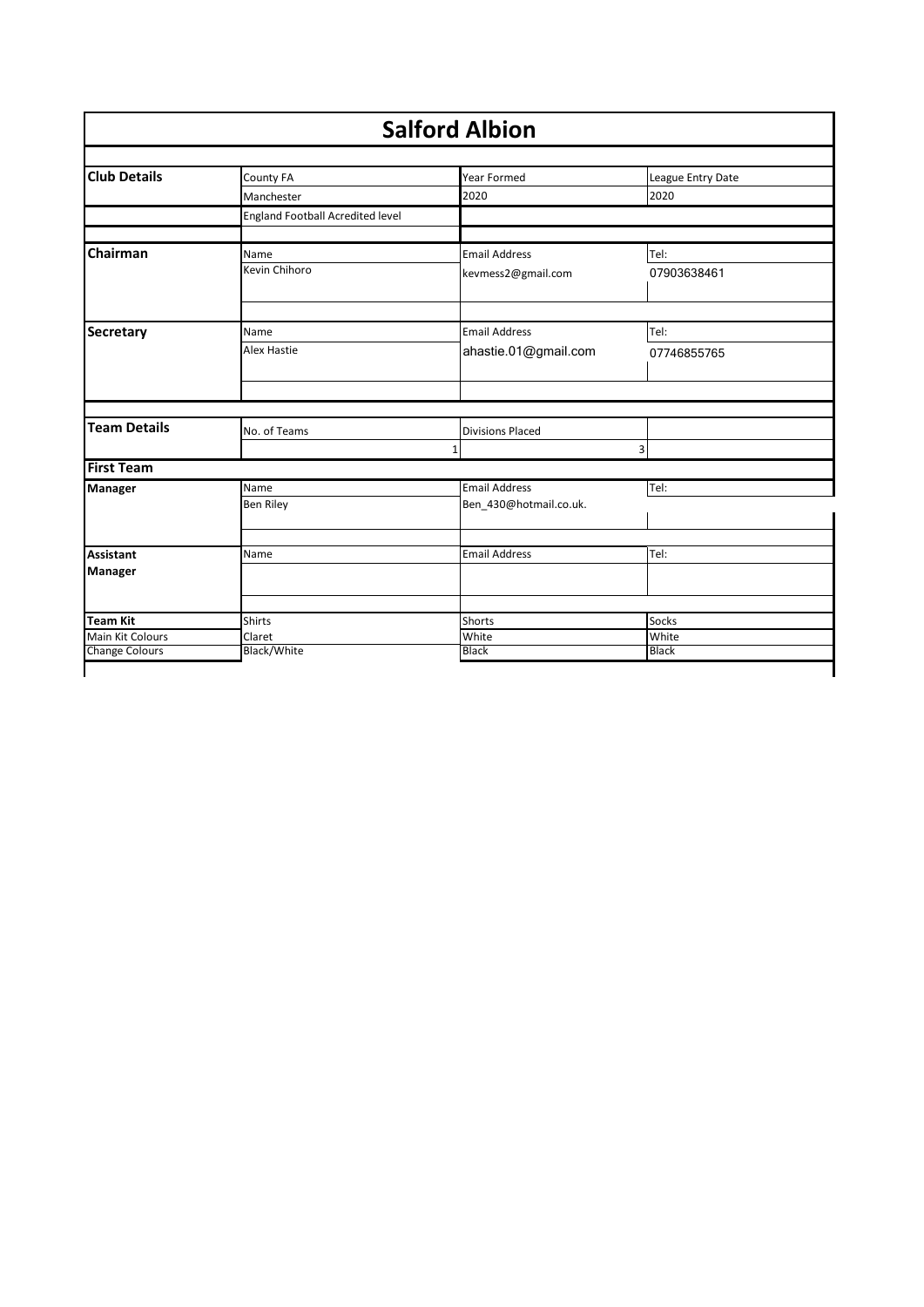| <b>Salford Storm</b>  |                                         |                             |                   |  |  |
|-----------------------|-----------------------------------------|-----------------------------|-------------------|--|--|
| <b>Club Details</b>   | County FA                               | Year Formed                 |                   |  |  |
|                       |                                         |                             | League Entry Date |  |  |
|                       | Manchester                              | 2019                        | 2019              |  |  |
|                       | <b>England Football Acredited level</b> |                             |                   |  |  |
| Chairman              | Name                                    | <b>Email Address</b>        | Tel:              |  |  |
|                       | Michael Knox                            | salfordstorm@outlook.com    | 07472877460       |  |  |
| <b>Secretary</b>      | Name                                    | <b>Email Address</b>        | Tel:              |  |  |
|                       | Lee Ellam                               | lee.ellam@hotmail.com       | 07791479659       |  |  |
|                       |                                         |                             |                   |  |  |
| <b>Team Details</b>   | No. of Teams                            | <b>Divisions Placed</b>     |                   |  |  |
|                       | 2                                       |                             | A, C              |  |  |
| <b>First Team</b>     |                                         |                             |                   |  |  |
| <b>Manager</b>        | Name                                    | <b>Email Address</b>        | Tel:              |  |  |
|                       | Josh Alexander                          | First@salfordstormfc.com    | 07733396815       |  |  |
| <b>Assistant</b>      | Name                                    | <b>Email Address</b>        | Tel:              |  |  |
| <b>Manager</b>        | Matty Rowan                             | First@salfordstormfc.com    | 07572870463       |  |  |
| <b>Team Kit</b>       | <b>Shirts</b>                           | Shorts                      | Socks             |  |  |
| Main Kit Colours      | <b>Blue/Red</b>                         | Red                         | Blue              |  |  |
| <b>Change Colours</b> | Orange/Black                            | <b>Black</b>                | Orange            |  |  |
| <b>Reserve Team</b>   |                                         |                             |                   |  |  |
| <b>Manager</b>        | Name                                    | <b>Email Address</b>        | Tel:              |  |  |
|                       | Gareth Knox                             | Reserves@salfordstormfc.com | 07940052028       |  |  |
|                       |                                         |                             |                   |  |  |
| <b>Assistant</b>      | Name                                    | <b>Email Address</b>        | Tel:              |  |  |
| <b>Manager</b>        | Paul Gardner                            | Reserves@salfordstormfc.com | 07720242388       |  |  |
| <b>Team Kit</b>       | <b>Shirts</b>                           | Shorts                      | Socks             |  |  |
| Main Kit Colours      | Blue/Red                                | Red                         | Blue              |  |  |
| <b>Change Colours</b> | Orange/Black                            | Black                       | Orange            |  |  |
|                       |                                         |                             |                   |  |  |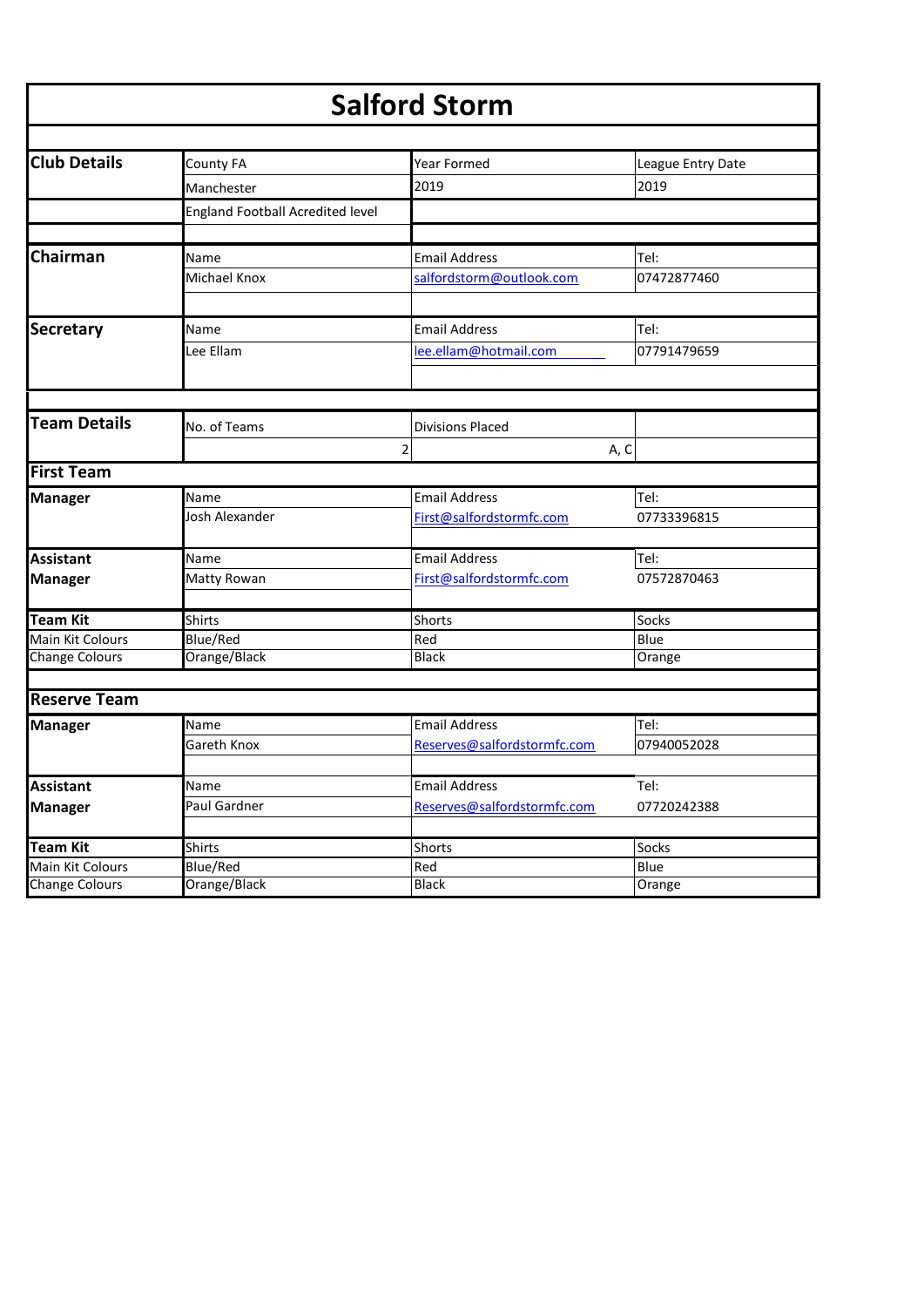|                          |                                         | <b>Salford Victoria</b>         |                   |
|--------------------------|-----------------------------------------|---------------------------------|-------------------|
|                          |                                         |                                 |                   |
| <b>Club Details</b>      | County FA                               | Year Formed                     | League Entry Date |
|                          | Manchester                              | 1966                            | 2013              |
|                          | <b>England Football Acredited level</b> |                                 |                   |
|                          | Adult                                   |                                 |                   |
| Chairman                 |                                         | <b>Email address</b>            |                   |
| <b>Match Secretary</b>   | <b>Chris Carney</b>                     | chrisdcarney@hotmail.com        | 07956 106564      |
| ALL GAMES 1:30 KO        |                                         |                                 |                   |
| Secretary                | Janet Carney                            | Email address                   | 0161 787 7007     |
|                          |                                         |                                 |                   |
| <b>Team Details</b>      | No. of Teams                            | <b>Divisions Placed</b>         |                   |
|                          | 3                                       | P, A, D                         |                   |
| <b>First Team</b>        |                                         |                                 |                   |
| <b>Manager</b>           | <b>Mike Gandy</b>                       | Email address                   | 07306316336       |
|                          |                                         | mikegandy2005@hotmail.com       |                   |
| <b>Team Kit</b>          | Shirts                                  | Shorts                          | Socks             |
| Main Kit Colours         | Green and White                         | <b>Black</b>                    | Green             |
| <b>Change Colours</b>    | Royal Blue/White                        | Royal Blue/White                | Royal Blue/White  |
| <b>Reserve Team</b>      |                                         |                                 |                   |
| Manager                  | Luke Holleran                           | <b>Email address</b>            | 07944664841       |
|                          |                                         | lukecraigholleran@hotmail.co.uk |                   |
| <b>Assistant Manager</b> |                                         |                                 |                   |
| <b>Team Kit</b>          | Shirts                                  | Shorts                          | Socks             |
| Main Kit Colours         | Green and White                         | <b>Black</b>                    | Green             |
| <b>Change Colours</b>    | Royal Blue/White                        | Royal Blue/White                | Royal Blue/White  |
| <b>Develoment Team</b>   |                                         |                                 |                   |
| Manager                  | Chris Carney                            | Email address                   | 07956 106564      |
|                          |                                         | chrisdcarney@hotmail.com        |                   |
| <b>Assistant Manager</b> |                                         |                                 |                   |
| <b>Team Kit</b>          | <b>Shirts</b>                           | Shorts                          | Socks             |
| Main Kit Colours         | Green and White                         | <b>Black</b>                    | Green             |
| <b>Change Colours</b>    | Royal Blue/White                        | Royal Blue/White                | Royal Blue/White  |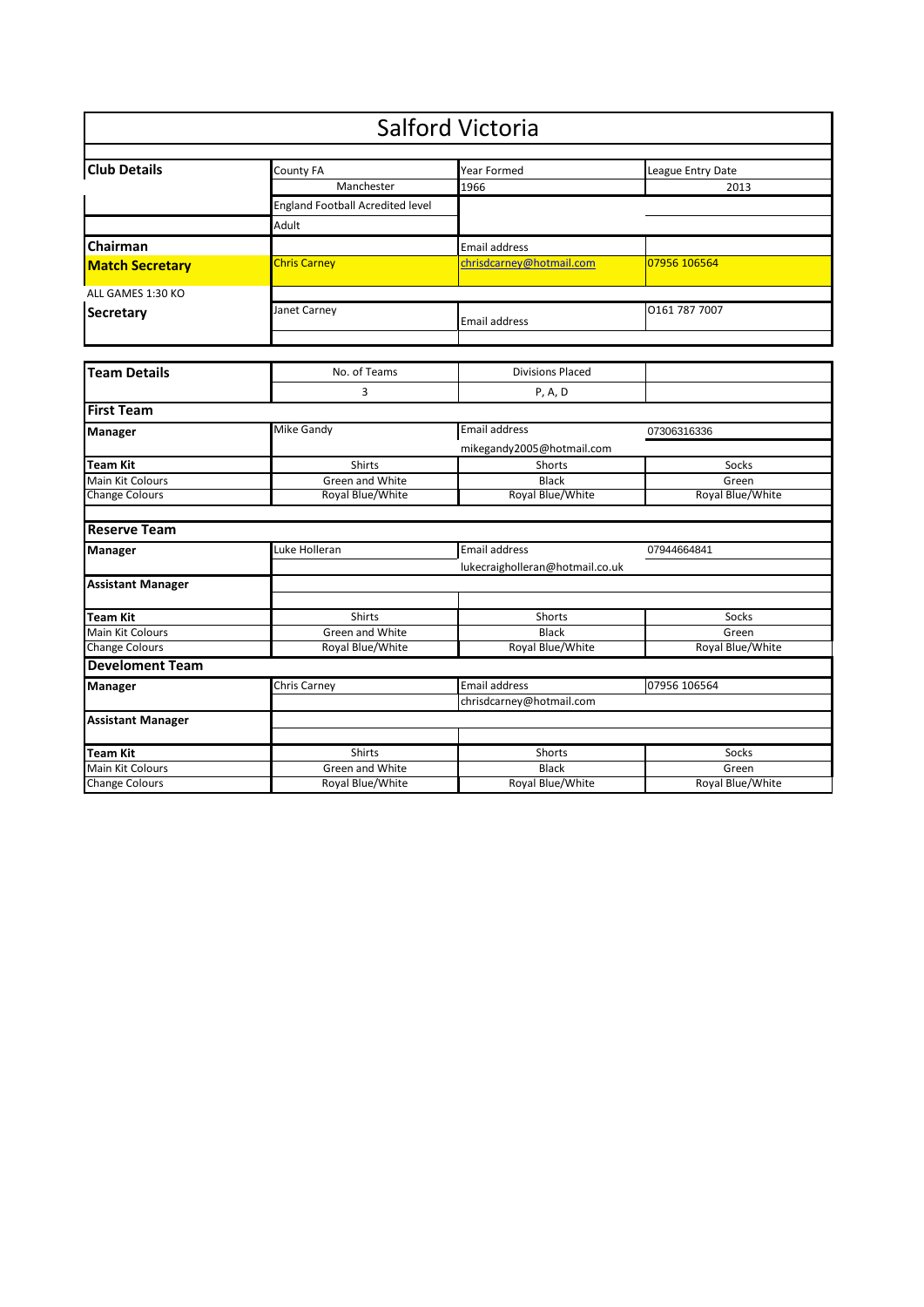| Santos FC                |                                         |                               |                   |  |
|--------------------------|-----------------------------------------|-------------------------------|-------------------|--|
|                          |                                         |                               |                   |  |
| <b>Club Details</b>      | County FA                               | Year Formed                   | League Entry Date |  |
|                          | Lancashire                              | 2008                          | 2008              |  |
|                          | <b>England Football Acredited level</b> |                               |                   |  |
|                          | Adult                                   |                               |                   |  |
| Chairman                 | lan Dunkerley                           | Email address                 | 07787 114658      |  |
|                          |                                         | ian.dunkerley@santosafc.co.uk |                   |  |
| <b>Secretary</b>         | lan Ward                                | Email address                 | 07733 445561      |  |
|                          |                                         | ward ian@msm.com              |                   |  |
| <b>Team Details</b>      | No. of Teams                            | <b>Divisions Placed</b>       |                   |  |
|                          | 1                                       | А                             |                   |  |
| <b>First Team</b>        |                                         |                               |                   |  |
| <b>Manager</b>           | Alex Taylor                             | <b>Email address</b>          | 07890 031 229     |  |
|                          |                                         | alextaylor145@hotmail.co.uk   |                   |  |
| <b>Assistant Manager</b> | lan Marshall                            | Email address                 | 07979 767524      |  |
|                          |                                         | ianmarshall114@hotmail.com    |                   |  |
| <b>Team Kit</b>          | Shirts                                  | Shorts                        | Socks             |  |
| <b>Main Kit Colours</b>  | Purple                                  | Purple                        | Purple            |  |
| <b>Change Colours</b>    | Blue                                    | Blue                          | Blue              |  |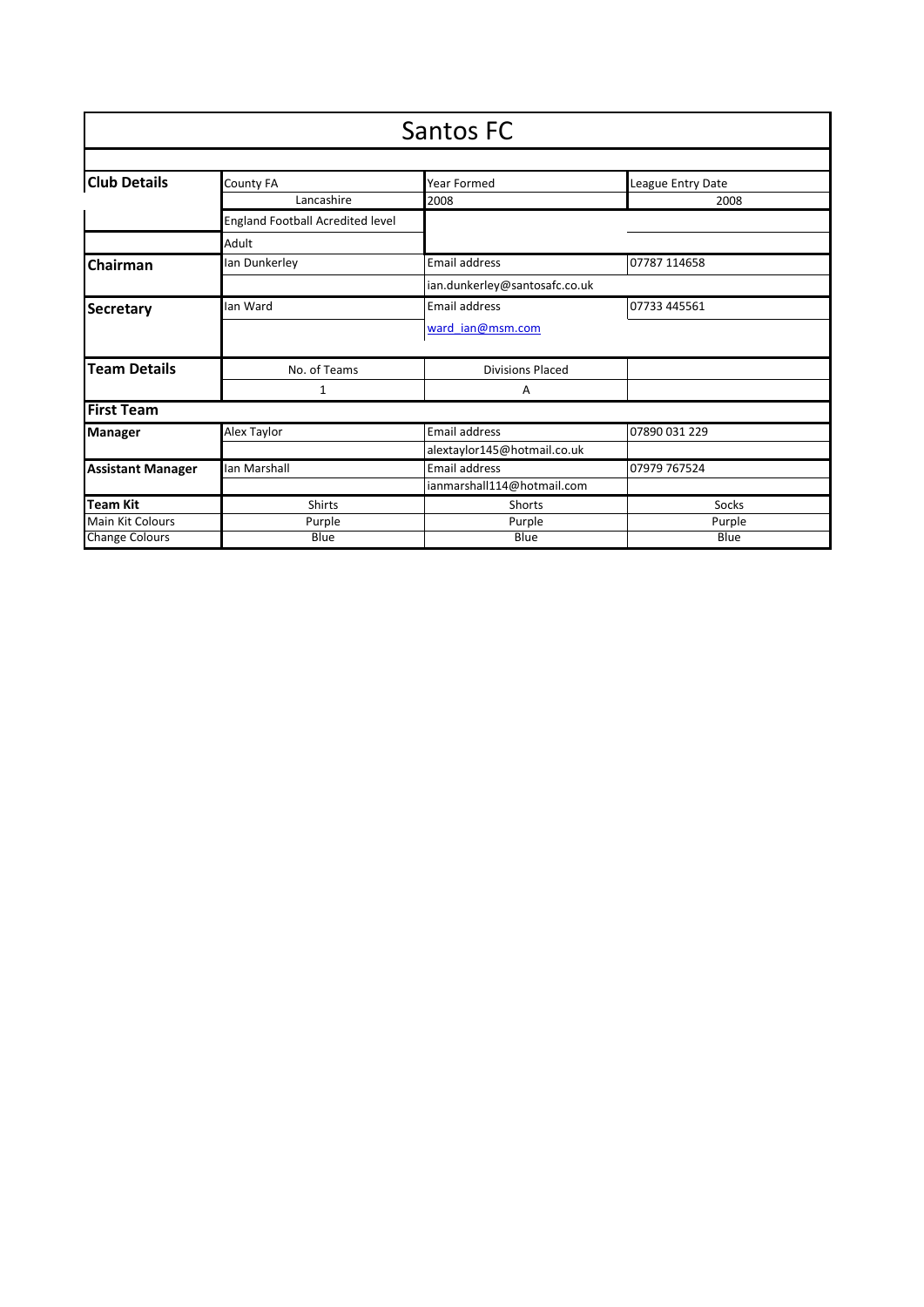| <b>Shaw Athletic</b>  |                                                   |                            |                   |  |
|-----------------------|---------------------------------------------------|----------------------------|-------------------|--|
| <b>Club Details</b>   | County FA                                         | Year Formed                | League Entry Date |  |
|                       | Manchester                                        | 2020                       | 2020              |  |
|                       | <b>England Football Accredited level</b><br>Adult |                            |                   |  |
| Chairman              | Name                                              | <b>Email Address</b>       | Tel:              |  |
|                       | Michael Ward                                      | shawathleticfc@outlook.com | 07568086755       |  |
|                       |                                                   |                            |                   |  |
| <b>Secretary</b>      | Name                                              | <b>Email Address</b>       | Tel:              |  |
|                       | Josh Heywood                                      | shawathleticfc@outlook.com | 07568086755       |  |
|                       |                                                   |                            |                   |  |
| <b>Team Details</b>   | No. of Teams                                      | <b>Divisions Placed</b>    |                   |  |
|                       |                                                   | 1 1                        |                   |  |
| <b>First Team</b>     |                                                   |                            |                   |  |
| <b>Manager</b>        | Name                                              | <b>Email Address</b>       | Tel:              |  |
|                       | Michael Ward                                      | shawathleticfc@outlook.com | 07568086755       |  |
|                       |                                                   |                            |                   |  |
| <b>Assistant</b>      | Name                                              | <b>Email Address</b>       | Tel:              |  |
| <b>Manager</b>        |                                                   |                            |                   |  |
|                       |                                                   |                            |                   |  |
| Team Kit              | <b>Shirts</b>                                     | Shorts                     | Socks             |  |
| Main Kit Colours      | Blue                                              | <b>Black</b>               | <b>Black</b>      |  |
| <b>Change Colours</b> | Orange                                            | <b>Black</b>               | <b>Black</b>      |  |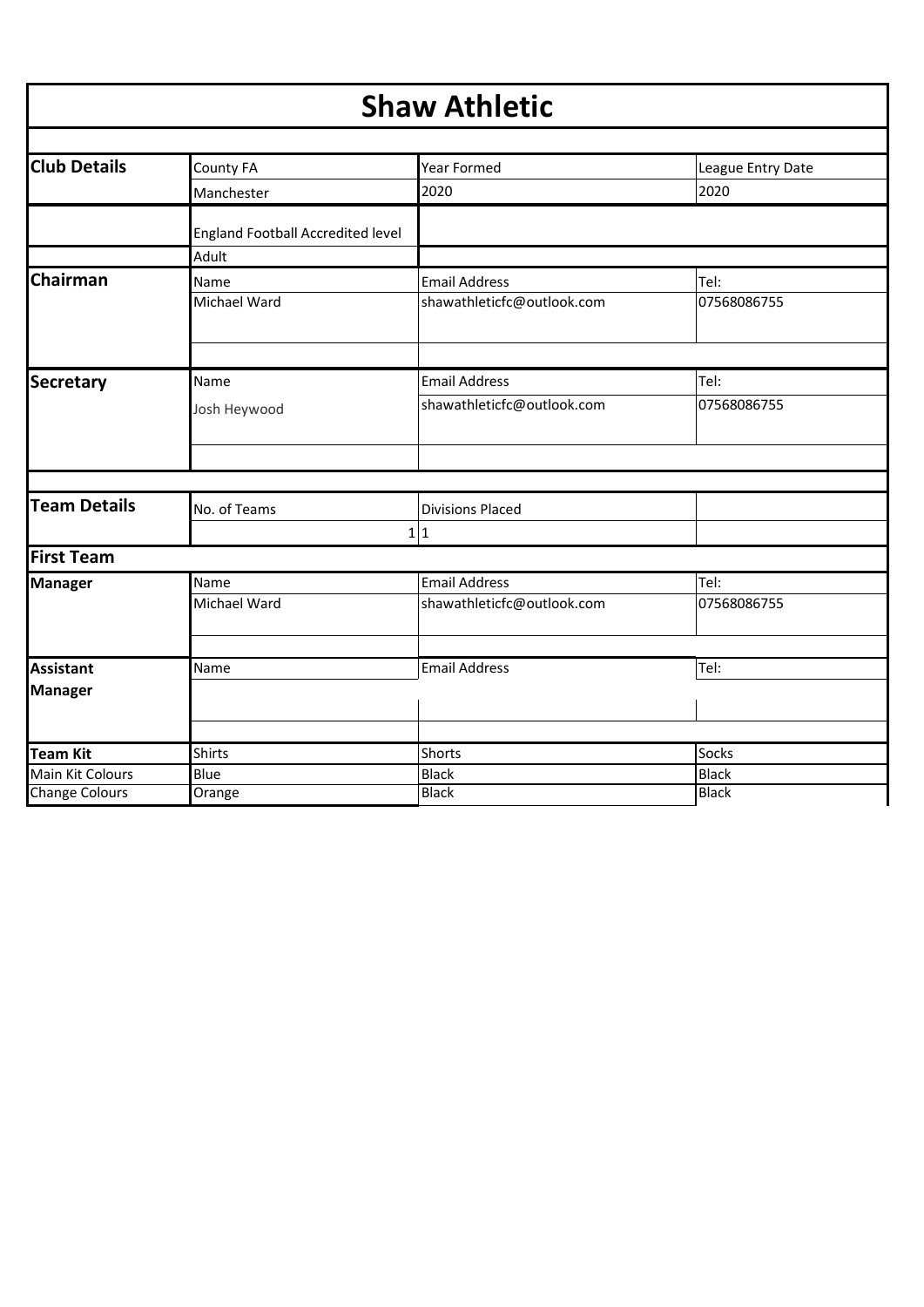| <b>Signol Athletic</b>                                                      |                                         |                              |                                       |  |  |  |
|-----------------------------------------------------------------------------|-----------------------------------------|------------------------------|---------------------------------------|--|--|--|
| <b>Club Details</b><br><b>Year Formed</b><br>County FA<br>League Entry Date |                                         |                              |                                       |  |  |  |
|                                                                             | Cheshire                                | 1981                         | 2011                                  |  |  |  |
|                                                                             | <b>England Football Acredited level</b> | Development                  |                                       |  |  |  |
| Chairman                                                                    | Dave Parsonage                          | <b>Email address</b>         | 0161 494 8652<br>07824563599          |  |  |  |
|                                                                             |                                         | daveparse@outlook.com        |                                       |  |  |  |
| <b>Secretary</b>                                                            | Michael Graham                          | <b>Email address</b>         | Mob: 07432719941                      |  |  |  |
|                                                                             |                                         | michaelgraham2@halifax.co.uk |                                       |  |  |  |
| <b>Team Details</b>                                                         | No. of Teams                            | <b>Divisions Placed</b>      |                                       |  |  |  |
|                                                                             | 1                                       | 1                            |                                       |  |  |  |
| <b>First Team</b>                                                           |                                         |                              |                                       |  |  |  |
| <b>Manager</b>                                                              | Michael Graham                          | <b>Email address</b>         | Mob: 07432719941                      |  |  |  |
|                                                                             |                                         | michaelgraham2@halifax.co.uk |                                       |  |  |  |
| <b>Assistant</b>                                                            | Mike Fitzpatrick                        | <b>Email address</b>         | home: 01614942610<br>Mob: 07504598178 |  |  |  |
| <b>Team Kit</b>                                                             | <b>Shirts</b>                           | Shorts                       | Socks                                 |  |  |  |
| <b>Main Kit Colours</b>                                                     | Yellow                                  | <b>Black</b><br><b>Black</b> |                                       |  |  |  |
| <b>Change Colours</b>                                                       | Red                                     | <b>Black</b>                 | <b>Black</b>                          |  |  |  |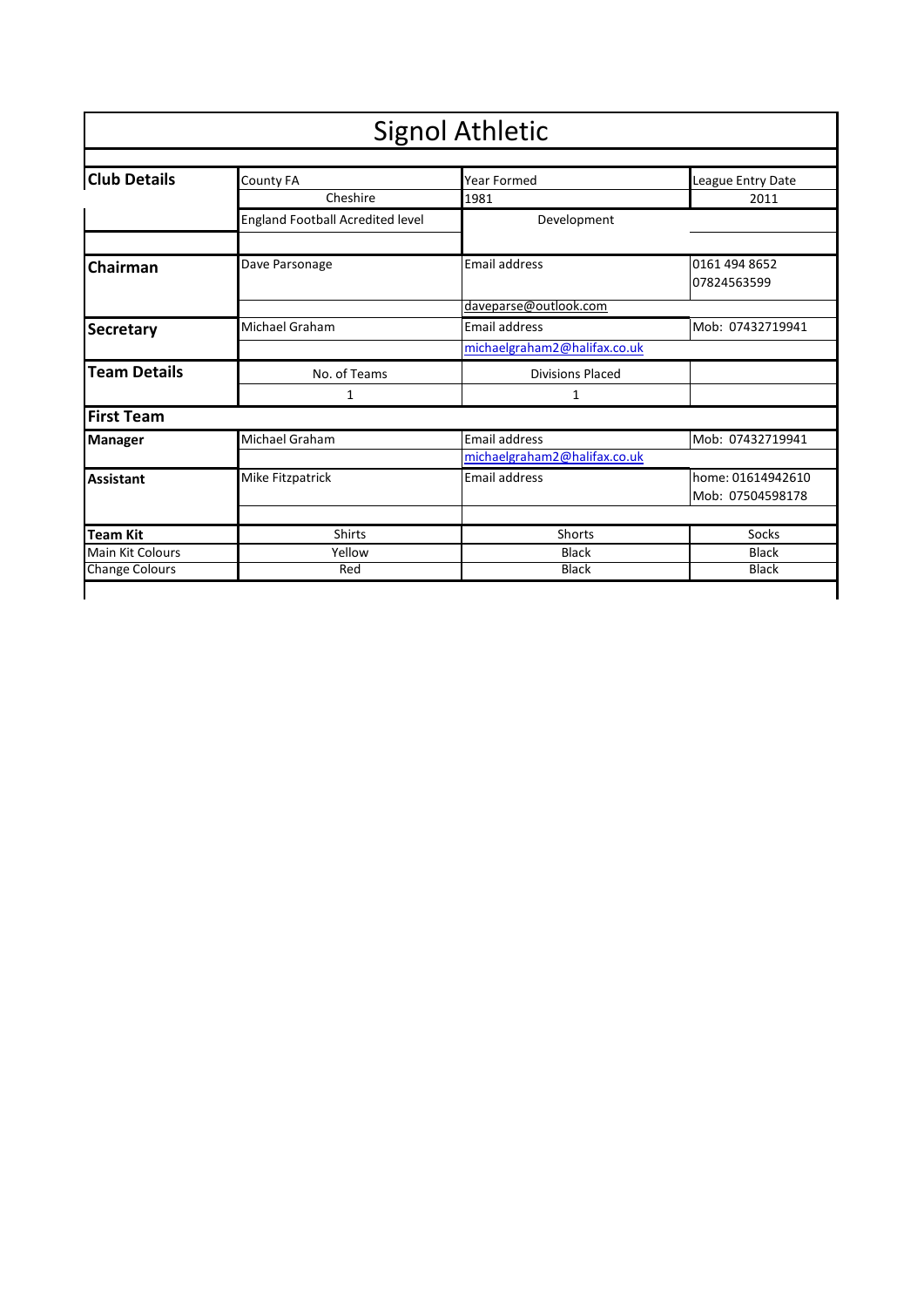|                       |                                         | <b>Signol Old Boys</b>   |                   |
|-----------------------|-----------------------------------------|--------------------------|-------------------|
|                       |                                         |                          |                   |
| <b>Club Details</b>   | <b>County FA</b>                        | <b>Year Formed</b>       | League Entry Date |
|                       | Cheshire                                | 2011                     | 2011              |
|                       | <b>England Football Acredited level</b> |                          |                   |
|                       |                                         |                          |                   |
| Chairman              | Gordon Bowden                           | <b>Email address</b>     | home: 01614303819 |
|                       |                                         |                          | Mob: 07810093677  |
|                       |                                         | gordonbowden54@gmail.com |                   |
| <b>Secretary</b>      | Gill Bowden                             | <b>Email address</b>     | 01614303819       |
|                       |                                         |                          | 07803364080       |
|                       |                                         | gillbowden@ymail.com     |                   |
| <b>Team Details</b>   | No. of Teams                            | <b>Divisions Placed</b>  |                   |
|                       | 1                                       | 1                        |                   |
| <b>First Team</b>     |                                         |                          |                   |
| <b>Manager</b>        | Daniel Bowden                           | Email address            | 07840 409601      |
|                       |                                         |                          | 0161 430 3819     |
|                       |                                         | Danny-B16@hotmail.com    |                   |
|                       |                                         |                          |                   |
| <b>Team Kit</b>       | <b>Shirts</b>                           | <b>Shorts</b>            | Socks             |
| Main Kit Colours      | Yellow                                  | <b>Black</b>             | <b>Black</b>      |
| <b>Change Colours</b> | White                                   | <b>Black</b>             | <b>Black</b>      |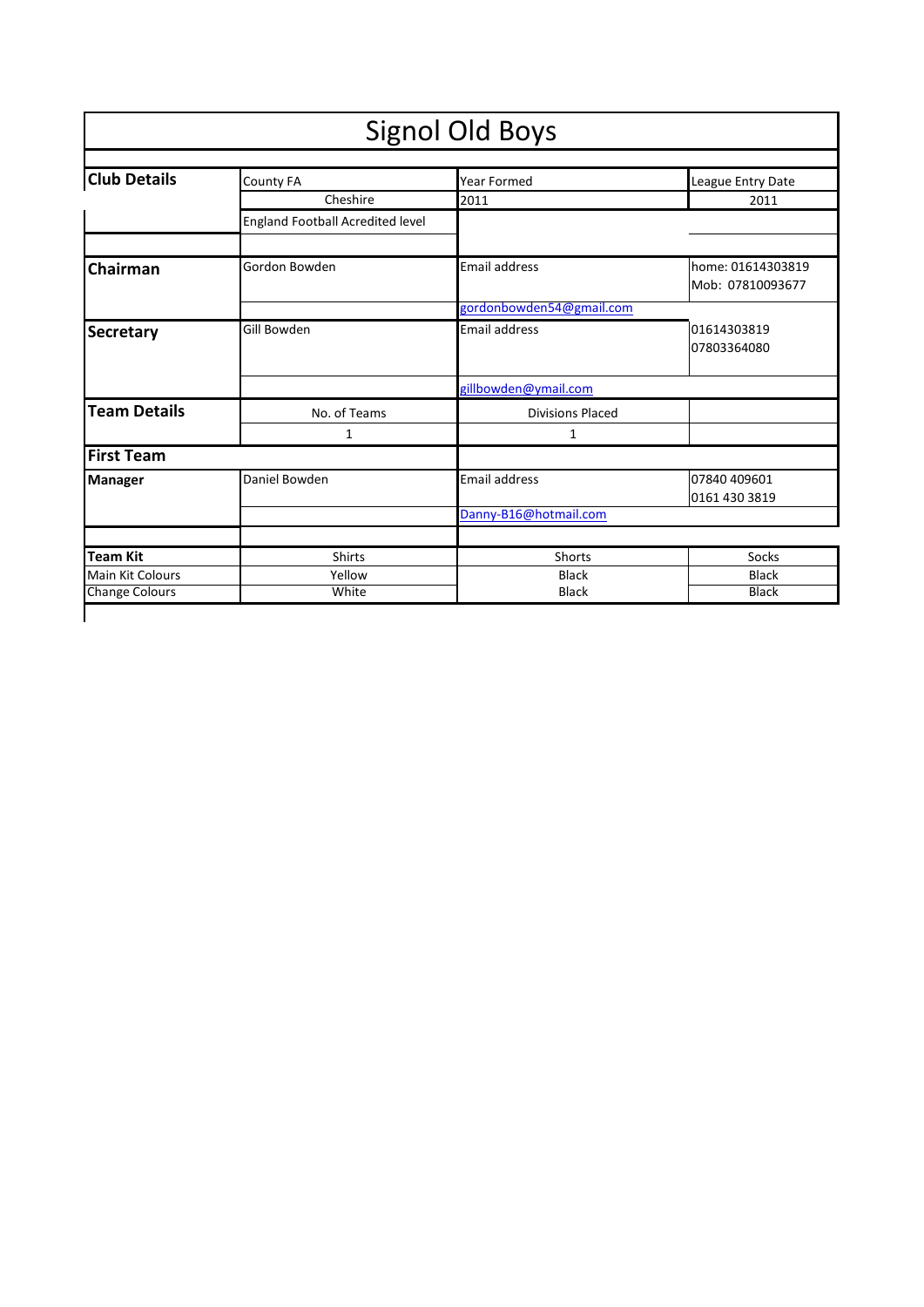|                         |                                          | <b>South Manchester</b>  |                               |
|-------------------------|------------------------------------------|--------------------------|-------------------------------|
|                         |                                          |                          |                               |
| <b>Club Details</b>     | <b>County FA</b>                         | Year Formed              | League Entry Date             |
|                         | Lancashire                               | 1914                     | 1914                          |
|                         | <b>England Football Accredited level</b> |                          |                               |
|                         |                                          |                          |                               |
| Chairman                | Jim Donohoe                              | <b>Email address</b>     | 0161 973 9276<br>07768 180780 |
|                         |                                          | jim.donohue@hotmail.com  |                               |
| Secretary               | <b>Tony Brogan</b>                       | <b>Email address</b>     | 0161 794 1535<br>07813 568358 |
|                         |                                          | tonyandlisab@gmail.com   |                               |
|                         |                                          |                          |                               |
| <b>Team Details</b>     | No. of Teams                             | <b>Divisions Placed</b>  |                               |
|                         | 1                                        | 2                        |                               |
| <b>First Team</b>       |                                          |                          |                               |
| Manager                 | <b>Name</b>                              | <b>Address</b>           | Tel:                          |
|                         | John Cryne                               | <b>Email address</b>     | 07815 020585                  |
|                         |                                          | jcutjfc@gmail.com        |                               |
| <b>Assistant</b>        | <b>Mark Chadwick</b>                     | <b>Email address</b>     | 07980 005492                  |
| Manager                 |                                          |                          |                               |
|                         |                                          | mtchadwick@hotmail.co.uk |                               |
| <b>Team Kit</b>         | Shirts                                   | Shorts                   | Socks                         |
| <b>Main Kit Colours</b> | Blue                                     | Blue                     | White                         |
| <b>Change Colours</b>   | Red                                      | <b>Black</b>             | Red                           |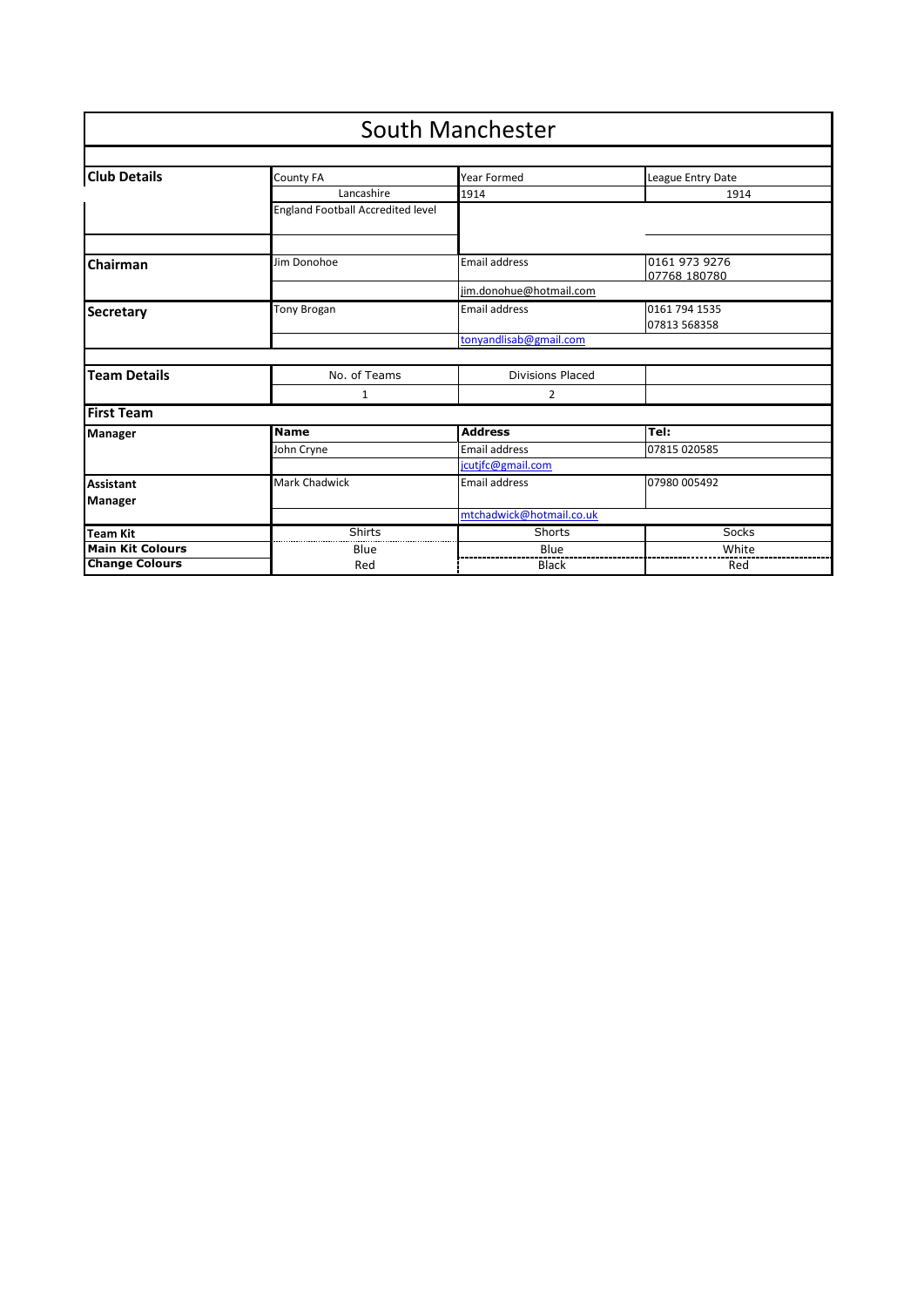|                          | <b>SPURLEY HEY FC</b>                   |                              |                   |  |
|--------------------------|-----------------------------------------|------------------------------|-------------------|--|
|                          |                                         |                              |                   |  |
| <b>Club Details</b>      | County FA                               | Year Formed                  | League Entry Date |  |
|                          | Cheshire                                | 1968                         | 2001              |  |
|                          | <b>England Football Acredited level</b> |                              |                   |  |
|                          | Community                               |                              |                   |  |
| Chairman                 | Lee Preston                             | <b>Email address</b>         | 07771 502 572     |  |
|                          |                                         | LeeP@spurleyhey.com          |                   |  |
| <b>Secretary</b>         | John Batty                              | <b>Email address</b>         | 7908006246        |  |
|                          |                                         | JohnB@spurleyhey.com         |                   |  |
| <b>Team Secretary</b>    | David Jameson                           | <b>Email address</b>         | 0161 285 1436     |  |
|                          |                                         |                              | 0775 350 3468     |  |
|                          |                                         | jameson285@ntlworld.com      |                   |  |
| <b>Team Details</b>      | Number of teams                         | Divisions placed             |                   |  |
|                          | 1                                       | В                            |                   |  |
| <b>First Team</b>        |                                         |                              |                   |  |
| Manager                  | <b>Chris Hulbert</b>                    | <b>Email address</b>         | 07871 281 515     |  |
|                          |                                         | Chris.hulbert725@hotmail.com |                   |  |
| <b>Assistant Manager</b> | <b>Phil Matthews</b>                    | Email address                | 07950 221 474     |  |
|                          |                                         | hazelhurst20@sky.com         |                   |  |
| <b>Team Kit</b>          | <b>Shirts</b>                           | <b>Shorts</b>                | Socks             |  |
| Main Kit Colours         | Yellow                                  | Blue                         | Yellow            |  |
| <b>Change Colours</b>    | Blue/Black                              | <b>Black</b>                 | <b>Black</b>      |  |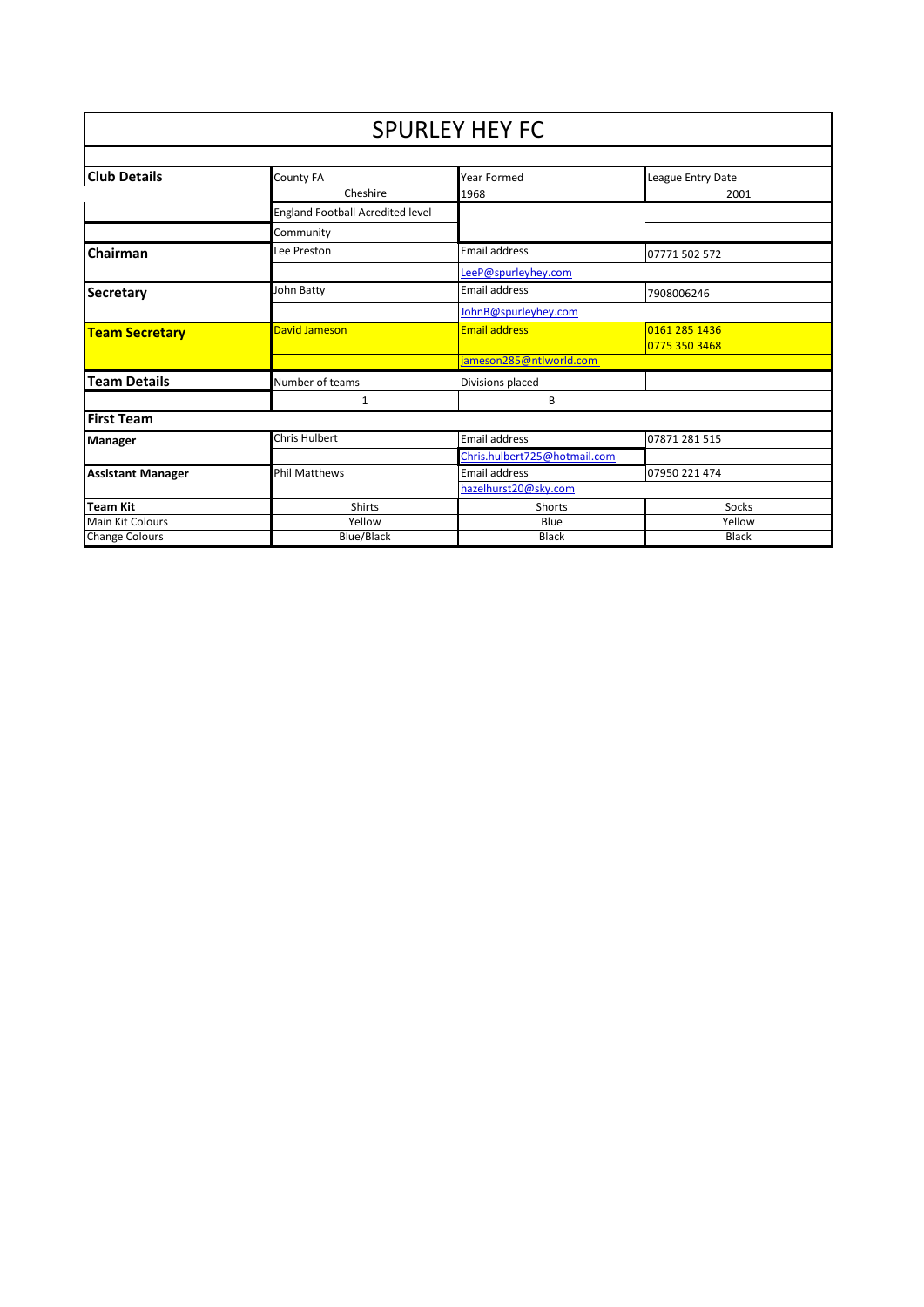|                         |                                  | <b>Staly Lions</b>           |                   |
|-------------------------|----------------------------------|------------------------------|-------------------|
|                         |                                  |                              |                   |
| <b>Club Details</b>     | County FA                        | Year Formed                  | League Entry Date |
|                         | Cheshire                         | 1999                         | 2004              |
|                         | England Football Acredited level |                              |                   |
|                         | Adult                            |                              |                   |
| Chairman                | Ian Whittaker                    | <b>Email address</b>         | 07825 730869      |
|                         |                                  |                              |                   |
|                         |                                  | whitty333@gmail.com          |                   |
| Secretary               | Liam Bewley                      | Email address                | 07555286162       |
|                         |                                  | liambewley1987@hotmail.co.uk |                   |
|                         |                                  |                              |                   |
|                         |                                  |                              |                   |
| <b>Team Details</b>     | No. of Teams                     | <b>Divisions Placed</b>      |                   |
|                         | 1                                | C                            |                   |
| <b>First Team</b>       |                                  |                              |                   |
| <b>Manager</b>          | Ian Whittaker                    | Email address                | 07825 730869      |
|                         |                                  | whitty333@gmail.com          |                   |
| <b>Team Kit</b>         | <b>Shirts</b>                    | Shorts                       | Socks             |
| <b>Main Kit Colours</b> | Lime green/black                 | <b>Black</b>                 | <b>Black</b>      |
| <b>Change Colours</b>   | Orange                           | <b>Black</b>                 | <b>Black</b>      |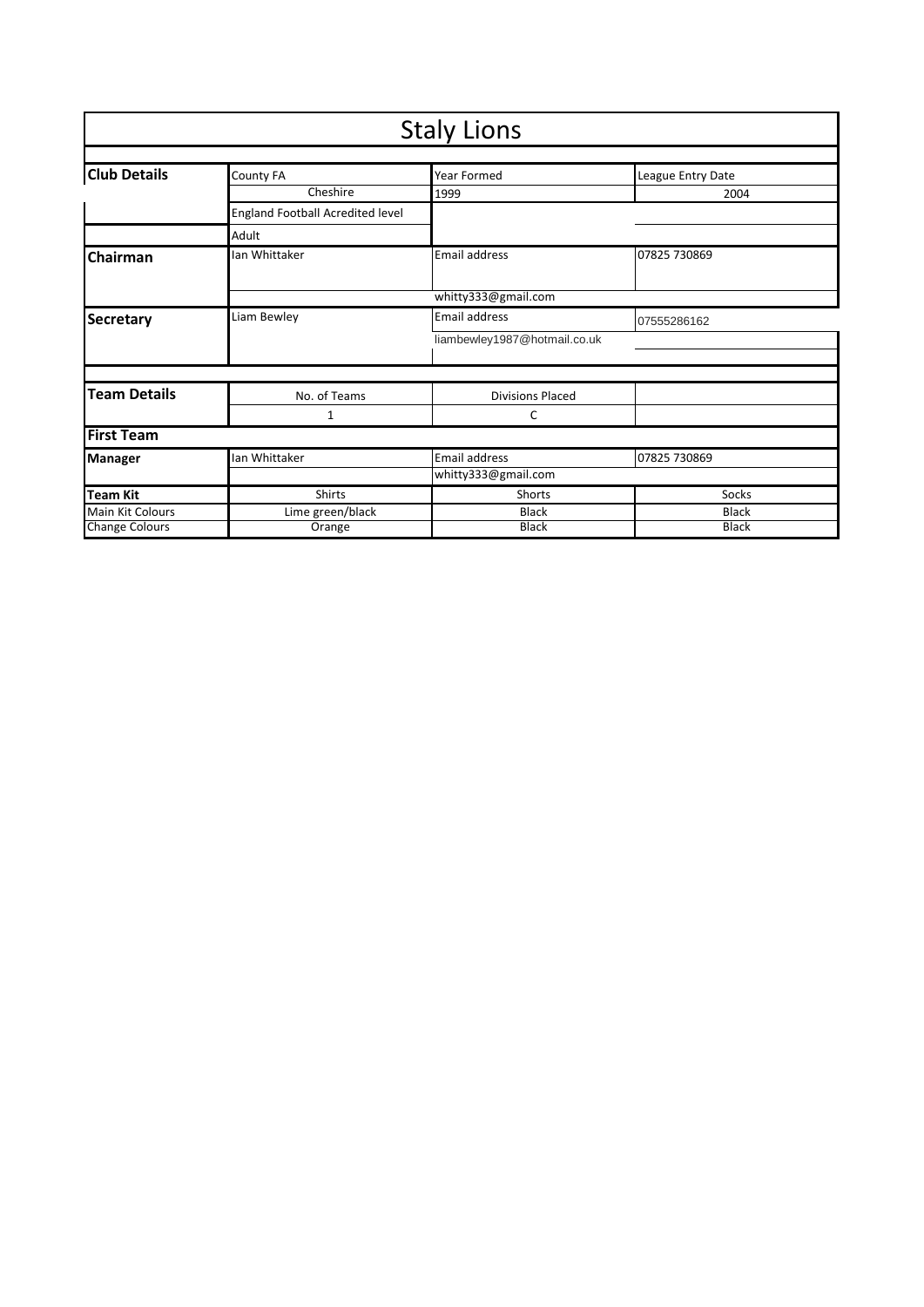|                                     |                                         | Stoconians                  |                                |
|-------------------------------------|-----------------------------------------|-----------------------------|--------------------------------|
| <b>Club Details</b>                 | County FA                               | Year Formed                 | League Entry Date              |
|                                     | Cheshire                                | 1928                        | 1929                           |
|                                     | <b>England Football Acredited level</b> |                             |                                |
|                                     |                                         |                             |                                |
|                                     | Adult                                   |                             |                                |
| Chairman                            | Mark Cavanagh                           | Email address               | 0161 491 6041<br>07873 865 888 |
|                                     |                                         | mark.cavanagh@virgin.net    |                                |
| <b>Secretary</b>                    | <b>Chris Millward</b>                   | Email address               | 07487646355                    |
|                                     |                                         | chrismillward1994@gmail.com |                                |
|                                     |                                         |                             |                                |
|                                     |                                         |                             |                                |
| <b>Team Details</b>                 | No. of Teams                            | <b>Divisions Placed</b>     |                                |
|                                     | 3                                       | 2, 3, C                     |                                |
| <b>First Team</b>                   |                                         |                             |                                |
| <b>Manager</b>                      | Paul Vickers                            | <b>Email address</b>        | 07711 729159                   |
|                                     |                                         | paul.vickers80@ntlworld.com |                                |
| <b>Assistant</b>                    | Jason Mills                             | <b>Email address</b>        | 07815 953039                   |
| <b>Manager</b>                      |                                         |                             |                                |
|                                     |                                         | jason-mills@hotmail.co.uk   |                                |
| <b>Team Kit</b>                     | Shirts                                  | Shorts                      | Socks                          |
| Main Kit Colours                    | Maroon                                  | Maroon                      | Maroon                         |
| <b>Change Colours</b>               | Red and Blue stripes                    | Blue                        | Red                            |
|                                     |                                         |                             |                                |
| <b>Reserve Team</b>                 |                                         |                             |                                |
| <b>Manager</b>                      | Mark Cavanagh                           | Email address               | 07873 865888                   |
|                                     |                                         | mark.cavanagh@virgin.net    |                                |
|                                     |                                         |                             |                                |
| Team Kit<br><b>Main Kit Colours</b> | Shirts                                  | Shorts                      | Socks                          |
| <b>Change Colours</b>               | Maroon<br>Red and Blue stripes          | Maroon<br>Blue              | Maroon<br>Red                  |
|                                     |                                         |                             |                                |
| <b>Third Team</b>                   |                                         |                             |                                |
| <b>Manager</b>                      | Stuart Walker                           | Email address               | 07904 798310                   |
|                                     |                                         | stuwalkery2k10@live.co.uk   |                                |
| <b>Team Kit</b>                     | Shirts                                  | Shorts                      | Socks                          |
| Main Kit Colours                    | Maroon                                  | Maroon                      | Maroon                         |
| <b>Change Colours</b>               | Red and Blue stripes                    | <b>Blue</b>                 | Red                            |
|                                     |                                         |                             |                                |
| <b>Fourth Team</b>                  |                                         |                             |                                |
| <b>Manager</b>                      | <b>Stacy Shillito</b>                   | Email address               | 07792 064914                   |
|                                     |                                         | stacyshillito@hotmail.co.uk |                                |
| <b>Team Kit</b>                     | Shirts                                  | Shorts                      | Socks                          |
| Main Kit Colours                    | Maroon                                  | Maroon                      | Maroon                         |
| <b>Change Colours</b>               | Red and Blue stripes                    | Blue                        | Red                            |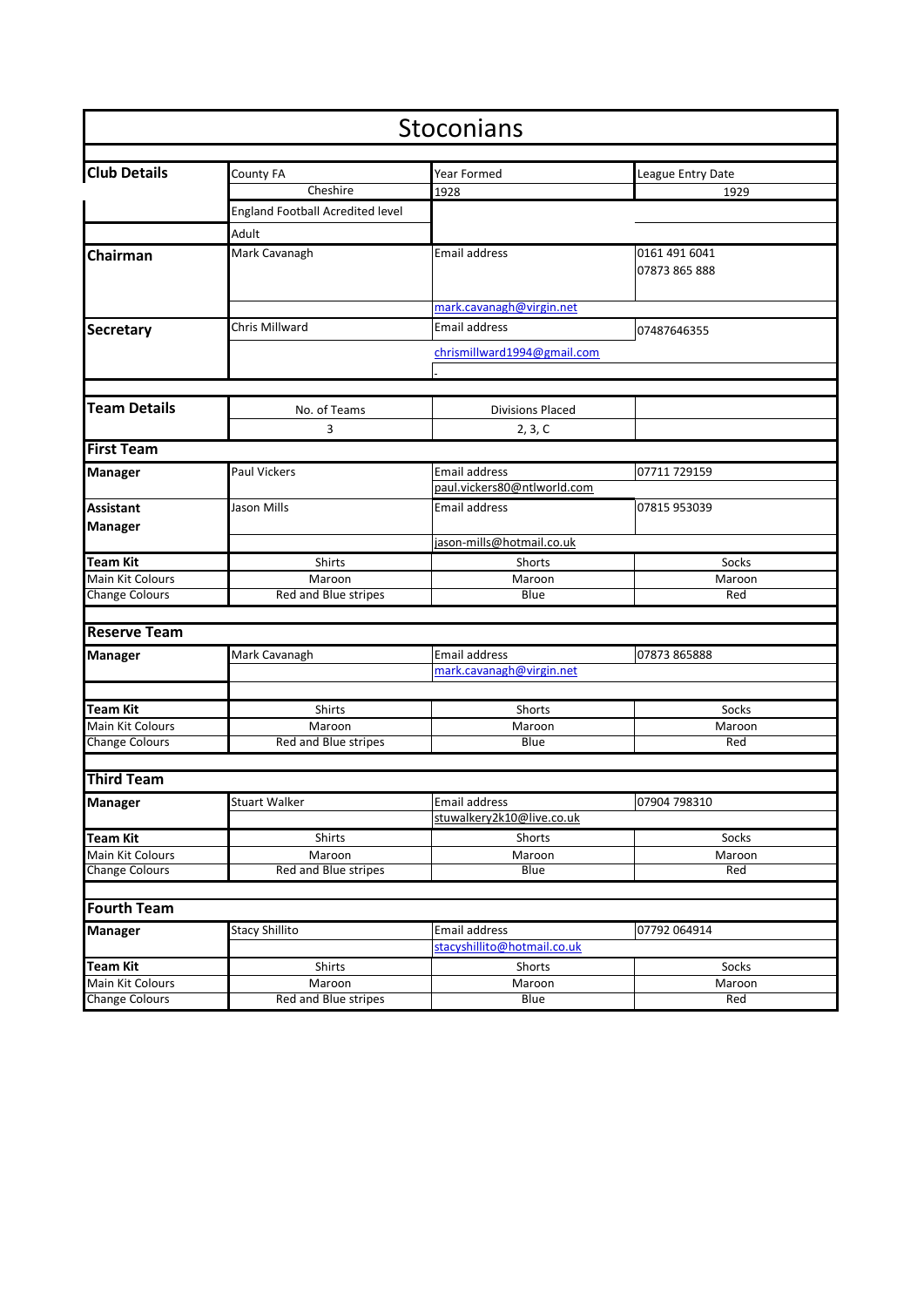### **Stretford Paddock**

| <b>Club Details</b>       | <b>County FA</b>                        | Year Formed                      | League Entry Date |
|---------------------------|-----------------------------------------|----------------------------------|-------------------|
|                           | Manchester                              | 2020                             | 2020              |
|                           | <b>England Football Acredited level</b> |                                  |                   |
|                           | Adult                                   |                                  |                   |
| Chairman                  | Name                                    | <b>Email Address</b>             | Tel:              |
|                           | Stephen Howson                          | stephen@studio68.co.uk           |                   |
|                           |                                         |                                  |                   |
|                           |                                         |                                  |                   |
| Secretary                 | Name                                    | <b>Email Address</b>             | Tel:              |
|                           | David Pritt                             | secretary@stretfordpaddockfc.com | 07544 492128      |
| <b>Assistant Secetary</b> | Julie Cartwright                        | julie@stretfordpaddockfc.com     |                   |
|                           |                                         |                                  | 07702 312013      |
|                           |                                         |                                  |                   |
|                           |                                         |                                  |                   |
| <b>Team Details</b>       | No. of Teams                            | <b>Divisions Placed</b>          |                   |
|                           |                                         | 3<br>P, 2, A                     |                   |
| <b>First Team</b>         |                                         |                                  |                   |
|                           | Name                                    | <b>Email Address</b>             | Tel:              |
| <b>Manager</b>            | Stephen Howson                          | stephen@studio68.co.uk           |                   |
|                           |                                         |                                  |                   |
|                           |                                         |                                  |                   |
| <b>Assistant</b>          | Name                                    | <b>Email Address</b>             | Tel:              |
| <b>Manager</b>            | Tom Lawson                              | thomaslawsonfootball@hotmail.com | 07768 377226      |
|                           |                                         |                                  |                   |
|                           |                                         |                                  |                   |
| <b>Team Kit</b>           | <b>Shirts</b>                           | Shorts                           | Socks             |
| Main Kit Colours          | Red                                     | White<br><b>Black</b>            | <b>Black</b>      |
| <b>Change Colours</b>     | Grey                                    |                                  | Grey              |
| <b>Reserve Team</b>       |                                         |                                  |                   |
| <b>Manager</b>            | Name                                    | <b>Email Address</b>             | Tel:              |
|                           | Nairobi Newsam                          | nairobinewsam1@gmail.com         | 07807 175792      |
|                           |                                         |                                  |                   |
| <b>Assistant</b>          | Name                                    | <b>Email Address</b>             | Tel:              |
| <b>Manager</b>            | Pete Burns                              | Peterjgaburns@live.com           | 07985 475583      |
|                           |                                         |                                  |                   |
|                           |                                         |                                  |                   |
| <b>Team Kit</b>           | <b>Shirts</b>                           | Shorts                           | Socks             |
| Main Kit Colours          | Red                                     | White                            | <b>Black</b>      |
| <b>Change Colours</b>     | Grey                                    | <b>Black</b>                     | Grey              |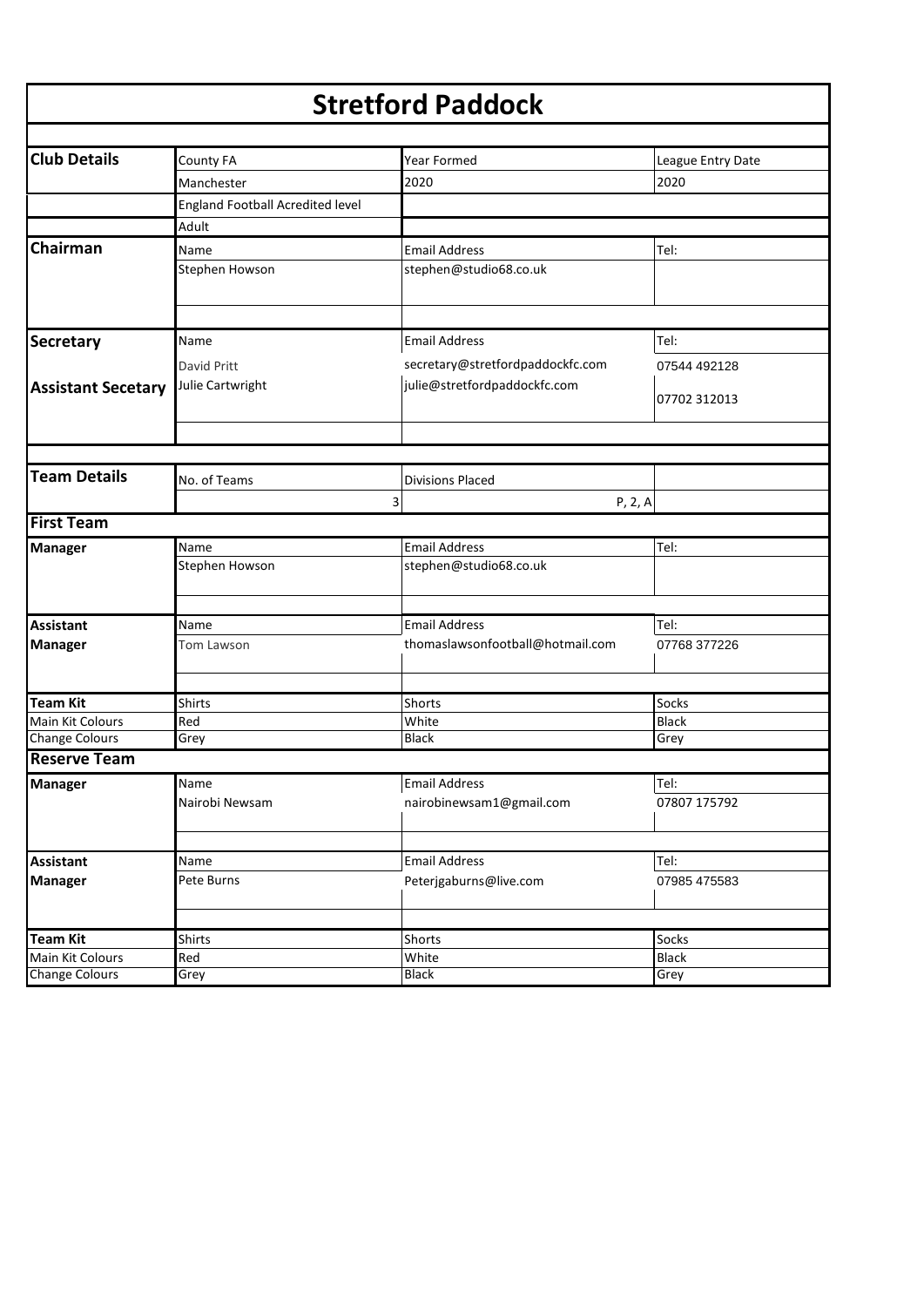|                                 |                                         | <b>Trafford United</b>                             |                   |
|---------------------------------|-----------------------------------------|----------------------------------------------------|-------------------|
|                                 |                                         |                                                    |                   |
| <b>Club Details</b>             | County FA                               | Year Formed                                        | League Entry Date |
|                                 | Manchester                              | 2005                                               | 2010              |
|                                 | <b>England Football Acredited level</b> |                                                    |                   |
|                                 | Adult                                   |                                                    |                   |
| Chairman                        |                                         |                                                    |                   |
|                                 | Roger White                             | <b>Email address</b><br>traffordunitedfc@gmail.com | 07861 673804      |
| Secretary                       | Ben Wordsworth                          | <b>Email address</b>                               | 07796 575056      |
|                                 |                                         | Ben wordsworth@hotmail.com                         |                   |
| <b>Match Secretary 2nd Team</b> | <b>Rick Hulme</b>                       | Rickhulme@hotmail.com                              | 07837 101143      |
|                                 |                                         |                                                    |                   |
| <b>Team Details</b>             | No. of Teams                            | <b>Divisions Placed</b>                            |                   |
|                                 | $\overline{2}$                          | 1, A                                               |                   |
| <b>First Team</b>               |                                         |                                                    |                   |
| Manager                         | Lee Barber                              | Email address                                      | 07494 020971      |
|                                 |                                         | traffordunitedfc@gmail.com                         |                   |
| <b>Assistant Manager</b>        | Tom Taylor                              | <b>Email address</b>                               | 07970 721470      |
|                                 |                                         | tom@whats-poppin.co.uk                             |                   |
| Team Kit                        | <b>Shirts</b>                           | Shorts                                             | Socks             |
|                                 | Red/Black                               | <b>Black</b>                                       | <b>Black</b>      |
| <b>Change Colours</b>           | Navy                                    | Navy                                               | Navy              |
| 2nd Change                      | White                                   | <b>Black</b>                                       | <b>Black</b>      |
| <b>Reserve Team</b>             |                                         |                                                    |                   |
| <b>Manager</b>                  | Sean Taylorson                          | Email address                                      | 07791 493742      |
|                                 |                                         | seantaylorson@outlook.com                          |                   |
| <b>Assistant Manager</b>        |                                         |                                                    |                   |
| Team Kit                        | <b>Shirts</b>                           | Shorts                                             | Socks             |
| <b>Main Kit Colours</b>         | Navy                                    | Navy                                               | Navy              |
| <b>Change Colours</b>           | Red/Black                               | <b>Black</b>                                       | Black             |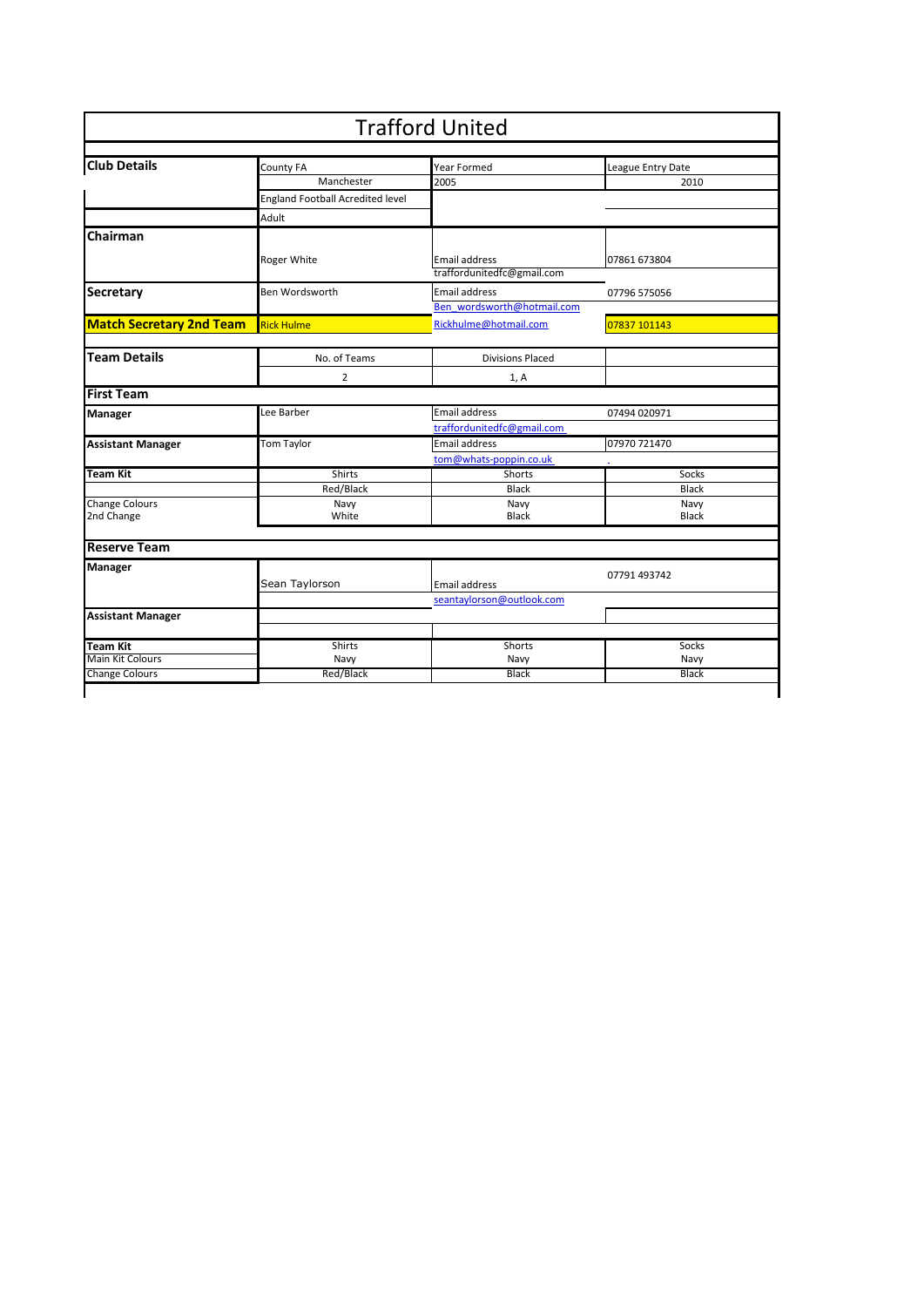| <b>Urmston Town FC</b>   |                                  |                          |                   |
|--------------------------|----------------------------------|--------------------------|-------------------|
|                          |                                  |                          |                   |
| <b>Club Details</b>      | County FA                        | Year Formed              | League Entry Date |
|                          | Manchester                       | 1994                     | 2018              |
|                          | England Football Acredited level |                          |                   |
| Chairman                 | Name                             | <b>Email Address</b>     | Tel:              |
|                          | Paul Cryne                       | paul.cryne@hotmail.com   | 07468724056       |
|                          |                                  |                          |                   |
| <b>Secretary</b>         | Name                             | <b>Email Address</b>     | Tel:              |
|                          | Chris Cole                       | c.cole43@ntlworld.com    | 07779186791       |
| <b>Match Secretary</b>   | Ryan Whaymond                    | ryan.whamond@hotmail.com | 07957987102       |
|                          |                                  |                          |                   |
| <b>Team Details</b>      | No. of Teams                     | <b>Divisions Placed</b>  |                   |
|                          |                                  | 1 C                      |                   |
| <b>Vale Team</b>         |                                  |                          |                   |
| <b>Manager</b>           | Name                             | <b>Email Address</b>     | Tel:              |
| and Match Secretary      | Ryan Whaymond                    | ryan.whamond@hotmail.com | 07957987102       |
|                          |                                  |                          |                   |
| <b>Assistant Manager</b> | Name                             | <b>Email Address</b>     | Tel:              |
|                          | <b>Chris Shawcross</b>           | c.shawcross1@gmail.com   | 07919411441       |
| <b>Team Kit</b>          | <b>Shirts</b>                    | Shorts                   | Socks             |
| <b>Main Kit Colours</b>  | Yellow                           | Blue                     |                   |
| <b>Change Colours</b>    |                                  |                          |                   |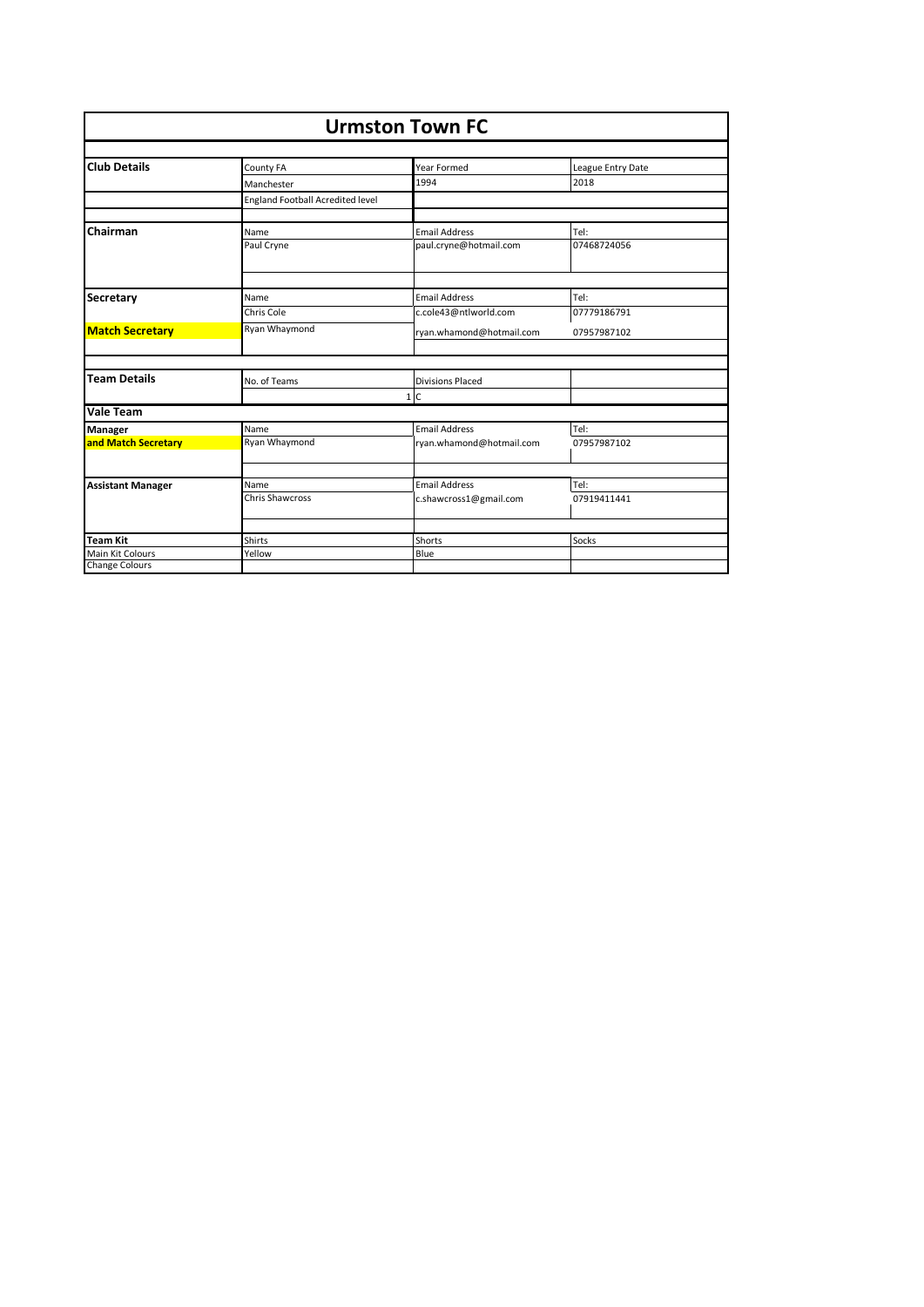|                       |                                  | <b>Village Manchester FC</b> |                   |
|-----------------------|----------------------------------|------------------------------|-------------------|
| <b>Club Details</b>   | County FA                        | Year Formed                  | League Entry Date |
|                       | Manchester                       | 1996                         | 2016              |
|                       | England Football Acredited level |                              |                   |
|                       | Adult                            |                              |                   |
| Chairman              | James Cole                       | <b>Email address</b>         | 07447053250       |
|                       |                                  | chair.vmfc@gmail.com         |                   |
| <b>Secretary</b>      | <b>Brad Hale</b>                 | <b>Email address</b>         | 07449980713       |
|                       |                                  | secretary.vmfc@gmail.com     |                   |
|                       |                                  |                              |                   |
| <b>Team Details</b>   | No. of Teams                     | <b>Divisions Placed</b>      |                   |
|                       | $\overline{2}$                   | 3, C                         |                   |
| <b>First Team</b>     |                                  |                              |                   |
| <b>Manager</b>        | Danny Bowtell                    | <b>Email address</b>         | 07415918862       |
|                       |                                  | firsts.vmfc@gmail.com        |                   |
| Team Kit              | <b>Shirts</b>                    | <b>Shorts</b>                | Socks             |
| Main Kit Colours      | Red                              | <b>Black</b>                 | <b>Black</b>      |
| <b>Change Colours</b> | Blue                             | <b>Black</b>                 | <b>Black</b>      |
| <b>Reserve Team</b>   |                                  |                              |                   |
| <b>Manager</b>        | Ryan Heywood                     | Email address                | 07590 921088      |
|                       |                                  | seconds.vmfc@gmail.com       |                   |
| Team Kit              | <b>Shirts</b>                    | <b>Shorts</b>                | Socks             |
| Main Kit Colours      | Green                            | <b>Black</b>                 | <b>Black</b>      |
| <b>Change Colours</b> | Yellow                           | <b>Black</b>                 | <b>Black</b>      |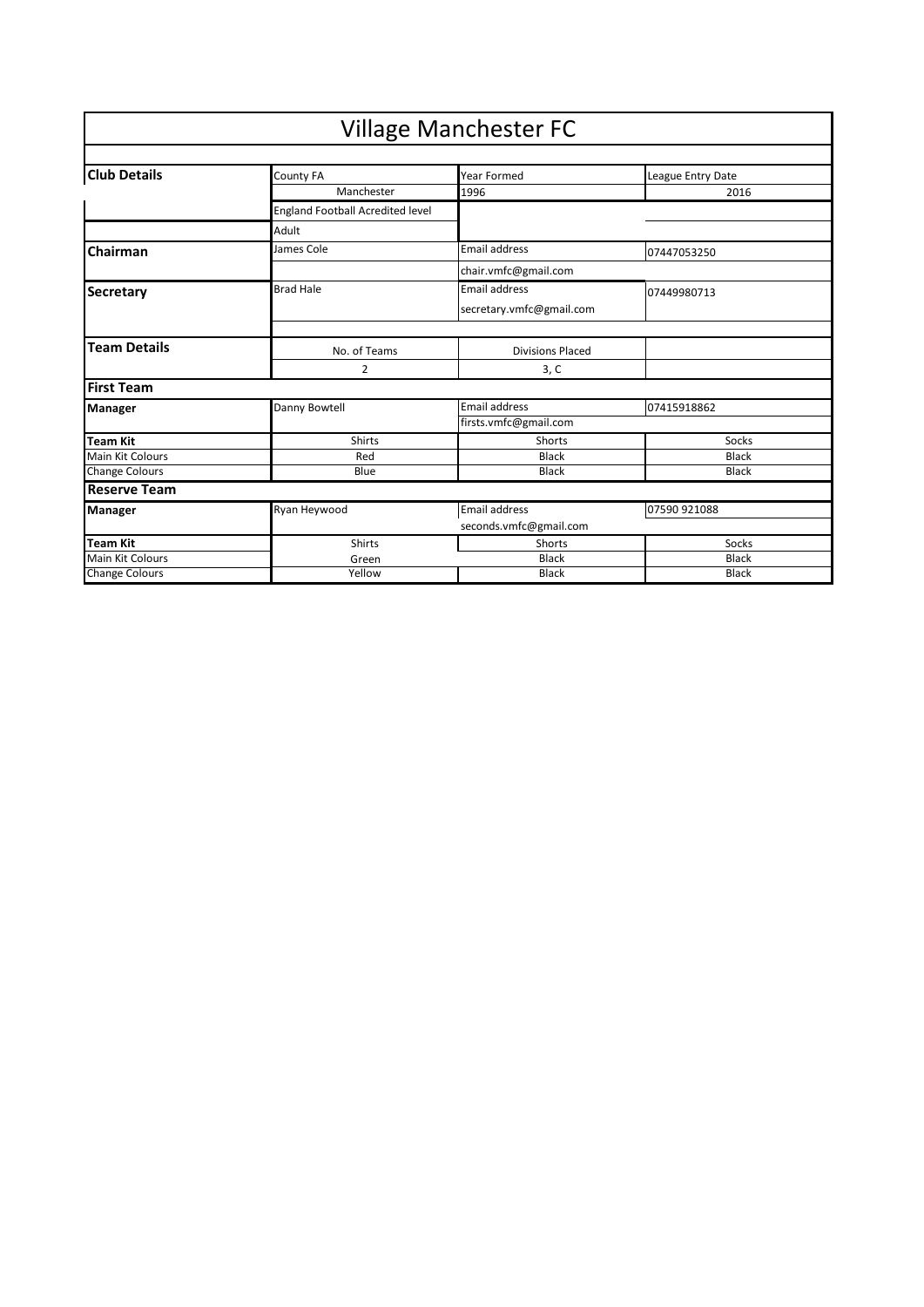|                                       |                                  | <b>Whalley Range AFC</b>   |                   |
|---------------------------------------|----------------------------------|----------------------------|-------------------|
|                                       |                                  |                            |                   |
| <b>Club Details</b>                   | County FA                        | Year Formed                | League Entry Date |
|                                       | Lancashire                       | 1900                       | 2004              |
|                                       | England Football Acredited level |                            |                   |
|                                       | Adult                            |                            |                   |
| Chairman                              | <b>Terence Curley</b>            |                            | 07930 537795      |
| <b>Secretary</b>                      | Stephen Wallace                  | Email address              | 07740 856967      |
|                                       |                                  | wallacestephen01@gmail.com |                   |
|                                       |                                  |                            |                   |
| <b>Team Details</b>                   | No. of Teams                     | <b>Divisions Placed</b>    |                   |
|                                       | $\mathbf{1}$                     | D                          |                   |
|                                       |                                  |                            |                   |
| <b>Reserve Team</b><br><b>Manager</b> | <b>Billy Kilmartin</b>           | Email address              |                   |
|                                       |                                  | youngblod2@hotmail.co.uk   | 07940 435770      |
|                                       |                                  |                            |                   |
| <b>Team Kit</b>                       | <b>Shirts</b>                    | <b>Shorts</b>              | Socks             |
| <b>Main Colours</b>                   | Red/black                        | <b>Black</b>               | <b>Black</b>      |
| <b>Change Colours</b>                 | Blue                             | Blue                       | Blue              |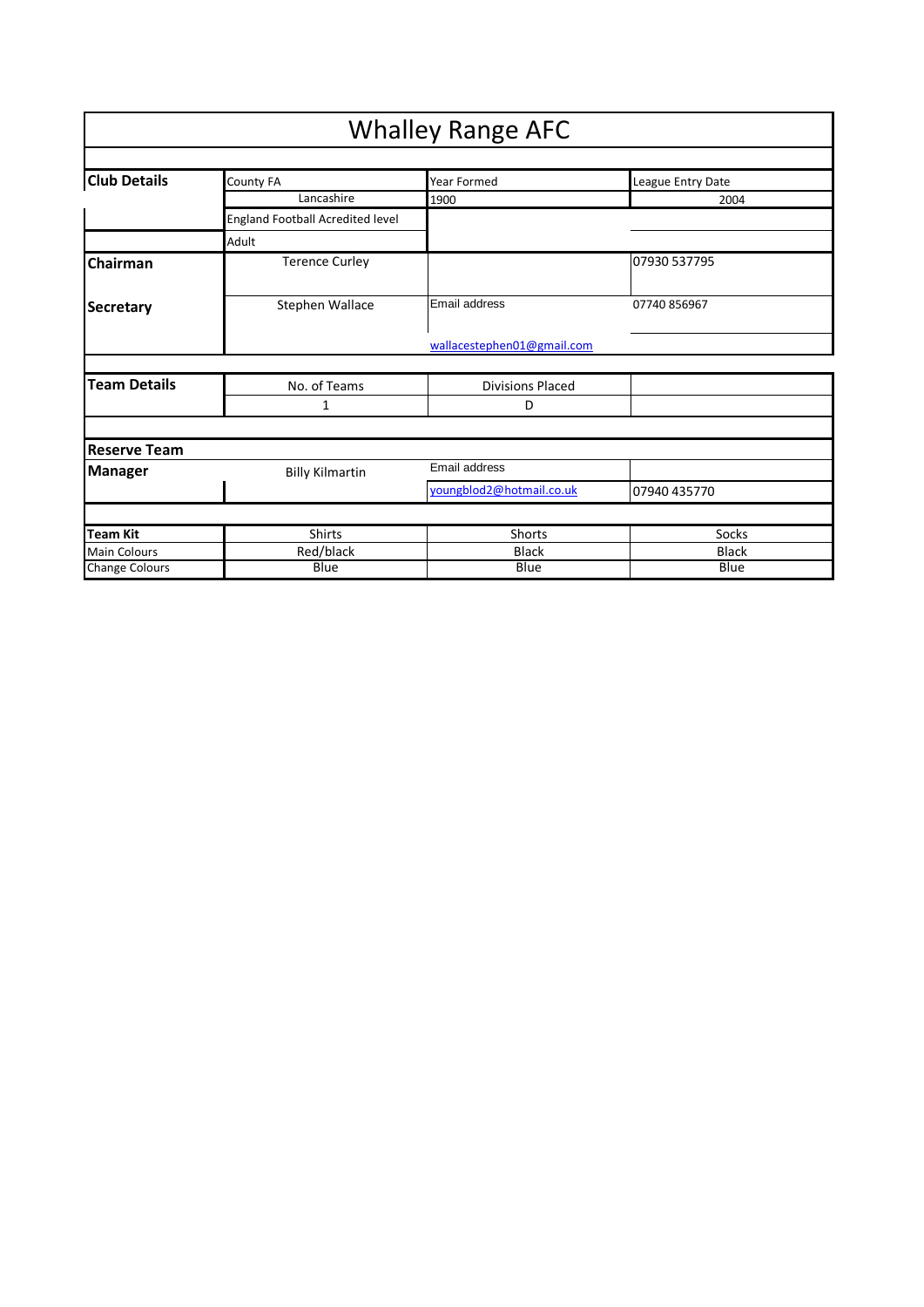| <b>Woodhouses FC</b>                |                                         |                         |                   |
|-------------------------------------|-----------------------------------------|-------------------------|-------------------|
| <b>Club Details</b>                 | County FA                               | Year Formed             | League Entry Date |
|                                     |                                         | 2016                    | 2020              |
|                                     | <b>England Football Acredited level</b> |                         |                   |
| Chairman                            | Name                                    | <b>Email Address</b>    | Tel:              |
|                                     | Jake Hardicre                           | jakehardicre@gmail.com  | 07931600150       |
|                                     |                                         |                         |                   |
| <b>Secretary</b>                    | Name                                    | <b>Email Address</b>    | Tel:              |
|                                     | Jake Hardicre                           | jakehardicre@gmail.com  | 07931600150       |
| <b>Match Secretary</b>              | Stephen (Dom) Abraham                   | domabe90@hotmail.com    | 07738214774       |
|                                     |                                         |                         |                   |
| <b>Team Details</b>                 | No. of Teams                            | <b>Divisions Placed</b> |                   |
|                                     |                                         | $\mathbf{1}$            | 3                 |
| <b>First Team</b>                   |                                         |                         |                   |
| Manager                             | Name                                    | <b>Email Address</b>    | Tel:              |
|                                     | Stephen (Dom) Abraham                   | domabe90@hotmail.com    | 07738214774       |
| <b>Assistant</b>                    | Name                                    | <b>Email Address</b>    | Tel:              |
| <b>Manager</b>                      | Louie Green                             |                         | 07590357882       |
|                                     | <b>Shirts</b>                           |                         |                   |
|                                     |                                         | Shorts                  | Socks             |
| <b>Team Kit</b><br>Main Kit Colours | Navy blue and red                       | Navy blue               | Red               |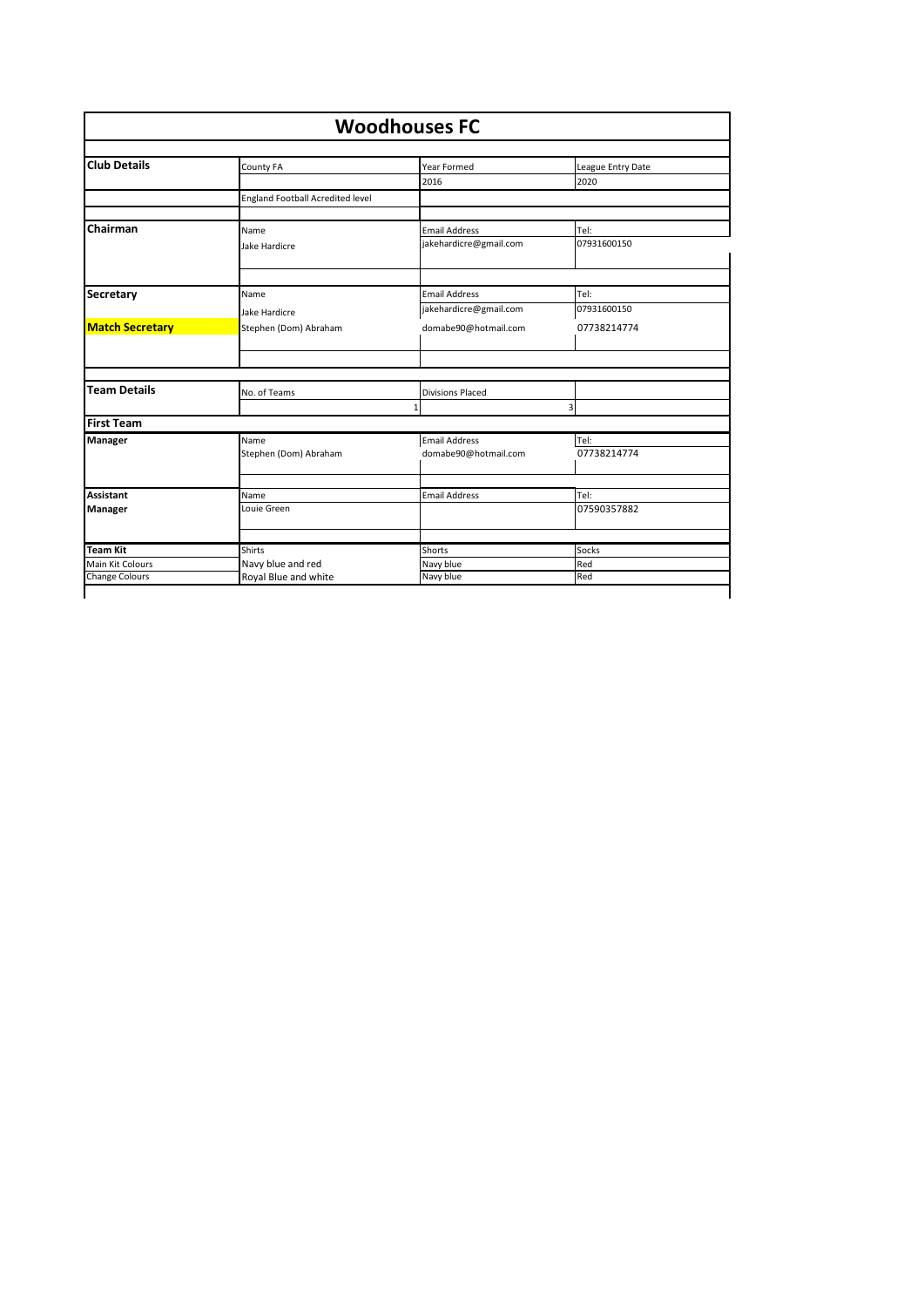| <b>Woodsend FC</b>                  |                                         |                              |                       |
|-------------------------------------|-----------------------------------------|------------------------------|-----------------------|
| <b>Club Details</b>                 | County FA                               | Year Formed                  | League Entry Date     |
|                                     | M                                       | 2016                         | 2021                  |
|                                     | <b>England Football Acredited level</b> |                              |                       |
| Chairman                            | Name                                    | <b>Email Address</b>         | Tel:                  |
|                                     | Steven Glendon                          | steven.glendon@hotmail.co.uk | 07792153986           |
| <b>Secretary</b>                    | Name                                    | <b>Email Address</b>         | Tel:                  |
|                                     | Sam Glendon                             | sam glendon@hotmail.co.uk    | 07947388849           |
| <b>Match Secretary</b>              | Lewis Woodcock                          | lewiswoodcock 10@hotmail.com | 07875071243           |
|                                     |                                         |                              |                       |
| <b>Team Details</b>                 | No. of Teams                            | <b>Divisions Placed</b>      |                       |
|                                     |                                         | 1A                           |                       |
| <b>First Team</b>                   |                                         |                              |                       |
| Manager                             | Name                                    | <b>Email Address</b>         | Tel:                  |
|                                     | Lewis Woodcock                          | lewiswoodcock 10@hotmail.com | 07875071243           |
| Assistant                           | Name                                    | <b>Email Address</b>         | Tel:                  |
| Manager                             |                                         |                              |                       |
|                                     |                                         |                              |                       |
|                                     | <b>Shirts</b>                           | Shorts                       | Socks<br><b>Black</b> |
| <b>Team Kit</b><br>Main Kit Colours | Red                                     | Black                        |                       |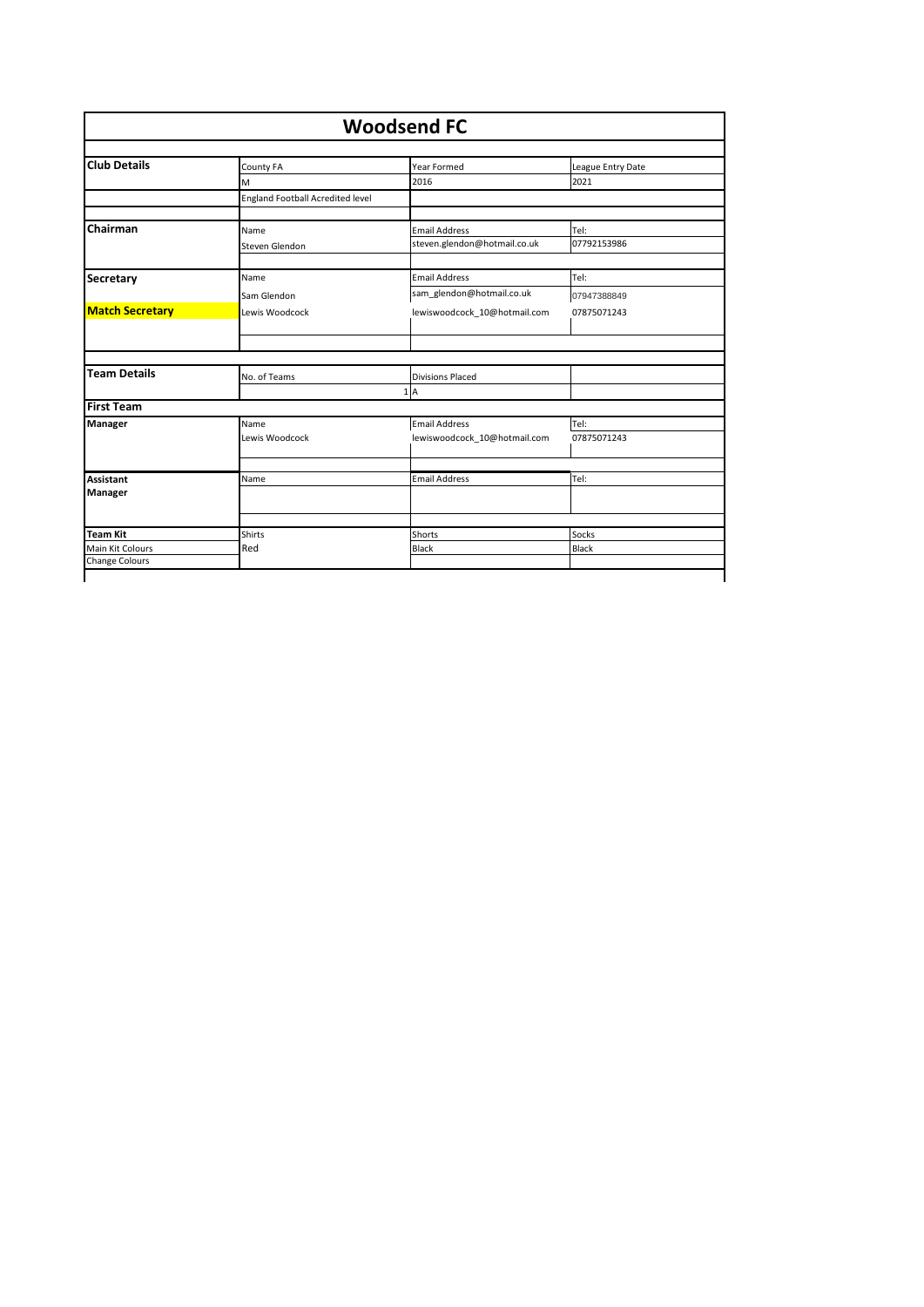## **Wythenshawe Wanderers**

| <b>Club Details</b>                 | County FA                        | <b>Year Formed</b>               | League Entry Date |
|-------------------------------------|----------------------------------|----------------------------------|-------------------|
|                                     | Manchester                       | 2018                             | 2019              |
|                                     | England Football Acredited level |                                  |                   |
|                                     | Adult                            |                                  |                   |
| Chairman                            | Name                             | <b>Email Address</b>             | Tel:              |
|                                     | Paul Young                       |                                  | 07732622919       |
|                                     |                                  |                                  |                   |
| <b>Secretary</b>                    | Name                             | <b>Email Address</b>             | Tel:              |
|                                     |                                  | wythenshawewanderersfc@gmail.com |                   |
| <b>Match Secretary</b>              | Name                             | <b>Email Address</b>             | Tel:              |
|                                     | Chris Sherrington                | chrisshezza@hotmail.com          | 07801916615       |
| <b>Team Details</b>                 | No. of Teams                     | <b>Divisions Placed</b>          |                   |
|                                     |                                  | 1                                | $\overline{2}$    |
| <b>First Team</b>                   |                                  |                                  |                   |
| <b>Manager</b>                      | Name                             | <b>Email Address</b>             | Tel:              |
|                                     | Chris Sherrington                | chrisshezza@hotmail.com          | 07801916615       |
|                                     |                                  |                                  |                   |
| <b>Assistant</b>                    | Name                             | <b>Email Address</b>             | Tel:              |
| <b>Manager</b>                      | <b>Ryan Connolly</b>             | Ryan.connolly.1991@outlook.com   | 07468321512       |
|                                     |                                  |                                  |                   |
| <b>Team Kit</b><br>Main Kit Colours | <b>Shirts</b>                    | Shorts<br><b>Black</b>           | Socks<br>Yellow   |
| <b>Change Colours</b>               | Yellow/Black<br>Burgundy         | Burgundy                         | Burgundy          |